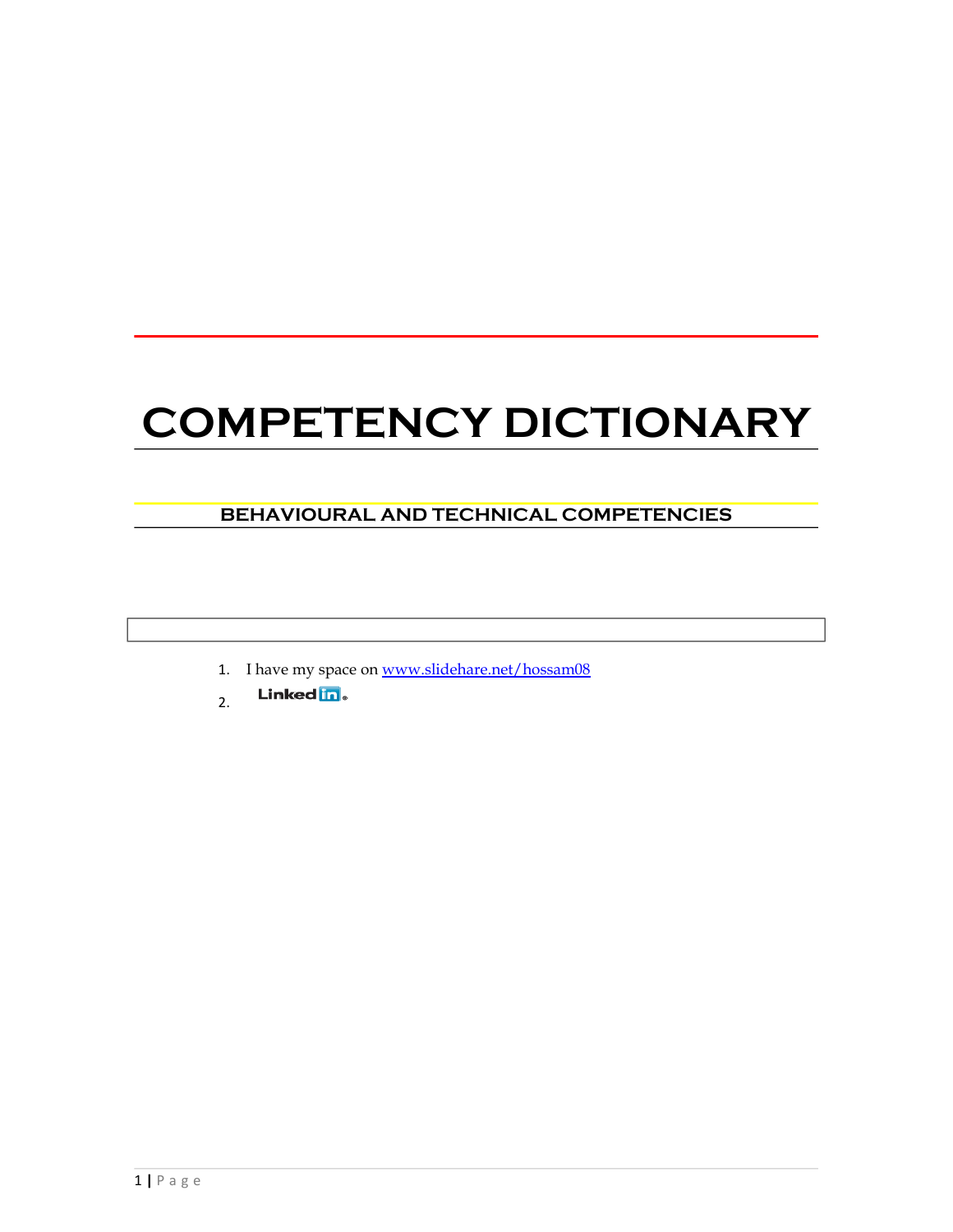#### **INTRODUCTION**

The Organizational Readiness Office, with the help of subject matter experts and CS representatives from numerous departments, developed the competency dictionaries specifically for the IT Community across government.

In today's workplace, it's not just completing tasks that's important. How people perform their jobs and the behaviors they demonstrate on the job are the key to success.

Although the focus of the competency dictionaries is on the skills, abilities and behaviors that are specific to jobs in IT Community, we assume that the behavioral dictionary will also be appropriate for other communities.



Competency Based Management is a proven methodology being used in the workplace by those who want to take an integrated approach to human resources management. At the centre of the system is the Job Competency Profile. The profile is based on the work descriptions and built by combining competency definitions from the behavioral and technical competency dictionaries.

The competency definitions describe the observable knowledge, skills, abilities and behaviors needed for successful job performance and include levels of proficiency that are described in terms of behavioral indicators. The indicators highlight the behaviors that are expected at a certain level of job performance ranging from the introductory and basic levels to the advanced and expert levels.

Once the Job Competency Profile has been created, it forms the foundation of the Competency Based Management system and can be used for the complete range of human resources planning and management functions. This includes developing statements of qualifications, staffing using behavioral-based interviewing techniques, implementing self-evaluation and performance management processes, and supporting learning and career development.

# Using the Competency Dictionaries

The IT Community competency dictionaries are tools that can be used for developing competency profiles. The dictionaries help identify the success factors by defining the types and level of skills and behaviors needed for the job.

The Organizational Readiness Office will be developing generic job competency profiles based on the generic work descriptions that have been developed in collaboration with the IT Community. Until these are developed, you may want to refer to these dictionaries if you are developing work descriptions or statements of qualifications or are considering developing a competency profile.

What is important is that we all start to use a common language when we describe the skills, abilities and behaviors needed for IT jobs.

# *Two Types of Dictionaries*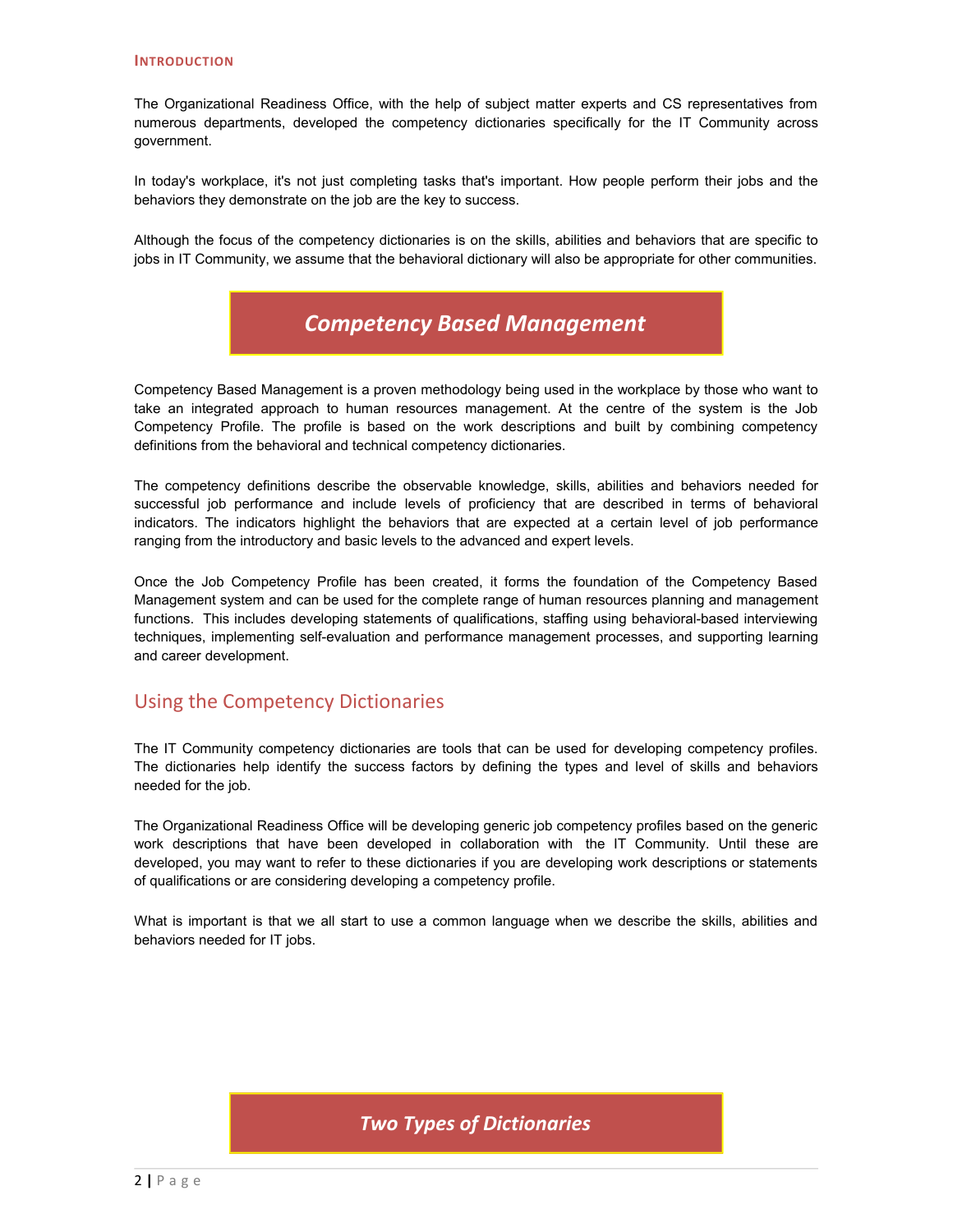- 1. The Behavioral Competency Dictionary describes the non-technical competencies that apply to IT jobs. These competencies are generic in nature and are often shared by people across the organization. They reflect the values of the organization and describe its working culture. They include things like Adaptability, Communication, Decision Making, Planning and Organizing, Teamwork and Continuous Learning.
- 2. The Technical Competency Dictionary includes the skills, abilities and behaviors that are required when applying specific technical knowledge on the job. For example, Application Development Support and Maintenance, Database Design and Management, Security/ Information and Application Protection and Service Management Processes.

Both behavioral and technical competencies are included in the job competency profiles.

# **Take a Look**

You can take a look at the competency dictionaries to get a better idea of the range of requirements or qualifications needed by IT workers.

These days, managers use competencies to screen and select candidates. They develop interview questions that focus on abilities and behaviors instead of tasks and experience. You may have had experience with this type of interview process already.

The dictionaries can help you identify the level of proficiency you are working at now. You can also see what is required at the next level and assess your ability to progress to that level. You are better able to plan your career by targeting areas of strength and areas that need improvement. By focusing on the competencies, you can determine your learning needs and be specific about what you need to learn.

Take a look at the dictionaries. Use them if you are developing competency profiles or learn more about what's needed for work in the IT Community.

*Behavioural Competency Dictionary*

**Table of Contents**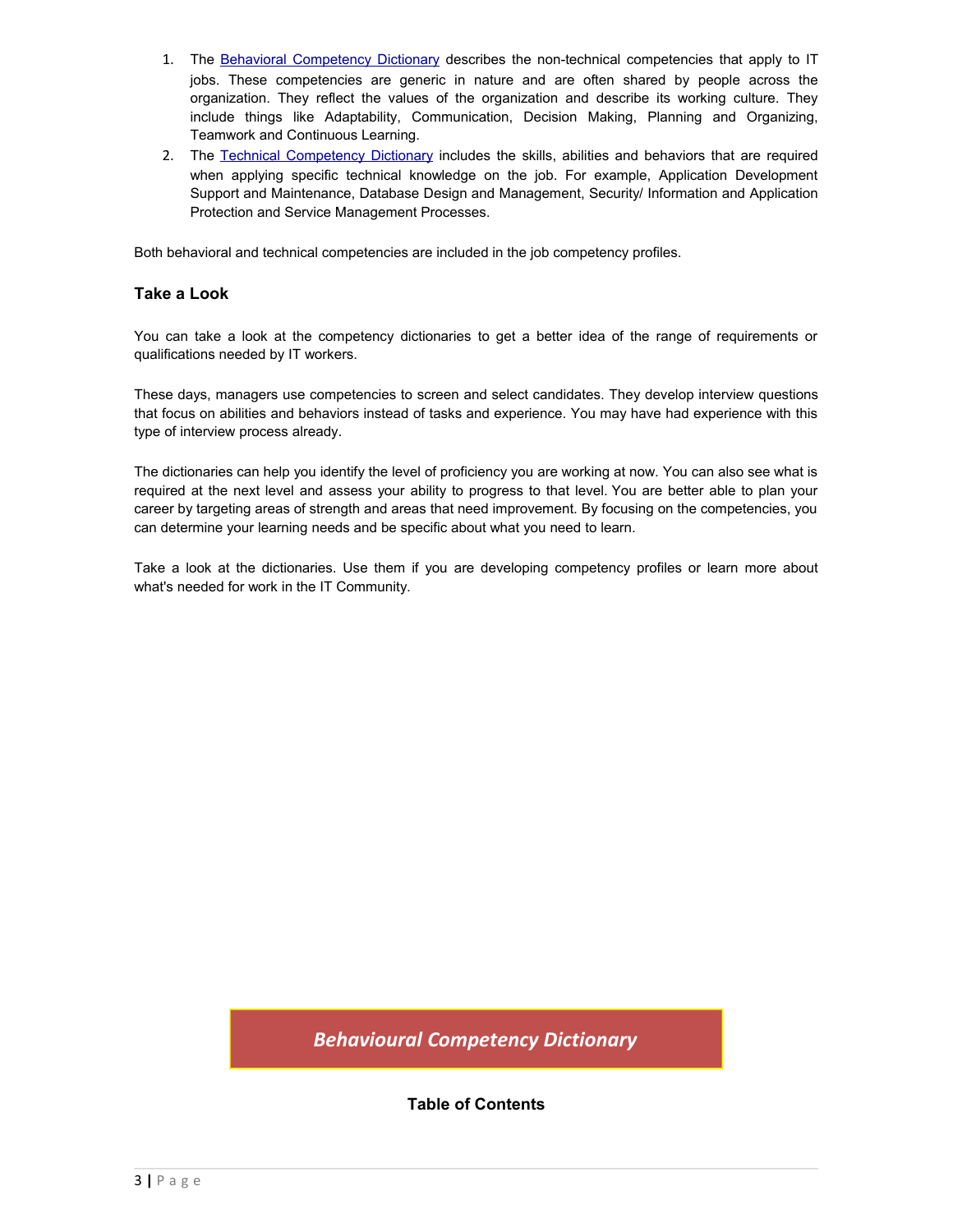1. [Introduction](http://www.solutions.gc.ca/oro-bgc/behav-comp/behav-comp01_e.asp) 2. [Adaptability](http://www.solutions.gc.ca/oro-bgc/behav-comp/behav-comp02_e.asp) 3. [Continuous Learning](http://www.solutions.gc.ca/oro-bgc/behav-comp/behav-comp03_e.asp) 4. [Communication](http://www.solutions.gc.ca/oro-bgc/behav-comp/behav-comp04_e.asp) 5. [Organizational and](http://www.solutions.gc.ca/oro-bgc/behav-comp/behav-comp05_e.asp) **[Environmental](http://www.solutions.gc.ca/oro-bgc/behav-comp/behav-comp05_e.asp) [Awareness](http://www.solutions.gc.ca/oro-bgc/behav-comp/behav-comp05_e.asp)** 6. [Creative Thinking](http://www.solutions.gc.ca/oro-bgc/behav-comp/behav-comp06_e.asp) 7. Networking  [Relationship Building](http://www.solutions.gc.ca/oro-bgc/behav-comp/behav-comp07_e.asp) 8. [Conflict Management](http://www.solutions.gc.ca/oro-bgc/behav-comp/behav-comp08_e.asp) 9. [Stewardship of](http://www.solutions.gc.ca/oro-bgc/behav-comp/behav-comp09_e.asp) **[Resources](http://www.solutions.gc.ca/oro-bgc/behav-comp/behav-comp09_e.asp)** 10. [Risk Management](http://www.solutions.gc.ca/oro-bgc/behav-comp/behav-comp10_e.asp) 11. [Stress Management](http://www.solutions.gc.ca/oro-bgc/behav-comp/behav-comp11_e.asp) 12. [Influence](http://www.solutions.gc.ca/oro-bgc/behav-comp/behav-comp12_e.asp) 13. [Initiative](http://www.solutions.gc.ca/oro-bgc/behav-comp/behav-comp13_e.asp) 14. [Team Leadership](http://www.solutions.gc.ca/oro-bgc/behav-comp/behav-comp14_e.asp) 15. [Change Leadership](http://www.solutions.gc.ca/oro-bgc/behav-comp/behav-comp15_e.asp) 16. [Client Focus](http://www.solutions.gc.ca/oro-bgc/behav-comp/behav-comp16_e.asp) 17. [Partnering](http://www.solutions.gc.ca/oro-bgc/behav-comp/behav-comp17_e.asp) 18. [Developing Others](http://www.solutions.gc.ca/oro-bgc/behav-comp/behav-comp18_e.asp) 19. [Planning and](http://www.solutions.gc.ca/oro-bgc/behav-comp/behav-comp19_e.asp) **[Organizing](http://www.solutions.gc.ca/oro-bgc/behav-comp/behav-comp19_e.asp)** 20. [Decision Making](http://www.solutions.gc.ca/oro-bgc/behav-comp/behav-comp20_e.asp) 21. [Analytical Thinking](http://www.solutions.gc.ca/oro-bgc/behav-comp/behav-comp21_e.asp) 22. [Results Orientation](http://www.solutions.gc.ca/oro-bgc/behav-comp/behav-comp22_e.asp) 23. [Teamwork](http://www.solutions.gc.ca/oro-bgc/behav-comp/behav-comp23_e.asp) 24. [Values and Ethics](http://www.solutions.gc.ca/oro-bgc/behav-comp/behav-comp24_e.asp) 25. [Visioning and Strategic](http://www.solutions.gc.ca/oro-bgc/behav-comp/behav-comp25_e.asp) **[Thinking](http://www.solutions.gc.ca/oro-bgc/behav-comp/behav-comp25_e.asp)** 

# *1. INTRODUCTION*

#### **What are Competencies?**

Competencies are *observable* abilities, skills, knowledge, motivations or traits *defined in terms of the behaviours* needed for *successful* job performance. Competencies are not new. What is new is their integrated use across human resource functions.

#### **How Are the Competencies Structured?**

For all competencies in the dictionary, a definition is provided. Each competency also includes a proficiency scale that indicates the full range of expression of the competency. Most proficiency scales have five levels. Each proficiency level is described in terms of behavioural indicators. The behaviours at each level of the scale are illustrative rather than definitive; that is other examples of behaviour are possible. Each competency scale is cumulative which means that, although behaviors from lower levels are not repeated at higher level, they nonetheless apply.

#### **How to Use this Dictionary?**

The contents of this dictionary represent the behavioral or non-technical competencies that apply to jobs in the federal Public Service. The dictionary can be used for a variety of purposes including recruitment and staffing, learning and career development and performance management.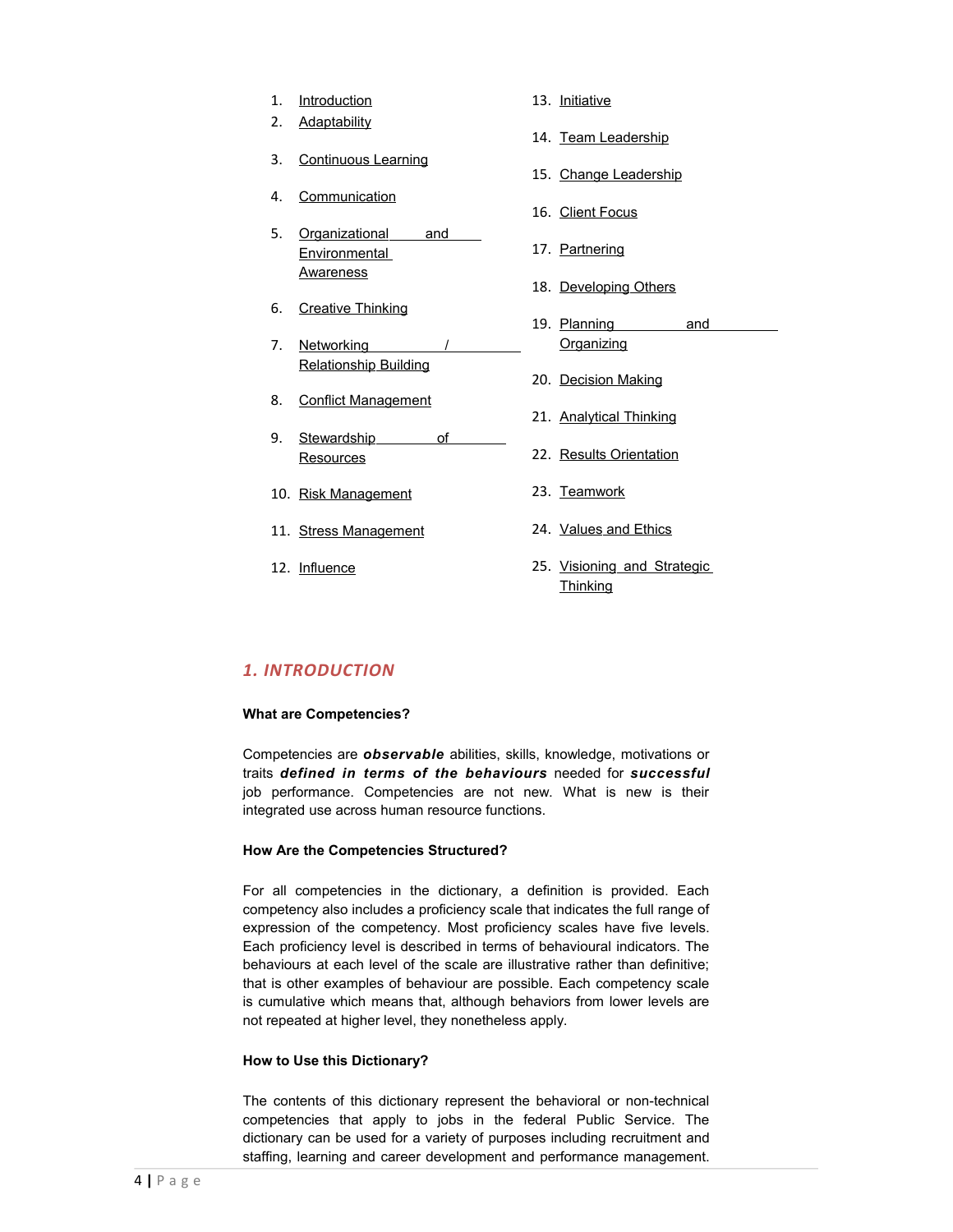For each job, choose the competencies and proficiency learning that are most critical to performance excellence.

# *2. ADAPTABILITY*

**Adjusting own behaviors to work efficiently and effectively in light of new information, changing situations and/or different environments**

#### **LEVEL 1**

#### **RECOGNIZES HOW CHANGE WILL AFFECT WORK**

- Accepts that things will change.
- Seeks clarification when faced with ambiguity or uncertainty.
- Demonstrates willingness to try new approaches.
- Suspends judgment; thinks before acting.
- Acknowledges the value of others' contributions regardless of how they are presented.

## **LEVEL 2**

ADAPTS ONE'S WORK TO A SITUATION

- Adapts personal approach to meet the needs of different or new situations.
- Seeks guidance in adapting behavior to the needs of a new or different situation.

# **LEVEL 3**

ADAPTS TO A VARIETY OF CHANGES

- Adapts to new ideas and initiatives across a wide variety of issues or situations.
- Shifts priorities, changes style and responds with new approaches as needed to deal with new or changing demands.

#### **LEVEL 4**

ADAPTS TO LARGE, COMPLEX AND/OR FREQUENT CHANGES

- Publicly supports and adapts to major/fundamental changes that show promise of improving established ways of operating.
- Seeks opportunities for change in order to achieve improvement in work processes, systems, etc.
- Maintains composure and shows self control in the face of challenges and change.

#### LEVEL 5

ADAPTS ORGANIZATIONAL STRATEGIES

- Anticipates change and makes large or long-term adaptations in organization in response to the needs of the situation.
- Performs effectively amidst continuous change, ambiguity and, at times, apparent chaos.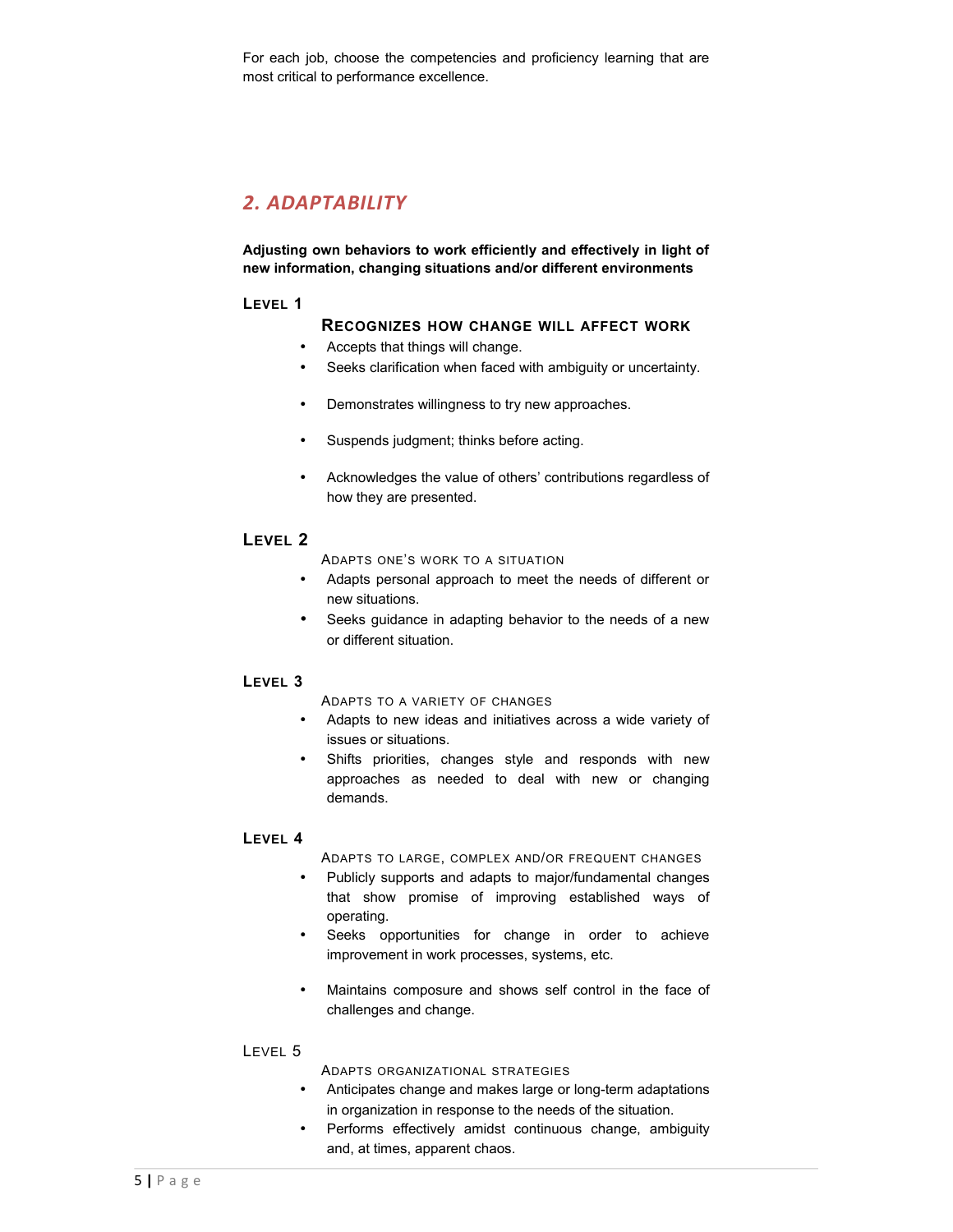• Shifts readily between dealing with macro-strategic issues and critical details.

**Note**: "Adaptability" links to the competency "Management Excellence – Action Management," identified as relevant for federal Public Service leaders.

# *3. Continuous Learning*

**Identifying and addressing individual strengths and weaknesses, developmental needs and changing circumstances to enhance personal and organizational performance**

#### LEVEL 1

ASSESSES AND MONITORS ONESELF TO MAINTAIN PERSONAL EFFECTIVENESS

- Continually self-assesses and seeks feedback from others to identify strengths and weaknesses and ways of improving.
- Pursues learning opportunities and ongoing development.

#### LEVEL 2

SEEKS TO IMPROVE PERSONAL EFFECTIVENESS IN CURRENT SITUATION

- Tries new approaches to maximize learning in current situation.
- Takes advantage of learning opportunities (e.g., courses, observation of others, assignments, etc.).
- Integrates new learning into work methods.

#### LEVEL 3

SEEKS LEARNING OPPORTUNITIES BEYOND CURRENT REQUIREMENTS

- Sets challenging goals and standards of excellence for self in view of growth beyond current job.
- Actively pursues self-development on an ongoing basis (technically and personally).
- Pursues assignments designed to challenge abilities.

#### LEVEL 4

ALIGNS PERSONAL DEVELOPMENT WITH OBJECTIVES OF ORGANIZATION

- Designs personal learning objectives based on evolving needs of the portfolio or business unit.
- Uses organizational change as an opportunity to develop new skills and knowledge.

#### LEVEL 5

ALIGNS PERSONAL LEARNING WITH ANTICIPATED CHANGE IN ORGANIZATIONAL STRATEGY

- Identifies future competencies and expertise required by the organization and develops and pursues learning plans accordingly.
- Continuously scans the environment to keep abreast of emerging developments in the broader work context.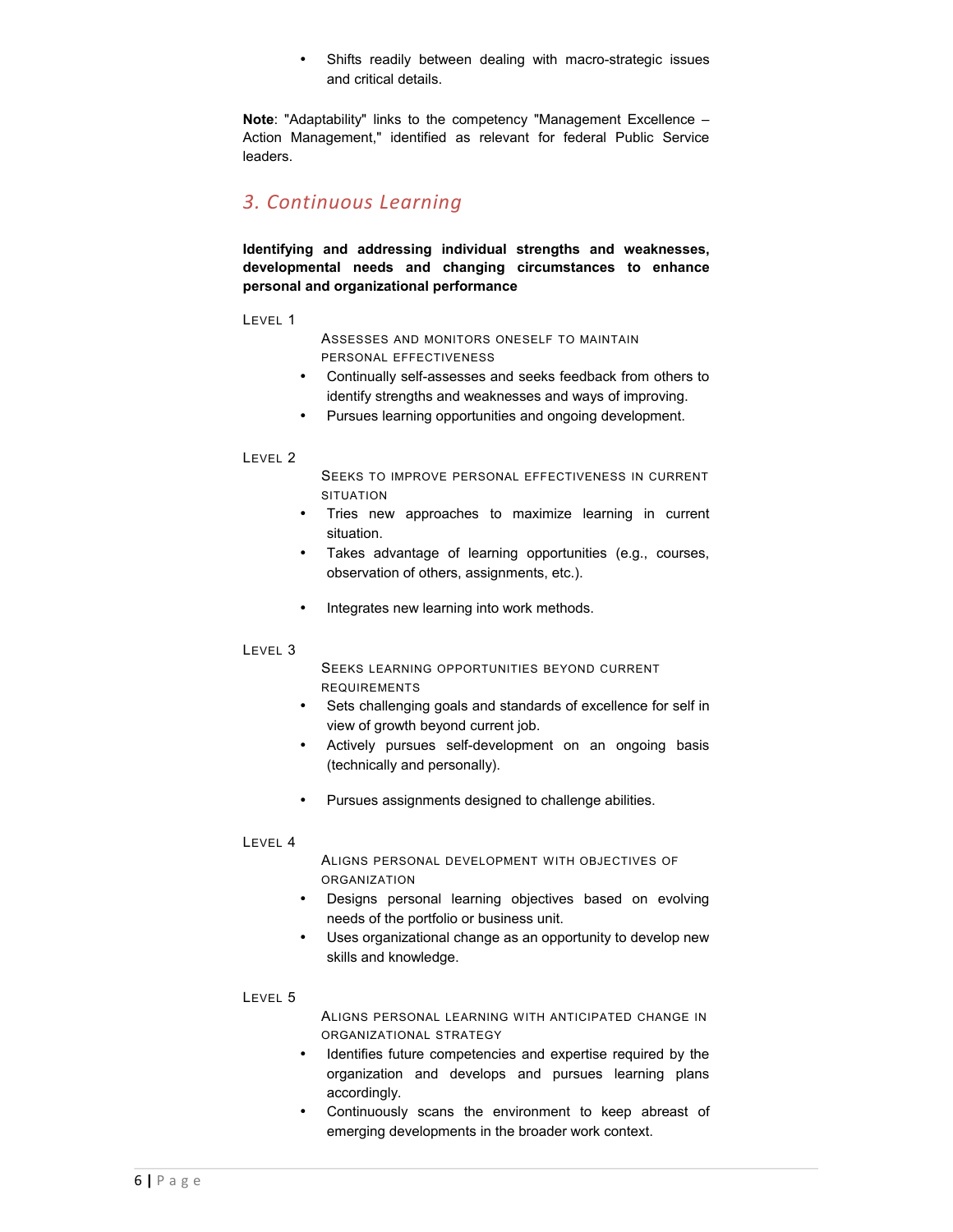**Note**: "Continuous Learning" links to the competency "Management Excellence – Action Management" identified as relevant for federal Public Service leaders.

# *4. Communication*

# **Listening to others and communicating in an effective manner that fosters open communication**

LEVEL 1

- LISTENS & CLEARLY PRESENTS INFORMATION
- Makes self available and clearly encourages others to initiate communication.
- Listens actively and objectively without interrupting.
- Checks own understanding of others' communication (e.g., repeats or paraphrases, asks additional questions).
- Presents appropriate information in a clear and concise manner, both orally and in writing.

### LEVEL 2

- FOSTERS TWO-WAY COMMUNICATION
- Elicits comments or feedback on what has been said.
- Maintains continuous open and consistent communication with others.
- Openly and constructively discusses diverse perspectives that could lead to misunderstandings.
- Communicates decisions or recommendations that could be perceived negatively, with sensitivity and tact.
- Supports messages with relevant data, information, examples and demonstrations.

# LEVEL 3

ADAPTS COMMUNICATION TO OTHERS

- Adapts content, style, tone and medium of communication to suit the target audience's language, cultural background and level of understanding.
- Takes others' perspectives into account when communicating, negotiating or presenting arguments (e.g., presents benefits from all perspectives).
- Responds to and discusses issues/questions in an understandable manner without being defensive and while maintaining the dignity of others.
- Anticipates reactions to messages and adapts communications accordingly.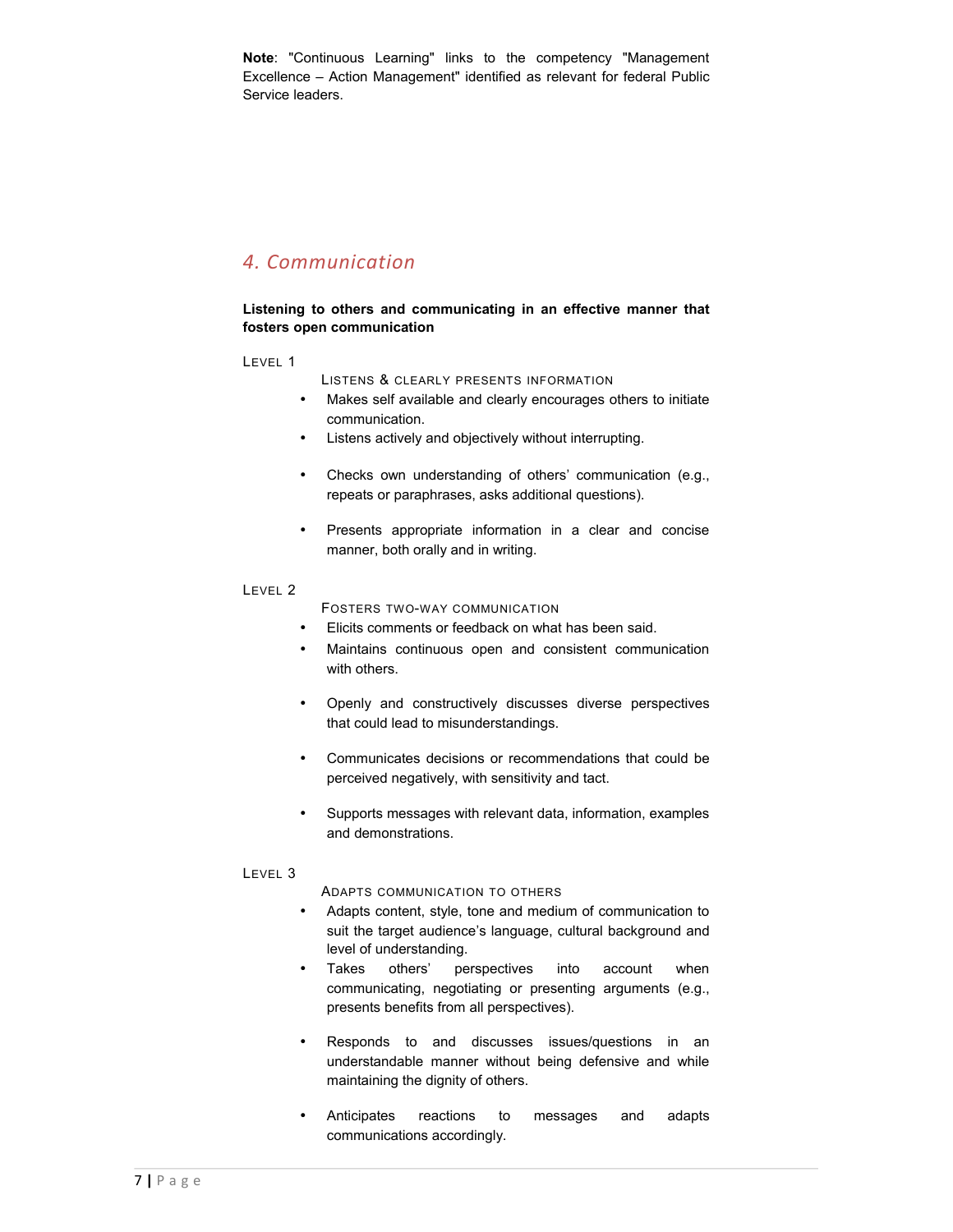COMMUNICATES COMPLEX MESSAGES

- Handles complex on-the-spot questions (e.g., from senior public officials, special interest groups or the media).
- Communicates complex issues clearly and credibly with widely varied audiences.
- Uses varied communication systems, methodologies and strategies to promote dialogue and shared understanding.
- Delivers difficult or unpopular messages with clarity, tact and diplomacy.

#### LEVEL 5

COMMUNICATES STRATEGICALLY

- Communicates strategically to achieve specific objectives (e.g., considering such aspects as the optimal message to present, timing and forum of communication).
- Identifies and interprets departmental policies and procedures for superiors, subordinates and peers.
- Acknowledges success and the need for improvement.

# 5. Organizational and Environmental Awareness

# **Understanding the workings, structure and culture of the organization as well as the political, social and economic issues, to achieve results**

LEVEL 1

UNDERSTANDS FORMAL STRUCTURE

- Monitors work to ensure it aligns with formal procedures and the organization's accountabilities.
- Recognizes and uses formal structure, rules, processes, methods or operations to accomplish work.
- Actively supports the public service mission and goals.

#### LEVEL 2

UNDERSTANDS INFORMAL STRUCTURE AND CULTURE

- Uses informal structures; can identify key decision-makers and influencers.
- Effectively uses both formal and informal channels and networks for acquiring information, assistance and accomplishing work goals.
- LEVEL 3

EFFECTIVELY OPERATES IN EXTERNAL ENVIRONMENTS

- Achieves solutions acceptable to varied parties based on understanding of issues, climates and cultures in own and other organizations.
- Accurately describes the issues and culture of external stakeholders. Uses this information to negotiate goals and initiatives.

LEVEL 4

UNDERSTANDS ORGANIZATIONAL POLITICS, ISSUES AND EXTERNAL INFLUENCES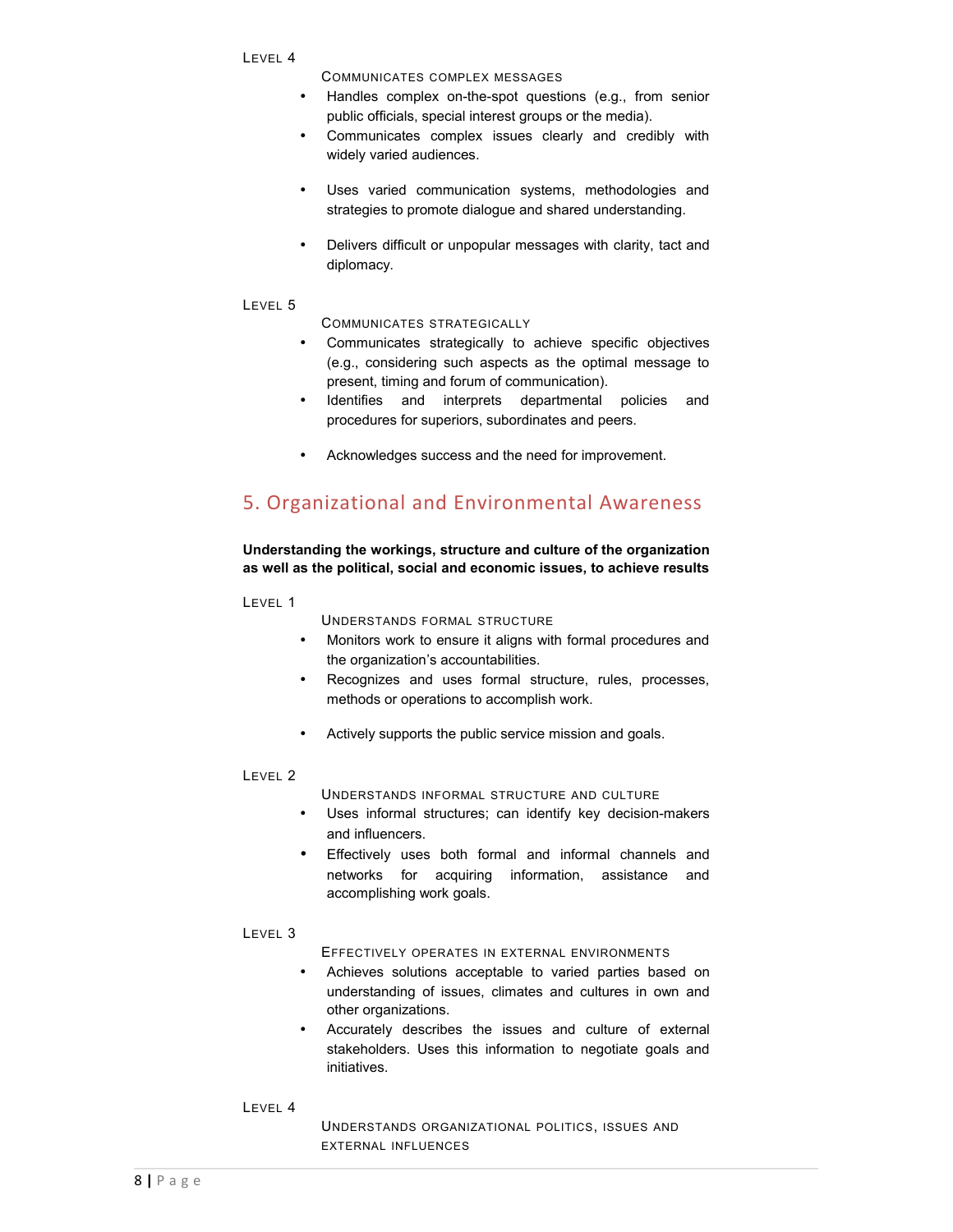- Anticipates issues, challenges and outcomes and effectively operates to best position the organization.
- Supports the changing culture and methods of operating, if necessary, for the success of the organization.
- Ensures due diligence by keeping informed of business and operational plans and practices.

OPERATES EFFECTIVELY IN A BROAD SPECTRUM OF POLITICAL, CULTURAL AND SOCIAL MILIEU

- Demonstrates broad understanding of social and economic context within which the organization operates.
- Understands and anticipates the potential trends of the political environment and the impact these might have on the organization.
- Operates successfully in a variety of social, political and cultural environments.
- Uses organizational culture as a means to influence and lead the organization.

**Note**: "Organizational and Environmental Awareness" links to the competency "Action Management – Design and Execution" identified as relevant for federal Public Service leaders.

# 6. Creative Thinking

**Questioning conventional approaches, exploring alternatives and responding to challenges with innovative solutions or services, using intuition, experimentation and fresh perspectives.**

LEVEL 1

ACKNOWLEDGES THE NEED FOR NEW APPROACHES

- Is open to new ideas.
- Questions the conventional approach and seeks alternatives.
- Recognizes when a new approach is needed; integrates new information quickly while considering different options.

#### LEVEL 2

MODIFIES CURRENT APPROACHES

- Analyzes strengths and weaknesses of current approaches.
- Modifies and adapts current methods and approaches to better meet needs.
- Identifies alternate solutions based on precedent.
- Identifies an optimal solution after weighing the advantages and disadvantages of alternative approaches.

LEVEL 3

INTRODUCES NEW APPROACHES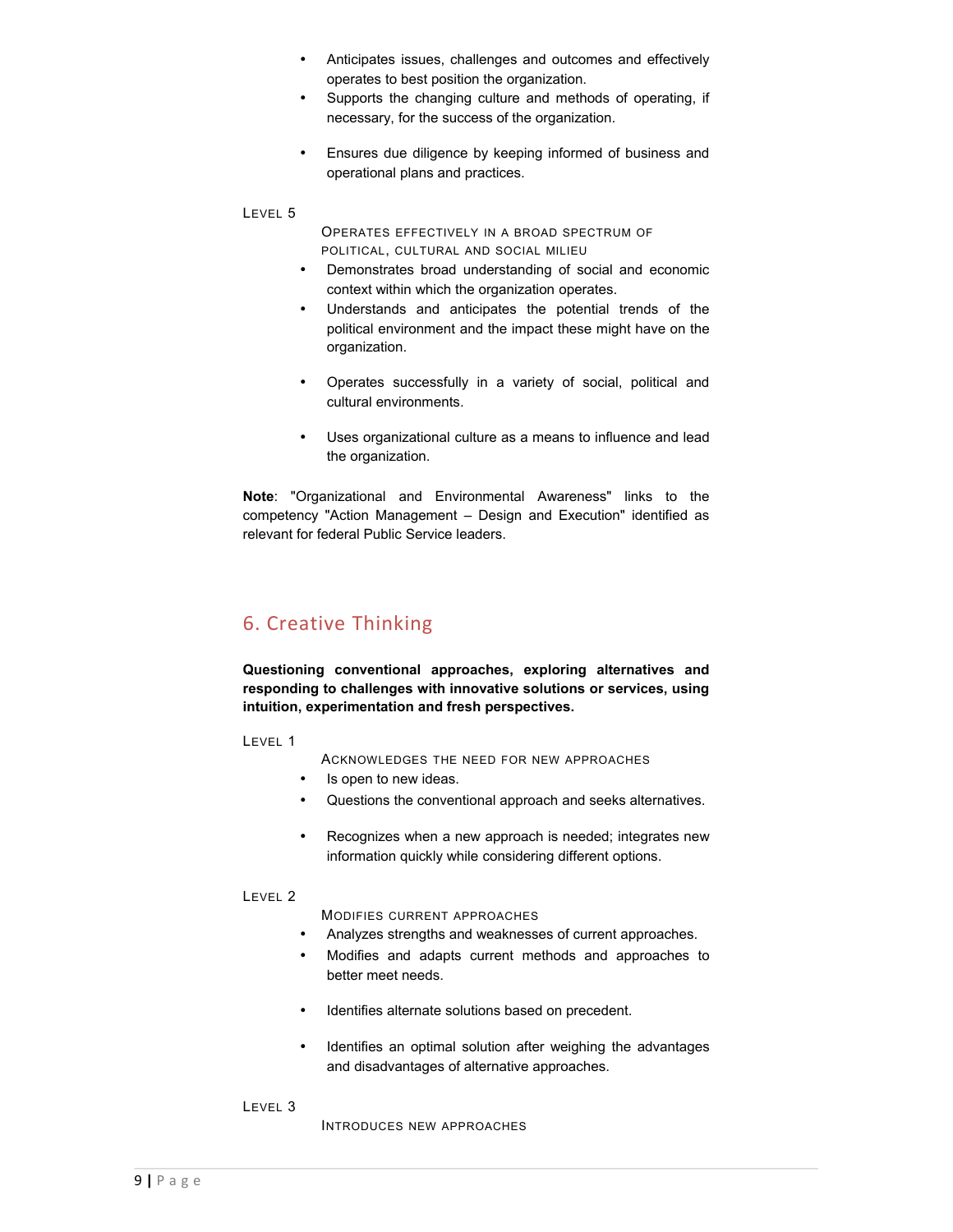- Searches for ideas or solutions that have worked in other environments and applies them to the organization.
- Uses existing solutions in innovative ways to solve problems.
- Sees long-term consequences of potential solutions.

CREATES NEW CONCEPTS

- Integrates and synthesizes relevant concepts into a new solution for which there is no previous experience.
- Creates new models and methods for the organization.
- Identifies flexible and adaptable solutions while still recognizing professional and organizational standards.

#### LEVEL 5

NURTURES CREATIVITY

- Develops an environment that nurtures creative thinking, questioning and experimentation.
- Encourages challenges to conventional approaches.
- Sponsors experimentation to maximize potential for innovation.

**Note**: "Creative Thinking" links to the competency "Strategic Thinking," identified as relevant for federal Public Service leaders.

# *7. Networking / Relationship Building*

# **Building and actively maintaining working relationships and/or networks of contacts to further the organization's goals**

LEVEL 1

ACCESSES SOURCES OF INFORMATION

- Seeks information from others (e.g., colleagues, customers).
- Maintains personal contacts in other parts of the organization with those who can provide work-related information.

#### LEVEL 2

BUILDS KEY CONTACTS

- Seeks out the expertise of others and develops links with experts and information sources.
- Develops and nurtures key contacts as a source of information.
- Participates in networking and social events internal and external to the organization.

#### LEVEL 3

SEEKS NEW NETWORKING OPPORTUNITIES FOR SELF AND OTHERS.

Seeks opportunities to partner and transfer knowledge (e.g., by actively participating in trade shows, conferences, meetings, committees, multi-stakeholder groups and/or seminars).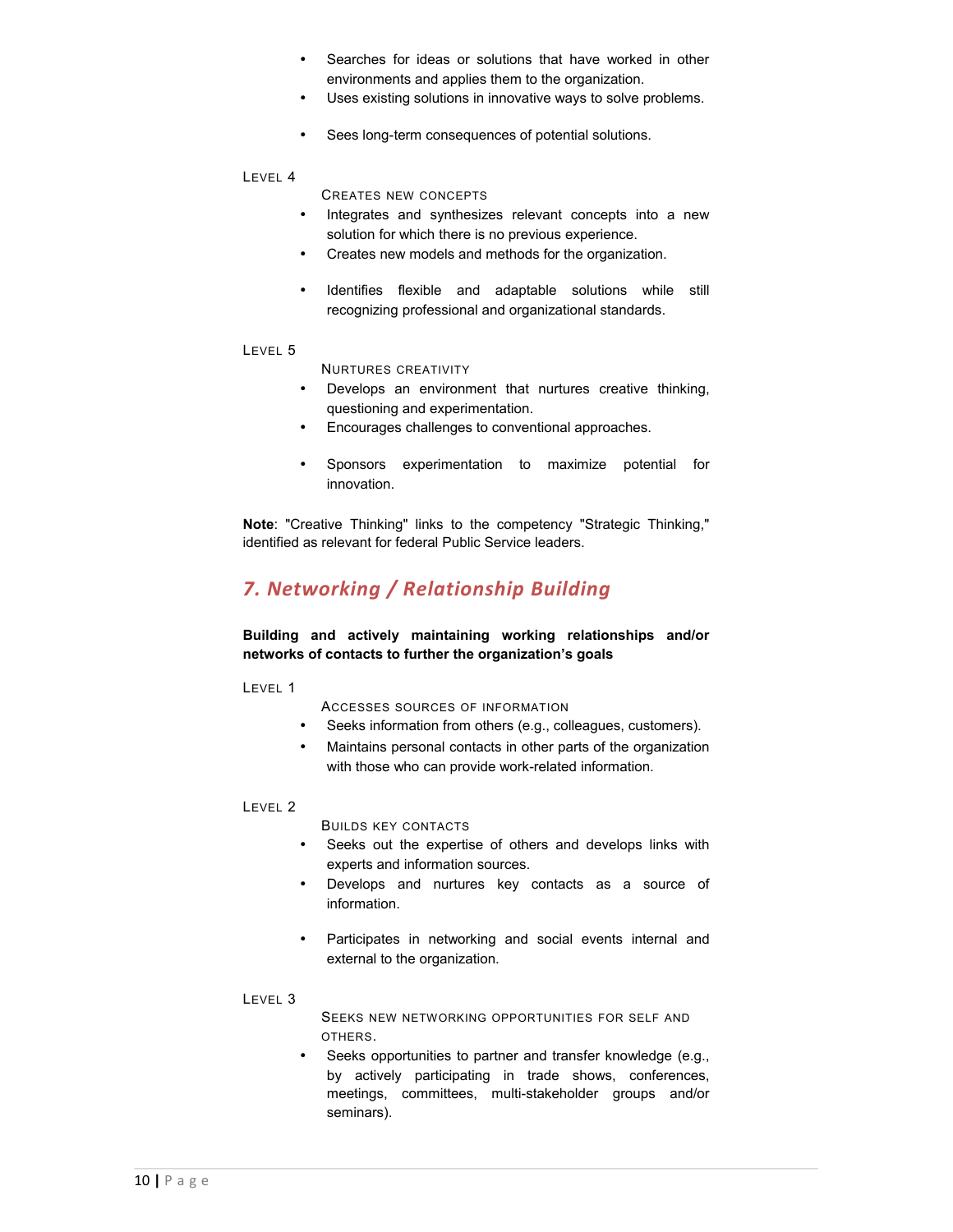- Cultivates personal networks in different parts of the organization and effectively uses contacts to achieve results...
- Initiates and develops diverse relationships.

STRATEGICALLY EXPANDS NETWORKS

- Builds networks with parties that can enable the achievement of the organization's strategy.
- Brings informal teams of experts together to address issues/needs, share information and resolve differences, as required.
- Uses knowledge of the formal or informal structure and the culture to further strategic objectives.

#### LEVEL 5

- CREATES NETWORKING OPPORTUNITIES
- Creates and facilitates forums to develop new alliances and formal networks.
- Identifies areas to build strategic relationships.
- Contacts senior officials to identify potential areas of mutual, long-term interest.

# **8. Conflict Management**

#### **Preventing, managing and/or resolving conflicts**

LEVEL 1

IDENTIFIES CONFLICT

- Recognizes that there is a conflict between two or more parties.
- Brings conflict to the attention of the appropriate individual(s).

# LEVEL 2

ADDRESSES EXISTING CONFLICT

- Listens to differing points of view and emphasizes points of agreement as a starting point to resolving differences...
- Openly identifies shared areas of interest in a respectful and timely manner.

#### LEVEL 3

ANTICIPATES AND ADDRESSES SOURCES OF POTENTIAL **CONFLICT** 

- Anticipates and takes action to avoid/reduce potential conflict (e.g., by encouraging and supporting the various parties to get together and attempt to address the issues themselves).
- Refocuses teams on the work and end-goals, and away from personality issues.

#### LEVEL 4

INTRODUCES STRATEGIES FOR RESOLVING EXISTING AND POTENTIAL CONFLICT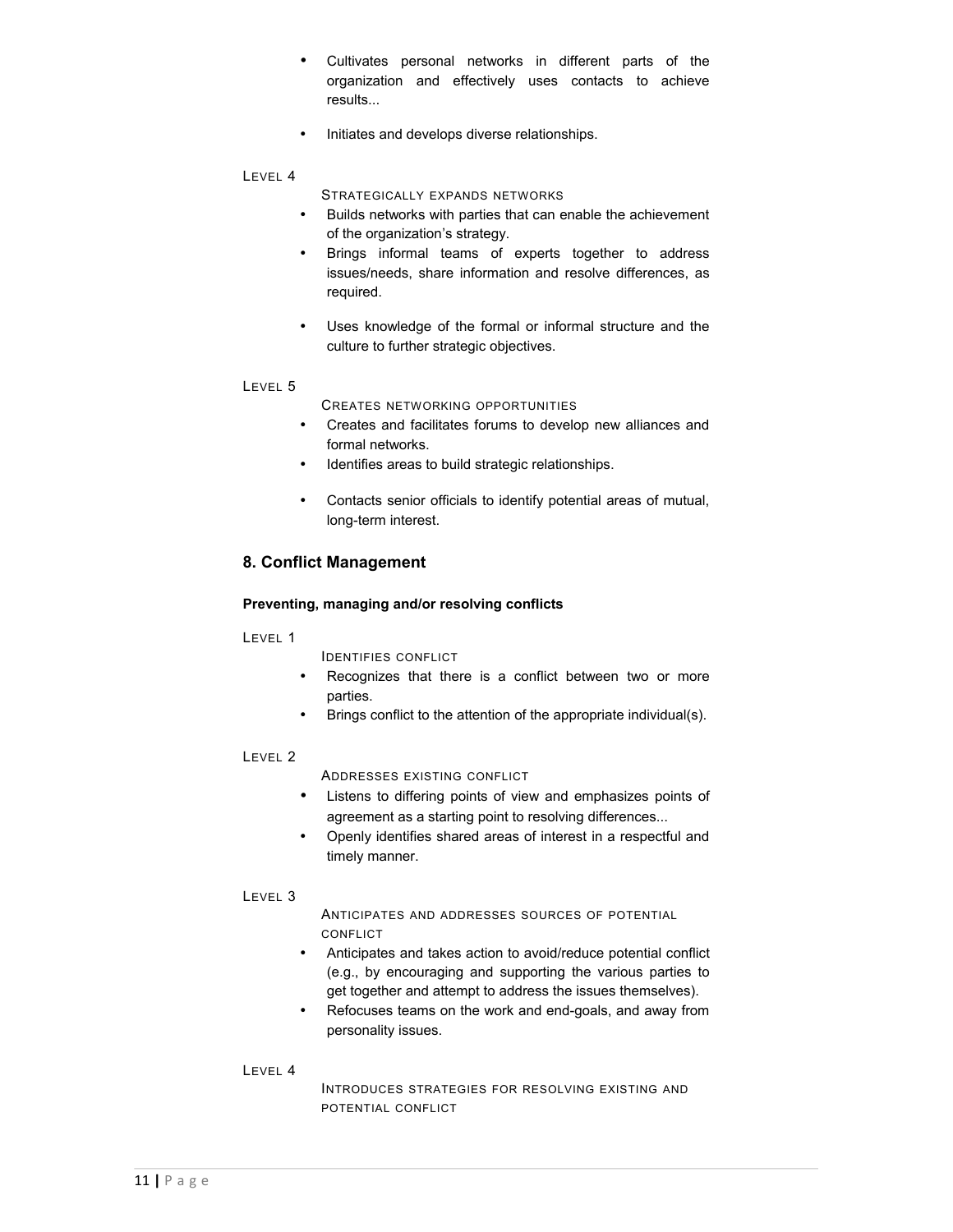- Provides consultation to or obtains consultation / mediation for those who share few common interests and who are having a significant disagreement.
- Introduces innovative strategies for effectively dealing with conflict (e.g., mediation, collaborative and "mutual gains" strategies).

CREATES AN ENVIRONMENT WHERE CONFLICT IS RESOLVED APPROPRIATELY

- Creates a conflict-resolving environment by anticipating and addressing areas where potential misunderstanding and disruptive conflict could emerge.
- Models constructive approaches to deal with opposing views when personally challenging the status quo and when encouraging others to do so as well.

# **9. Stewardship of Resources**

**Ensures the effective, efficient and sustainable use of Public Service resources and assets: human and financial resources, real property and business information.**

LEVEL 1

USES RESOURCES EFFECTIVELY

- Protects and uses resources and assets in a conscientious and effective manner.
- Identifies wasteful practices and opportunities for optimizing resource use.

#### LEVEL 2

ENSURES EFFECTIVE USE OF RESOURCES

- Monitors and ensures the efficient and appropriate use of resources and assets.
- Explores ways of leveraging funds to expand program effectiveness.

#### LEVEL 3

CONTROLS RESOURCE USE

- Allocates and controls resources and assets within own area.
- Implements ways of more effectively utilizing resources and assets.
- Assigns and communicates roles and accountabilities to maximize team effectiveness; manages workload.

#### LEVEL 4

IMPLEMENTS SYSTEMS TO ENSURE STEWARDSHIP OF RESOURCES

- Identifies gaps in resources that impact on the organization's effectiveness.
- Develops strategies to address resource gaps/issues.
- Ensures alignment of authority, responsibility and accountability with organizational objectives.
- Ensures that information and knowledge sharing is integrated into all programs and processes.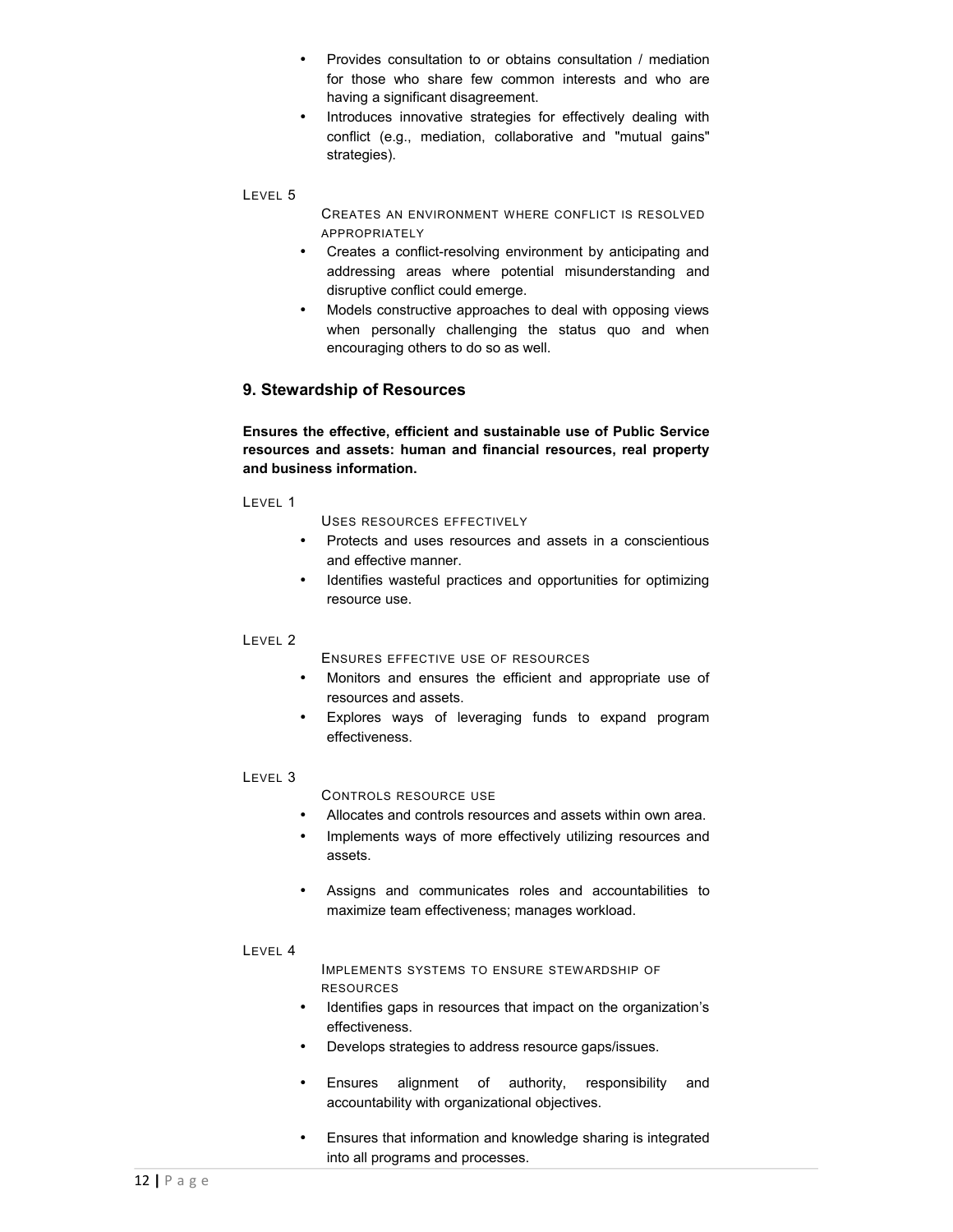• Acts on audit, evaluation and other objective project team performance information.

#### LEVEL 5

ENSURES STRATEGIC STEWARDSHIP OF RESOURCES

- Directs resources to those areas where they will most effectively contribute to long-term goals.
- Sets overall direction for how resources and assets are to be used in order to achieve the vision and values.
- Institutes organization-wide mechanisms and processes to promote and support resource management.

Note: "Stewardship of Resources" links to the competency "Management Excellence," identified as relevant for federal Public Service leaders.

# **10. Risk Management**

## **Identifying, assessing and managing risk while striving to attain objectives**

LEVEL 1

IDENTIFIES POSSIBLE RISKS

- Describes risk factors related to a situation/activity.
- Uses past experience and best practices to identify underlying issues, potential problems and risks.
- Plans for contingencies.
- Identifies possible cause-effect relationships.

#### LEVEL 2

TAKES CALCULATED RISKS

- Takes calculated risks with minor, but non-trivial, consequences of error (e.g., risks involving potential loss of some time or money but which can be rectified).
- Makes decisions based on risk analysis.
- Makes decisions in the absence of complete information.

#### LEVEL 3

PERSONALLY TAKES SIGNIFICANT RISKS

- Personally takes calculated risks with significant consequences (e.g., significant loss of time or money) but which can be rectified.
- Anticipates the risks involved in taking action.
- Identifies possible scenarios regarding outcomes of various options for action.
- Conducts ongoing risk analysis, looking ahead for contingent liabilities and opportunities and astutely identifying the risks involved.

#### LEVEL 4

DESIGNS STRATEGIES FOR DEALING WITH HIGH-RISK INITIATIVES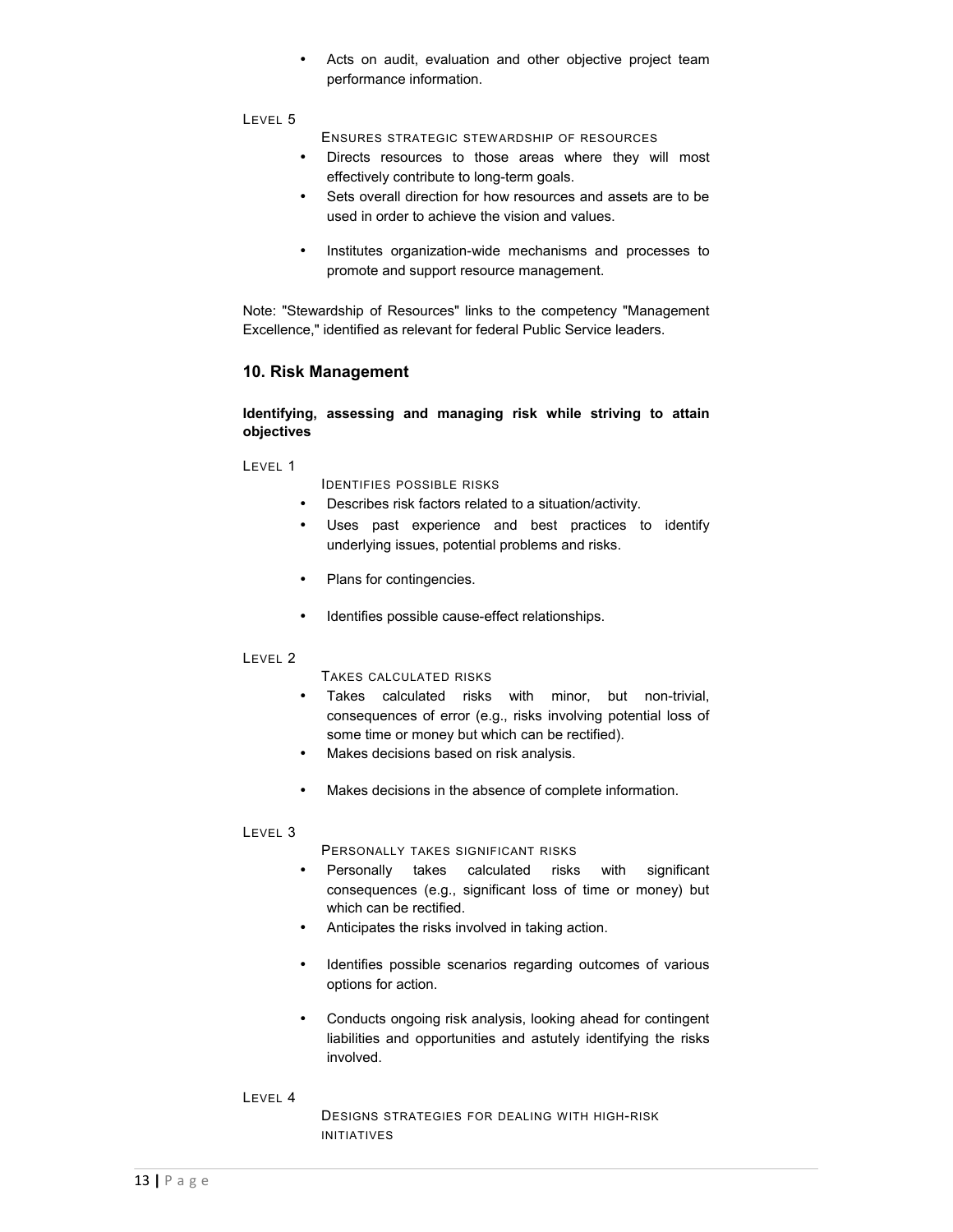- Implements initiatives with high potential for pay-off to the organization, where errors cannot be rectified, or only rectified at significant cost.
- Conducts risk assessment when identifying or recommending strategic and tactical options.
- Encourages responsible risk taking, recognizing that every risk will not pay off.

- PROVIDES ORGANIZATIONAL GUIDANCE ON RISK
- Provides a supportive environment for responsible risk taking (e.g., by supporting decisions of others).
- Oversees the development of guidelines, principles and approaches to assist decision-making when risk is a factor.
- Provides guidance on the organizational tolerance for risk.
- Develops broad strategies that reflect in-depth understanding and assessment of operational, organizational, and political realities and risks.

# **11. Stress Management**

#### **Maintaining effectiveness in the face of stress**

#### LEVEL 1

WORKS IN LOW LEVEL STRESS SITUATIONS

- Keeps functioning effectively during periods of on-going low intensity stress.
- Maintains focus during situations involving limited stress.
- Seeks to balance work responsibilities and personal life responsibilities.

# LEVEL 2

ADJUSTS TO TEMPORARY PEAKS IN STRESS LEVELS

- Maintains composure when dealing with short but intense stressful situations.
- Understands personal stressors and takes steps to limit their impact.
- Keeps issues and situations in perspective and reacts appropriately (e.g., does not overreact to situations, what others say, etc.).

# LEVEL 3

ADAPTS TO PROLONGED STRESS

- Effectively withstands the effects of prolonged exposure to one or few stressors by modifying work methods.
- Maintains sound judgment and decision making despite ongoing stressful situations.
- Controls strong emotions or other stressful responses and takes action to respond constructively to the source of the problem.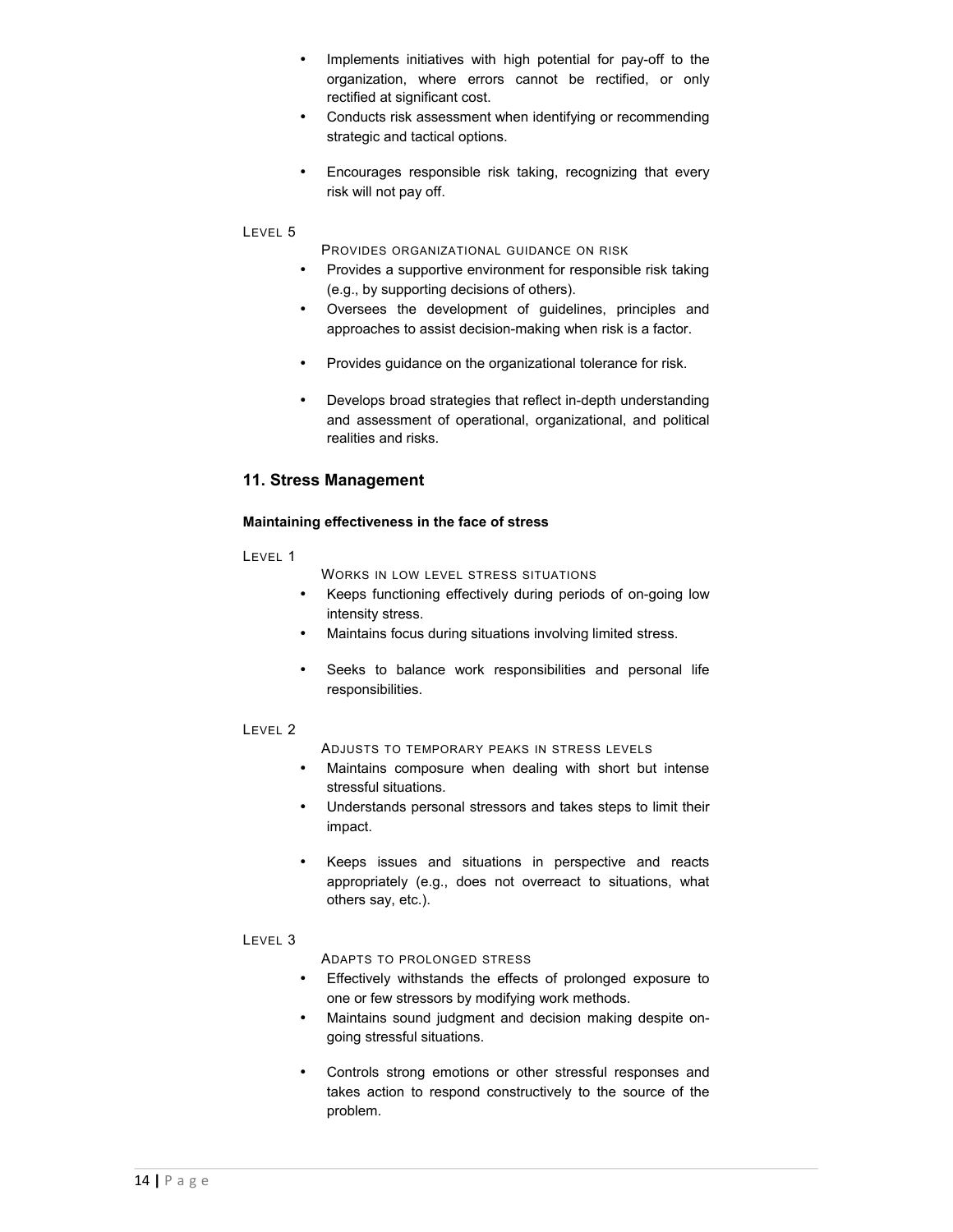EMPLOYS STRESS MANAGEMENT STRATEGIES

- Develops and applies stress reduction strategies to cope with long exposure to numerous stressors or stressful situations.
- Recognizes personal limits for workload and negotiates adjustments to minimize the effects of stress, while still ensuring appropriate levels of productivity.
- Controls own emotions and calm others in stressful situations.

#### LEVEL 5

DEALS WITH STRESS AFFECTING THE ORGANIZATION

- Demonstrates behaviors that help others remain calm, yet focused and energized during periods of extreme stress affecting the organization.
- Maintains composure and shows self-control in the face of significant challenge facing the organization.
- Suspends judgment; thinks before acting.
- Identifies and consistently models ways of releasing or limiting stress within the organization.

**Note**: "Stress Management" is included in the competency "Management Excellence – People Management", a competency identified as relevant for federal Public Service leaders.

# **12. Influence**

# **Gaining support from and convincing others to advance the objectives of the organization**

#### LEVEL 1

- USES FACTS AND AVAILABLE INFORMATION TO PERSUADE
- Uses appeals to reason, data, facts and figures.
- Uses concrete examples, visual aids and demonstrations to make a point.
- Describes the potential impact of own actions on others and how it will affect their perception of self.

#### LEVEL 2

ADAPTS RATIONALE TO INFLUENCE OTHERS

- Anticipates the effect of one's approach or chosen rationale on the emotions and sensitivities of others.
- Adapts discussions and presentations to appeal to the needs or interests of others.
- Uses the process of give-and-take to gain support.
- Builds relationships through fair, honest and consistent behavior.
- LEVEL 3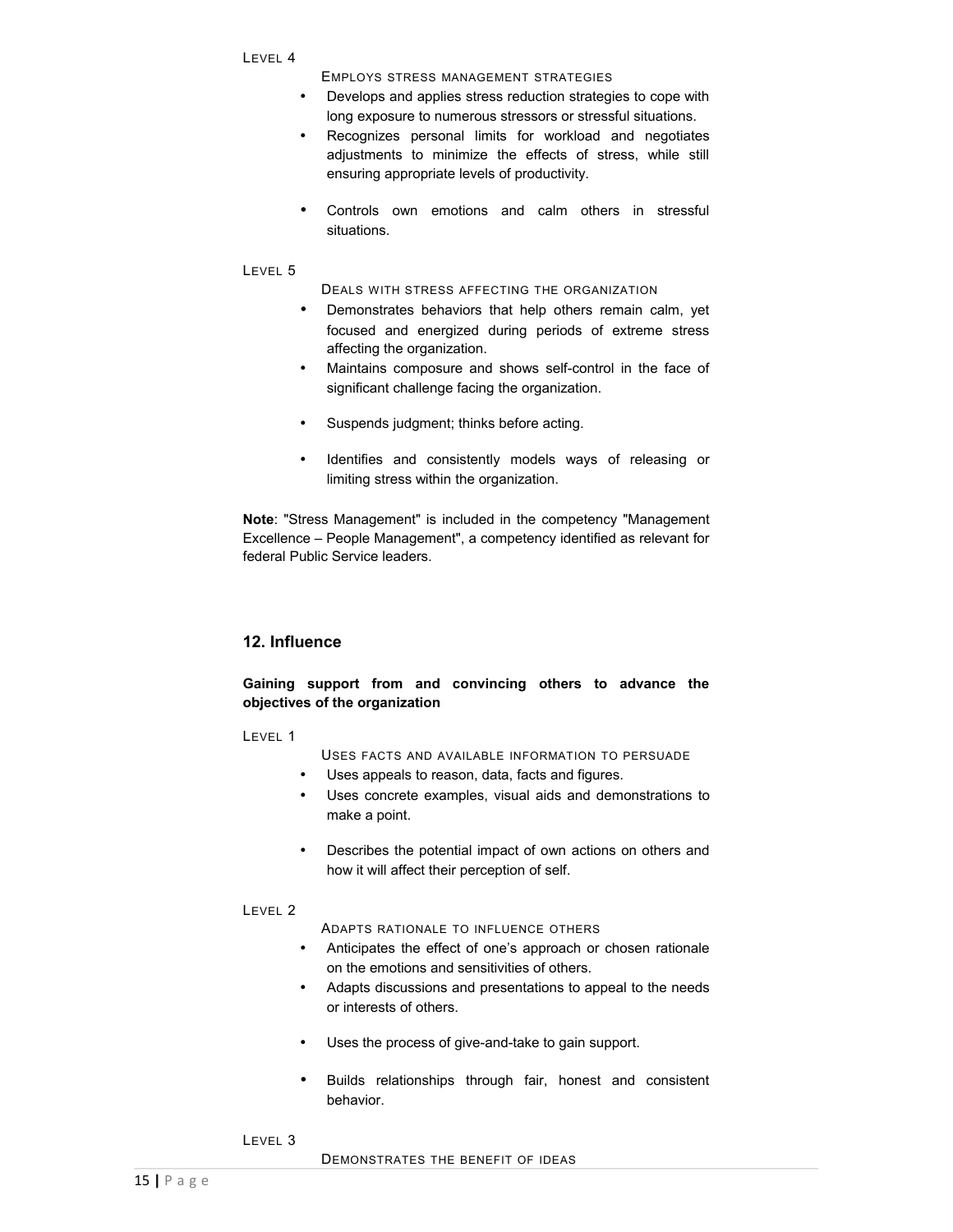- Builds on successful initiatives and best practices internal and external to the organization to gain acceptance for ideas.
- Presents pros and cons and detailed analyses to emphasize the value of an idea.
- Persuades others by drawing from experience and presenting multiple arguments in order to support a position.

BUILDS COALITIONS, STRATEGIC RELATIONSHIPS AND NETWORKS

- Assembles coalitions, builds behind-the-scenes support for ideas and initiatives.
- Develops an extensive network of contacts.
- Uses group process skills to lead or direct a group.

#### LEVEL 5

DESIGNS COMPLEX INFLUENCE STRATEGIES

- Designs strategies that position and promote ideas and concepts to stakeholders.
- Uses indirect strategies to persuade, such as establishing alliances, using experts or third parties.
- Gains support by capitalizing on understanding of political forces affecting the organization.

# **13. Initiative**

# **Identifying and dealing with issues proactively and persistently; seizing opportunities that arise**

#### LEVEL

ADDRESSES CURRENT ISSUES

- Recognizes and acts on present issues.
- Offers ideas to address current situations or issues.
- Works independently. Completes assignments without constant supervision.

#### LEVEL 2

ADDRESSES IMMINENT ISSUES

- Takes action to avoid imminent problem or to capitalize on imminent opportunity.
- Looks for ways to achieve greater results or add value.
- Works persistently as needed and when not required doing so.

#### LEVEL 3

ACTS PROMPTLY IN A CRISIS SITUATION

- Acts quickly to address a crisis situation drawing on appropriate resources and experience with similar situations.
- Implements contingency plans when crises arise.
- Exceeds requirements of job; takes on extra tasks.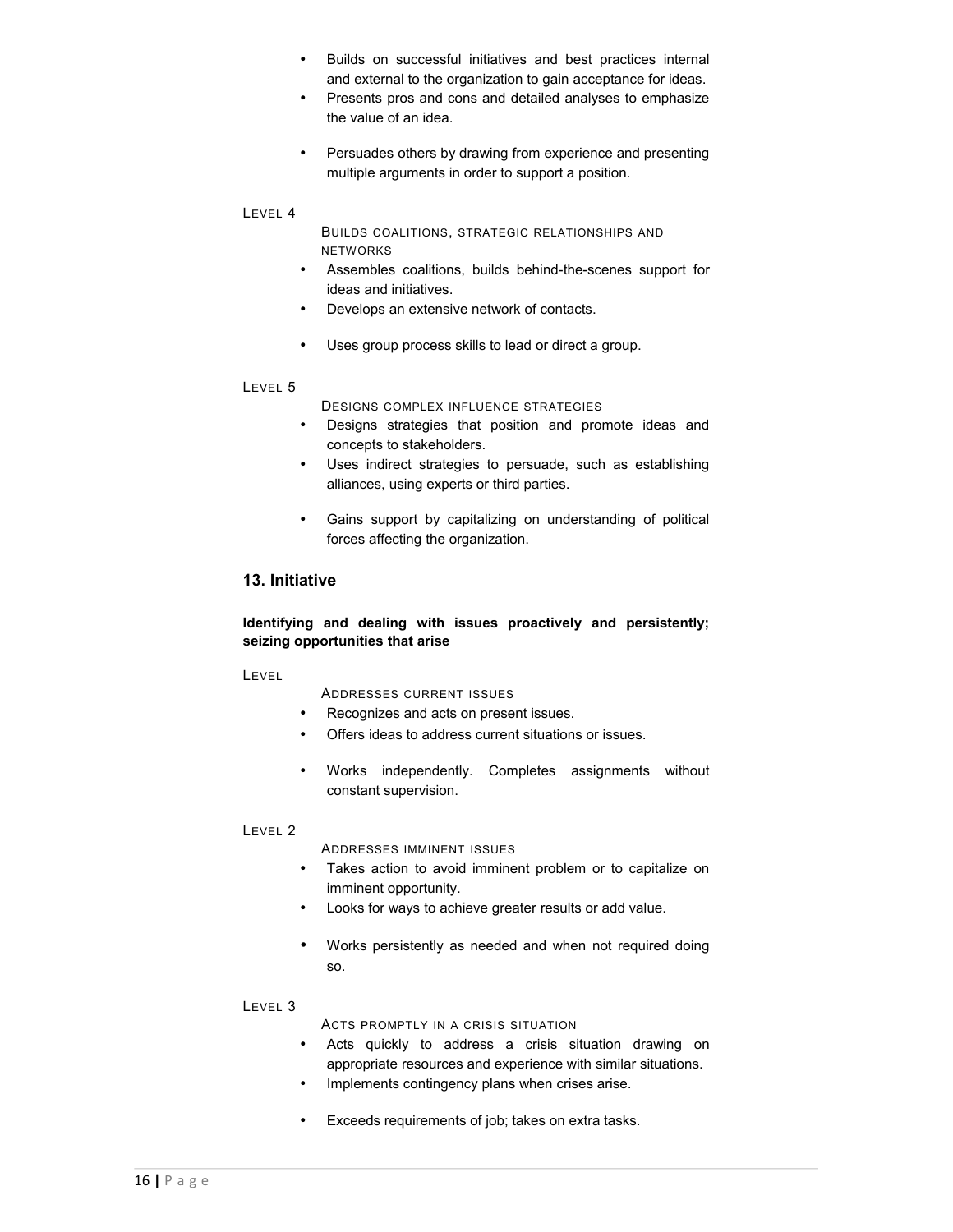- LEVEL 4
- LOOKS TO THE FUTURE
- Takes action to avoid or minimize potential problems or maximize potential opportunities in the future by drawing on extensive personal experience.
- Defines and addresses high-level challenges that have the potential to advance the state-of-the art in an area.
- Starts and carries through on new projects.

ENCOURAGES INITIATIVE IN OTHERS

- Fosters an environment that anticipates and acts upon potential threats and/or opportunities.
- Coaches others to spontaneously recognize and appropriately act on upcoming opportunities.
- Gets others involved in supporting efforts and initiatives.

# **14. Team Leadership**

#### **Leading and supporting a team to achieve results**

LEVEL 1

KEEPS THE TEAM INFORMED

- Ensures that team members have the necessary information to operate effectively.
- Establishes the direction/goal(s) for the team.
- Lets team members affected by a decision know exactly what is happening and gives a clear rationale for the decision.
- Sets an example for team members (e.g., respect of others' views, team loyalty, cooperating with others).

#### LEVEL 2

ENSURES THE NEEDS OF THE TEAM AND OF MEMBERS ARE MET

- Makes sure the practical needs of the team and team members are met.
- Makes decisions by taking into account the differences among team members, and overall team requirements and objectives.
- Ensures that the team's tasks are completed.
- Accepts responsibility for the team's actions and results.

## LEVEL 3

ENSURES TEAM MEMBER INPUT

- Values and encourages others' input and suggestions.
- Stimulates constructive discussion of different points of view, focusing on the organization's strategic objectives, vision or values.
- Builds cooperation, loyalty and helps achieve consensus.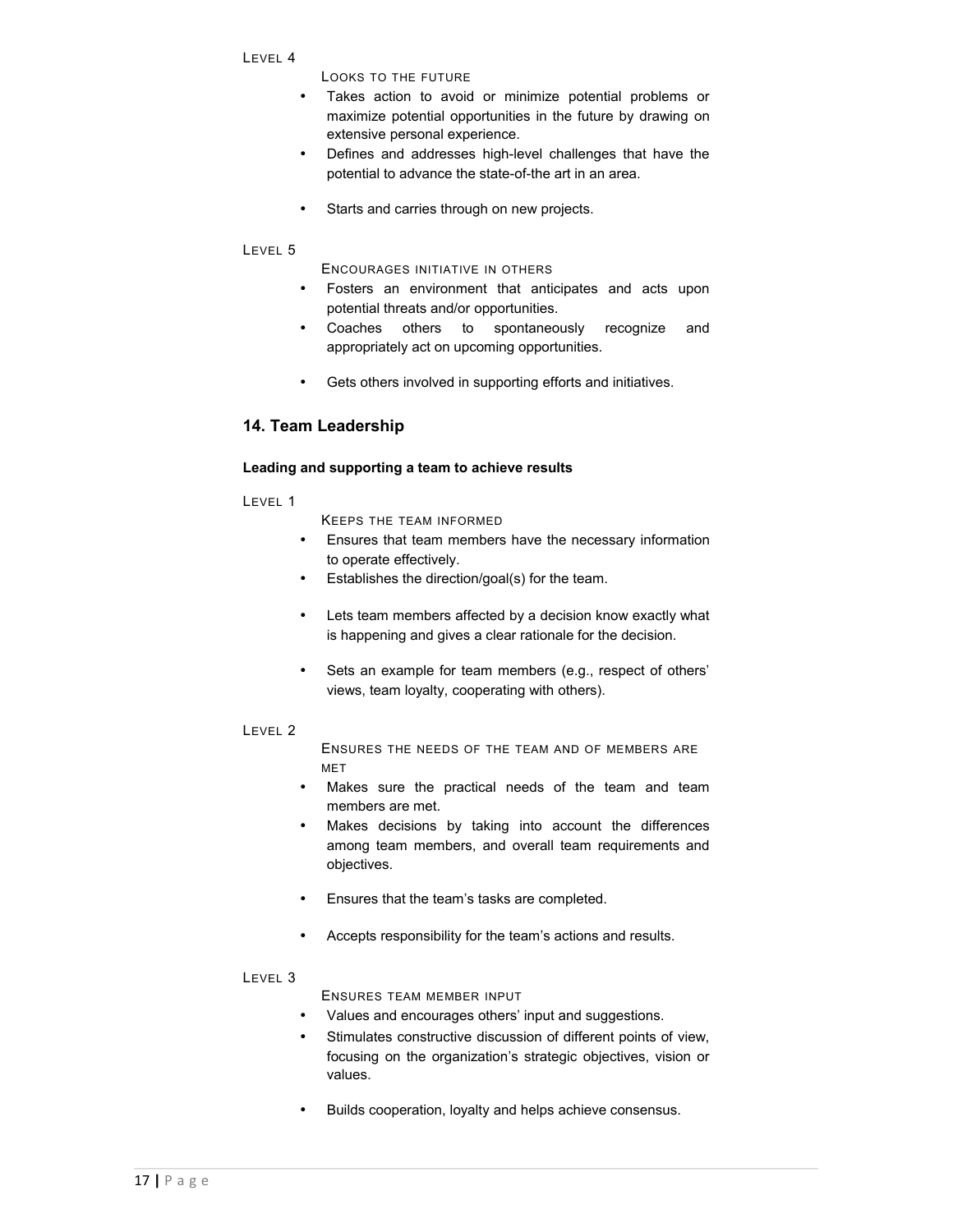- Provides constructive feedback and recognizes all contributions.
- Ensures the respective strengths of team members are used in order to achieve the team's overall objectives.

EMPOWERS THE TEAM

- Communicates team successes and organization-wide contribution to other organizational members.
- Encourages the team to promote their work throughout the organization.
- Establishes the team's credibility with internal and external stakeholders.

#### LEVEL 5

INSPIRES TEAM MEMBERS

- Builds the commitment of the team to the organization's mission, goals and values.
- Aligns team objectives and priorities with the broader objectives of the organization.
- Ensures that appropriate linkages/partnerships between teams are maintained.
- Creates an environment where team members consistently push to improve team performance and productivity.

# **15. Change Leadership**

#### **Managing, leading and enabling the process of change and transition while helping others deal with their effects**

LEVEL 1

MAKES OTHERS AWARE OF CHANGE

- Identifies and accepts the need and processes for change.
- Explains the process, implications and rationale for change to those affected by it.
- Invites discussion of views on the change

#### LEVEL 2

UNDERSCORES THE POSITIVE NATURE OF CHANGE

- Promotes the advantages of change.
- Clarifies the potential opportunities and consequences of proposed changes.
- Explains how change affects current practices.

#### LEVEL 3

MANAGES THE PROCESS FOR CHANGE

- Identifies important / effective practices that should continue after change is implemented
- Anticipates specific reasons underlying resistance to change and implements approaches that address resistance.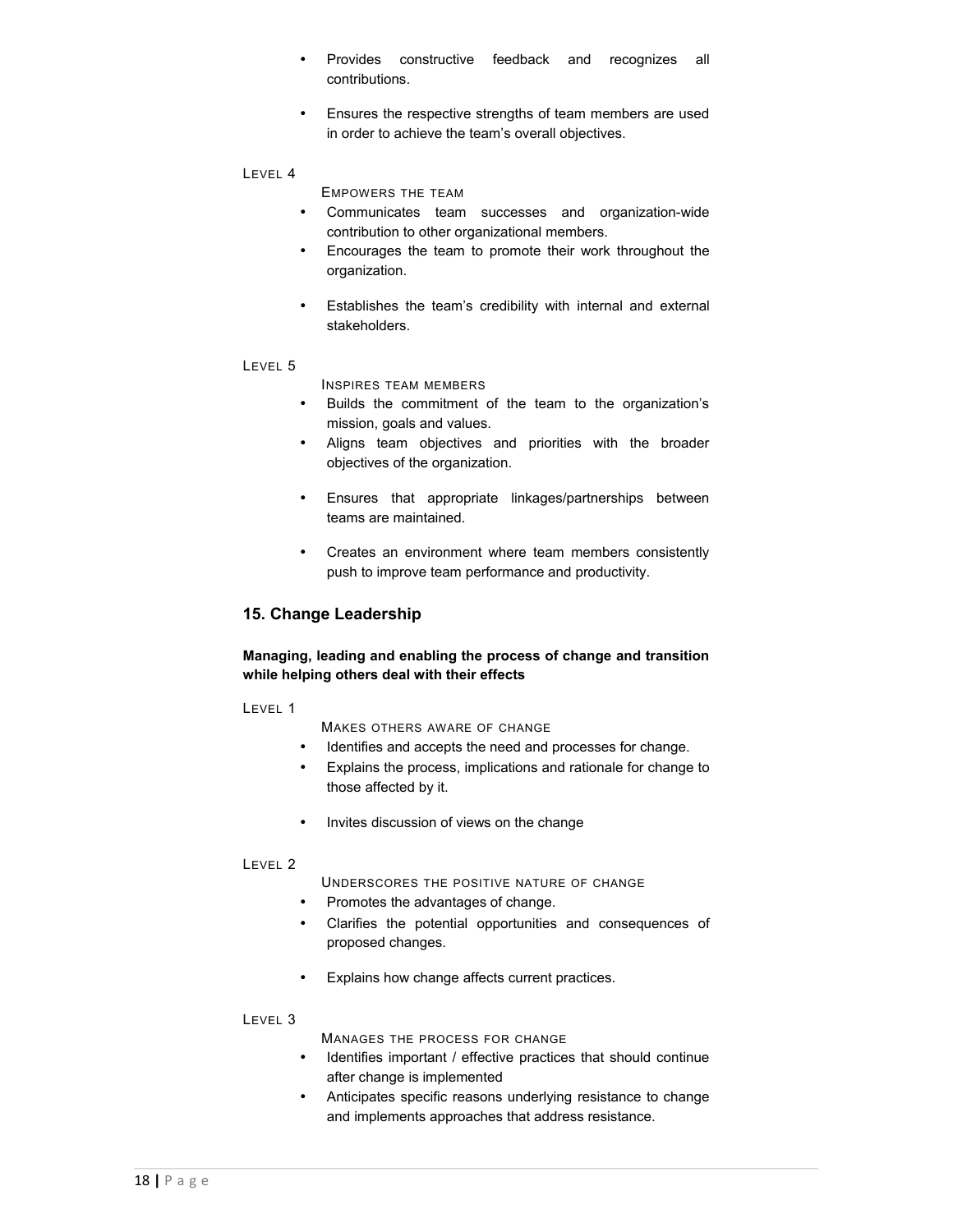ALIGNS CHANGE INITIATIVES WITH ORGANIZATIONAL OBJECTIVES

- Links projects/objectives to department's/public service's change initiatives and describes the impact on operational goals.
- Presents realities of change and, together with staff, develops strategies for managing it.
- Identifies future needs for change that will promote progress toward identified objectives.

#### LEVEL 5

CHAMPIONS CHANGE

- Creates an environment that promotes and encourages change or innovation.
- Shares and promotes successful change efforts throughout the organization.
- Personally communicates a clear vision of the broad impact of change.

# **16. Client Focus**

**Identifying and responding to current and future client needs; providing service excellence to internal and external clients**

LEVEL 1

RESPONDS TO CLIENT REQUESTS

- Identifies client needs and expectations.
- Responds to requests efficiently and effectively.
- Takes action beyond explicit request within established service standards.
- Refers complex questions to a higher decision-making level.
- Meets client needs in a respectful, helpful and responsive manner.
- Seeks feedback to develop a clear understanding of client needs and outcomes.
- Uses client satisfaction monitoring methodologies to ensure client satisfaction.
- Adjusts service based on client feedback.

#### LEVEL 2

BUILDS POSITIVE CLIENT RELATIONS

- Contacts clients to follow up on services, solutions or products to ensure that their needs have been correctly and effectively met.
- Understands issues from the client's perspective.
- Keeps clients up-to-date with information and decisions that affect them.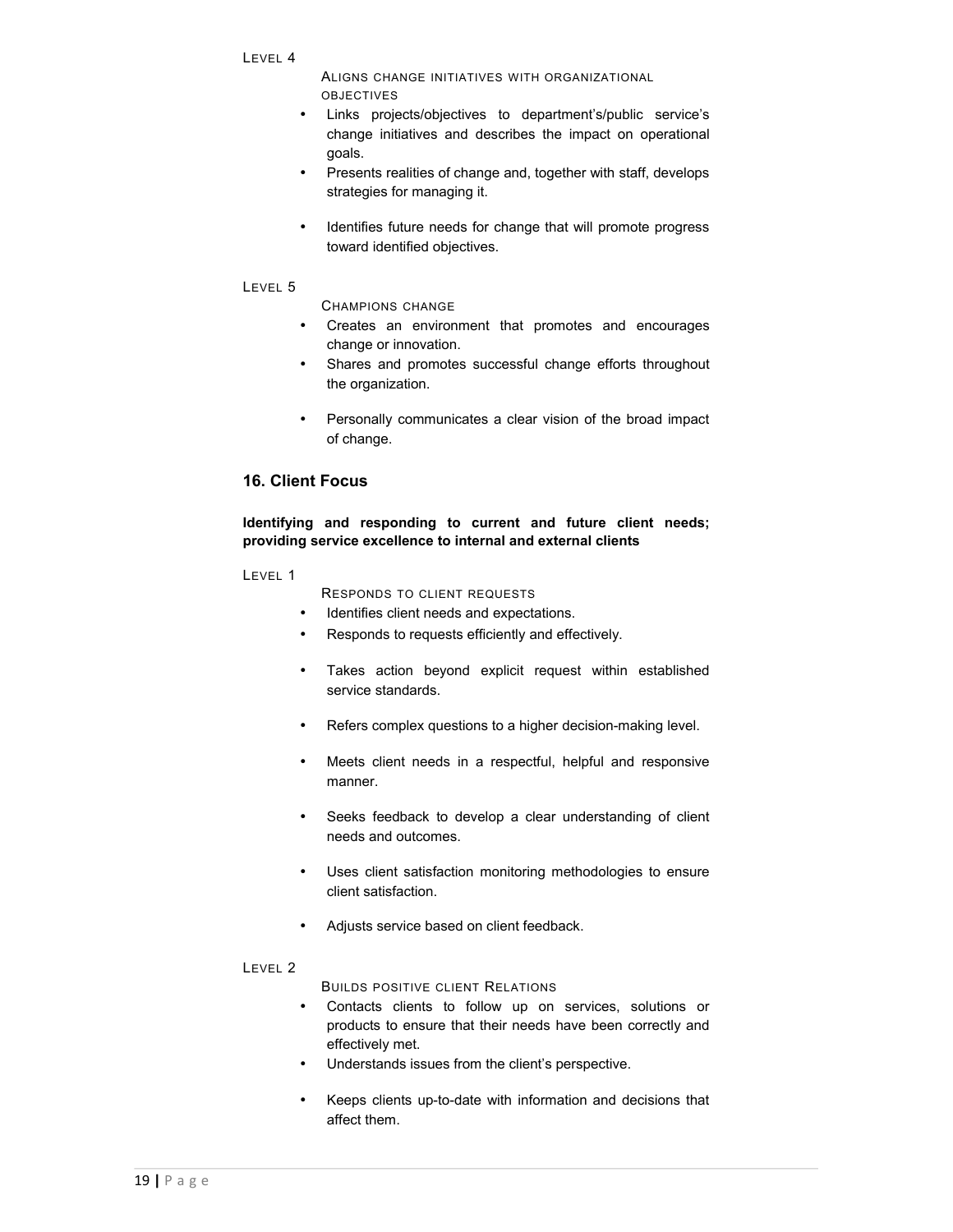• Monitors services provided to clients and makes timely adjustments as required.

#### LEVEL 3

ANTICIPATES AND ADAPTS TO CLIENT NEEDS

- Maintains ongoing communication with clients.
- Regularly and systematically contacts clients or prospective clients to determine their needs.
- Uses understanding of client's perspective to identify constraints and advocate on their behalf.
- Works with clients to adapt services, products or solutions to meet their needs.
- Encourages co-workers and teams to achieve a high standard of service excellence.
- Anticipates areas where support or influence will be required and discusses situation/concerns with appropriate individuals.
- Proposes new, creative and sound alternatives to improve client service.

#### LEVEL 4

FOSTERS A CLIENT-FOCUSED CULTURE

- Tracks trends and developments that will affect own organization's ability to meet current and future client needs.
- Identifies benefits for clients; looks for ways to add value.
- Seeks out and involves clients or prospective clients in assessing services, solutions or products to identify ways to improve.
- Establishes service standards and develops strategies to ensure staff meets them.

#### LEVEL 5

CONSIDERS THE STRATEGIC DIRECTION OF CLIENT FOCUS

- Communicates the organization's mission, vision and values to external clients.
- Strategically and systematically evaluates new opportunities to develop client relationships.
- Creates an environment in which concern for client satisfaction is a key priority.
- Links a comprehensive and in-depth understanding of clients' long-term needs and strategies with current and proposed projects/initiatives.
- Recommends/ determines strategic business direction to meet projected needs of clients and prospective clients.

# **17. Partnering**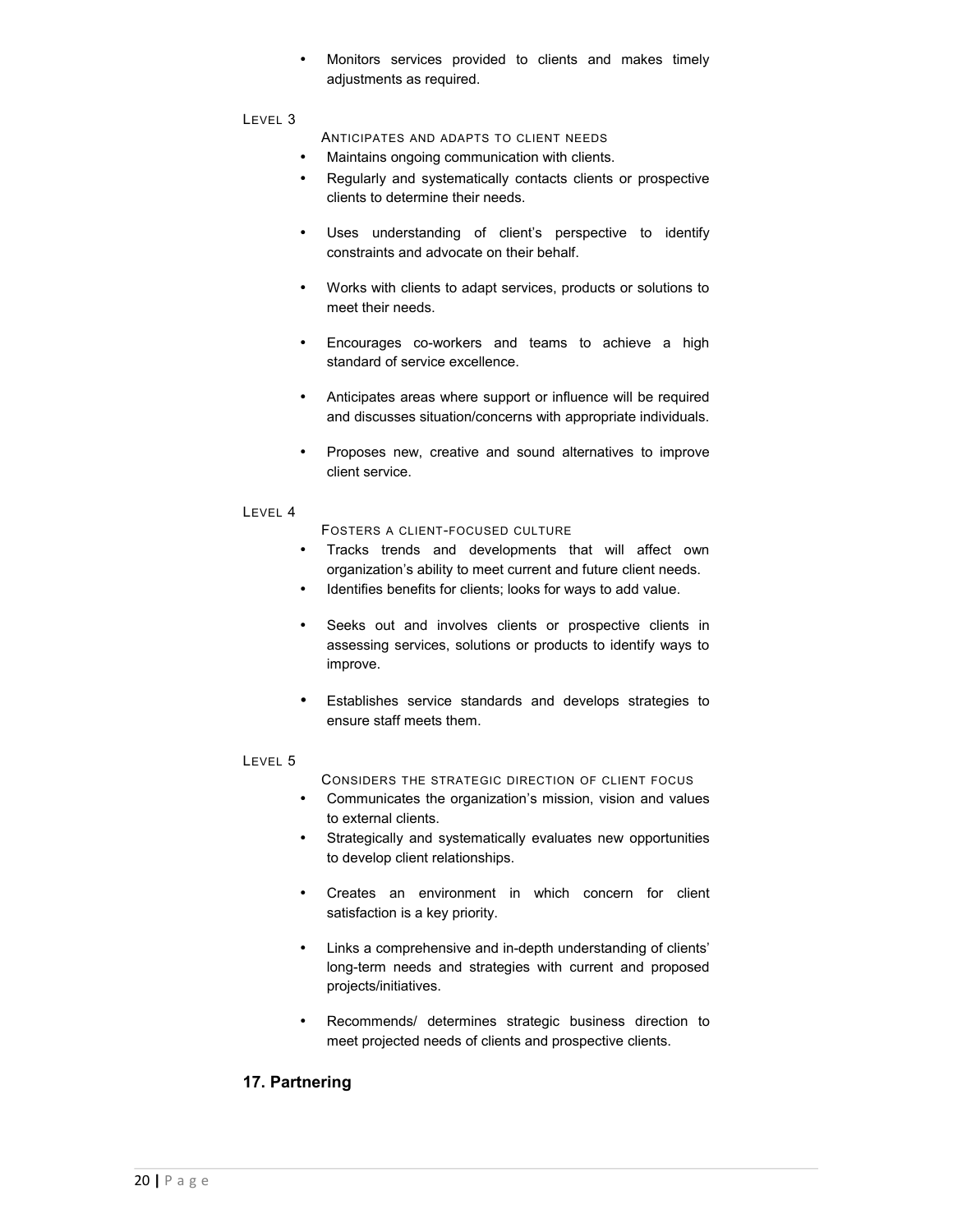**Seeking and building strategic alliances and collaborative arrangements through partnerships to advance the objectives of the organization**

LEVEL 1

OPERATES EFFECTIVELY WITHIN PARTNERSHIPS

- Understands the roles played by partners. Identifies and refers to areas of mutual interest as a means of establishing a business relationship.
- Communicates openly, builds trust and treats partners fairly, ethically and as valued allies.
- Meets partner needs by responding to requests efficiently and effectively.
- Recognizes the contributions of partners.

#### LEVEL 2

MANAGES EXISTING PARTNERSHIPS

- Works with existing partners, honoring established agreements/ contracts.
- Monitors partnership arrangements to ensure that the objectives of the partnership remain on target.
- Seeks input from partners to ensure that objectives are achieved.
- Seeks mutually beneficial solutions with partners.

#### LEVEL 3

SEEKS OUT PARTNERSHIP OPPORTUNITIES

- Initiates partnership arrangements that promote organizational objectives.
- Assesses the value of entering into partner relationships in terms of both short- and long- term return on investment.
- Develops new and mutually beneficial partnerships that also serve the interests of the broader community.
- Identifies benefits of a partnership and looks for ways to add value for the partner.

# LEVEL 4

FACILITATES PARTNERSHIPS

- Provides advice and direction on the types of partner relationships to pursue, as well as ground rules for effective partner relationships.
- Supports staff in taking calculated risks in partner relationships.
- Negotiates, as necessary, to assist others to address issues or resolve problems surrounding partner relationships.
- Identifies when modifications and terminations of partnerships are needed and takes appropriate measures.

#### LEVEL 5

SETS STRATEGIC DIRECTION FOR PARTNERING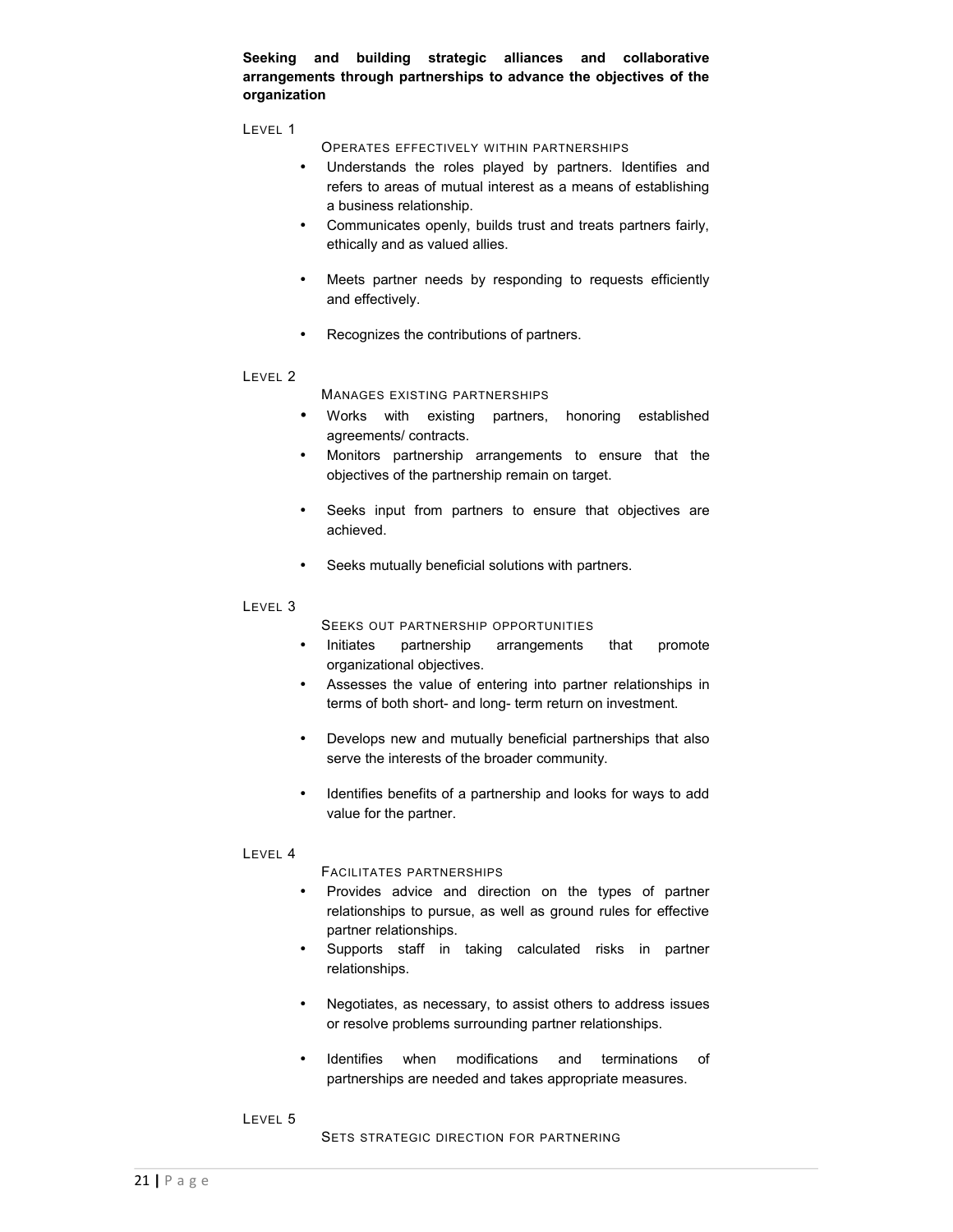- Provides strategic direction on partnerships that the organization should be pursuing.
- Sets up an infrastructure that supports effective partner arrangements (e.g., principles and frameworks for assessing the value of partnerships; expert assistance in aspects of partnering).
- Takes advantage of opportunities to showcase excellent examples of partner arrangements throughout the organization.
- Creates and acts on opportunities for interactions that lead to strong partnerships within and external to the organization

**Note**: "Partnering" links to the competency "Engagement – Mobilizing People, Organizations, Partners", identified as relevant for federal Public Service leaders.

# **18. Developing Others**

## **Fostering the development of others by providing a supportive environment for enhanced performance and professional growth**

LEVEL 1

SHARES EXPERTISE WITH OTHERS

- Regularly shares expertise with team members to support continuous learning and improvement.
- Advises guides and coaches others by sharing experiences and discussing how to handle current or anticipated concerns.

# LEVEL 2

SUPPORTS INDIVIDUAL DEVELOPMENT AND IMPROVEMENT

- Provides performance feedback and support, reinforcing strengths and identifying areas for improvement.
- Encourages staff to develop and apply their skills.
- Suggests to individuals ways of improving performance and competence.

LEVEL 3

PROMOTES ONGOING LEARNING AND DEVELOPMENT

- Helps team members develop their skills and abilities.
- Engages in development and career planning dialogues with employees.
- Works with employees and teams to define realistic yet challenging work goals.
- Encourages team members to develop learning and career plans and follows-up to guide development and measure progress.
- Advocates and commits to ongoing training and development to foster a learning culture.
- LEVEL 4

PROVIDES OPPORTUNITIES FOR DEVELOPMENT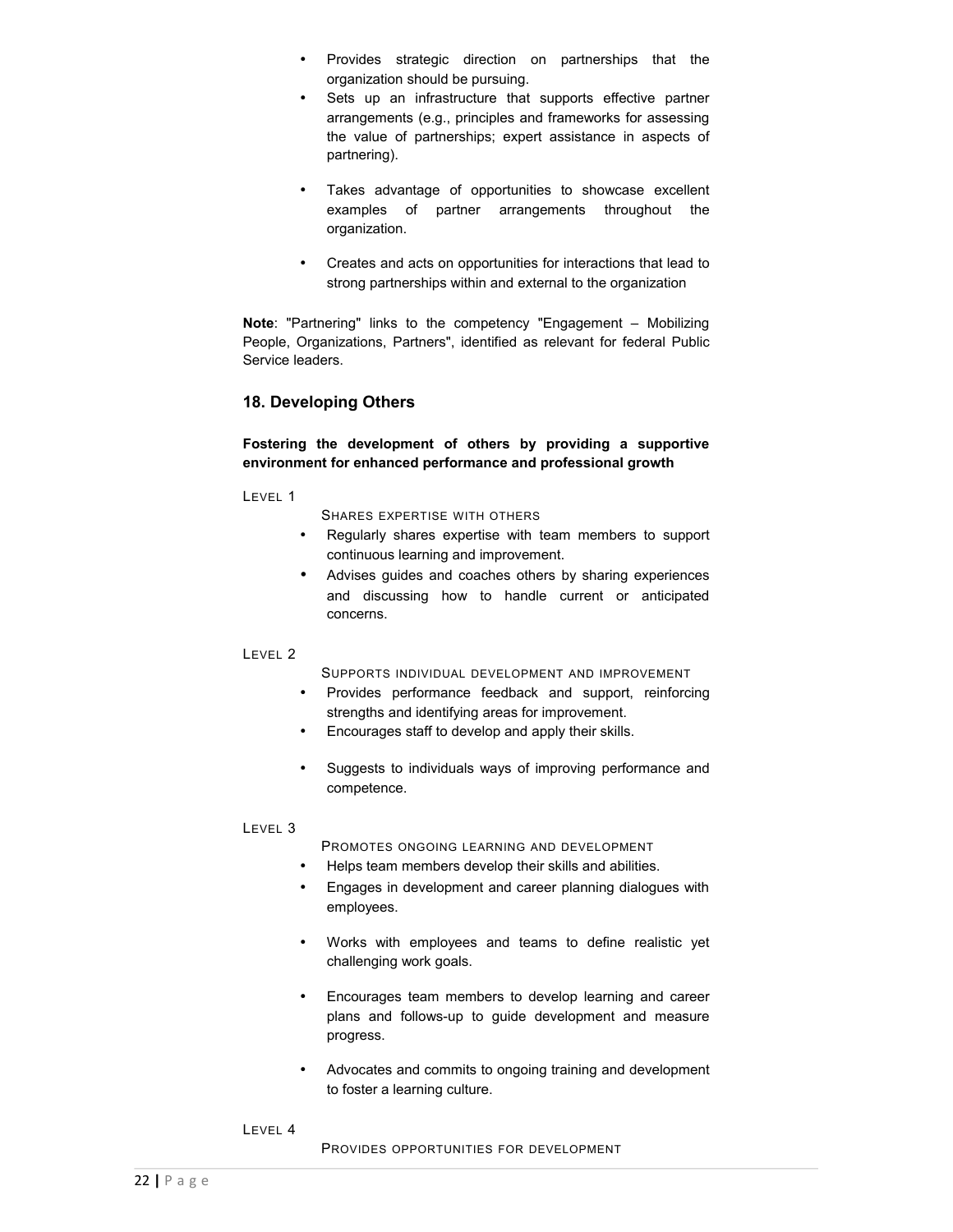- Ensures that resources and time are available for development activities.
- Ensures that all employees have equitable access to development opportunities.
- Provides opportunities for development through tools, assignments, mentoring and coaching relationships etc.

CREATES A CONTINUOUS LEARNING AND DEVELOPMENT ENVIRONMENT

- Provides long-term direction regarding learning needs for staff and how to pursue the attainment of this learning.
- Institutes organization-wide mechanisms and processes to promote and support continuous learning and improvement.
- Manages the learning process to ensure it occurs by design rather than by chance.

**Note**: "Developing others" links to the competency "Management Excellence – People Management" identified as relevant for federal Public Service leaders.

# **19. Planning and Organizing**

# **Defining tasks and milestones to achieve objectives, while ensuring the optimal use of resources to meet those objectives**

LEVEL 1

PLANS TASKS AND ORGANIZES OWN WORK

- Identifies requirements and uses available resources to meet own work objectives in optimal fashion.
- Completes tasks in accordance with plans.
- Monitors the attainment of own works objectives and/or quality of the work completed.
- Sets priorities for tasks in order of importance.

#### LEVEL 2

APPLIES PLANNING PRINCIPLES TO ACHIEVE WORK GOALS

- Establishes goals and organizes work by bringing together the necessary resources.
- Organizes work according to project and time management principles and processes.
- Practices and plans for contingencies to deal with unexpected events or setbacks.
- Makes needed adjustments to timelines, steps and resource allocation.
- Directs issues to appropriate bodies when unable to resolve them within own area of responsibility.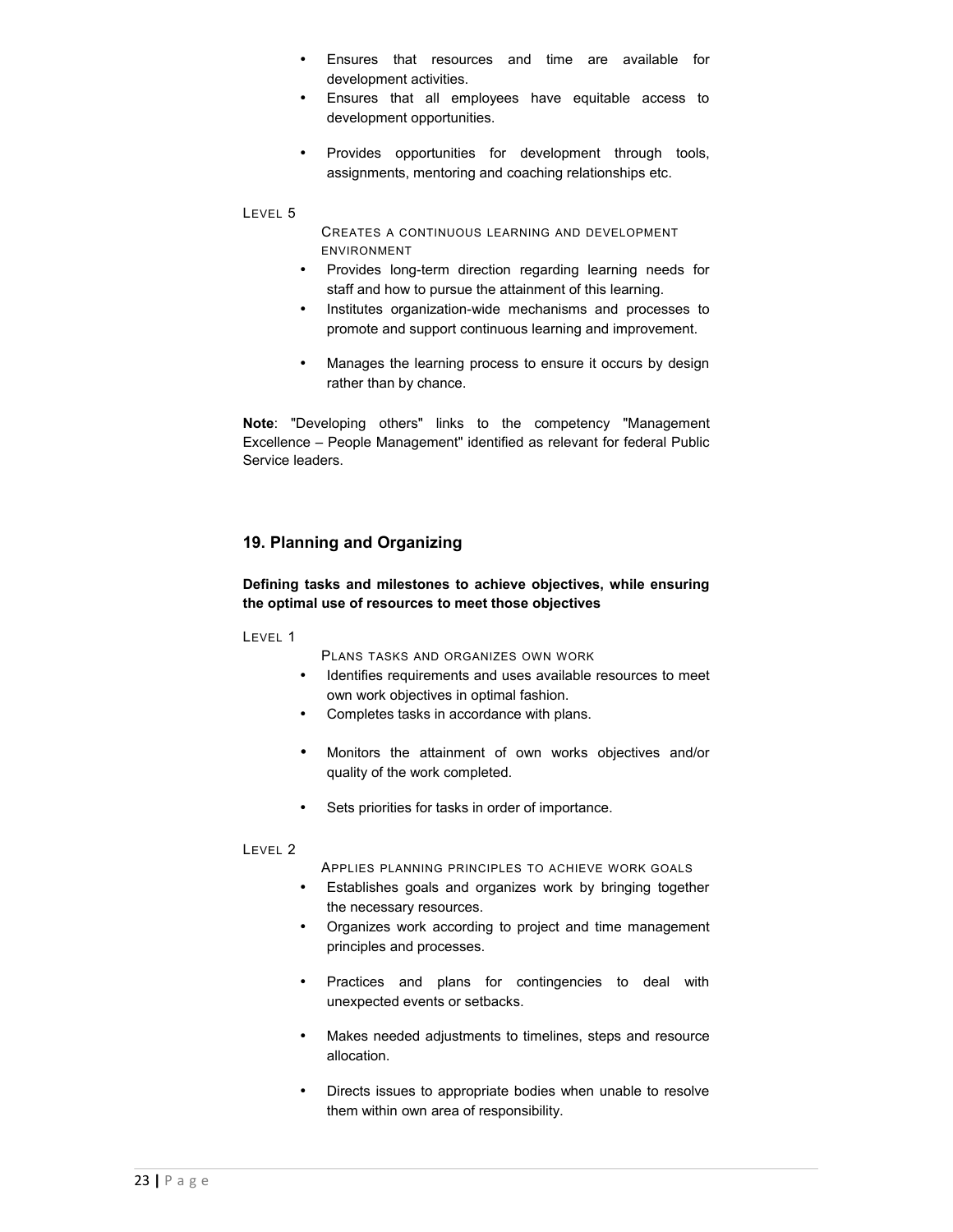DEVELOPS PLANS FOR THE BUSINESS UNIT

- Considers a range of factors in the planning process (e.g., costs, timing, customer needs, resources available, etc.).
- Identifies and plans activities that will result in overall improvement to services.
- Challenges inefficient or ineffective work processes and offers constructive alternatives.
- Anticipates issues and revise plans as required.
- Helps to remove barriers by providing resources and encouragement as needed.
- LEVEL 4

INTEGRATES AND EVALUATES PLANS TO ACHIEVE BUSINESS GOALS.

- Establishes alternative courses of action, organizes people and prioritizes the activities of the team to achieve results more effectively.
- Ensures that systems are in place to effectively monitor and evaluate progress.
- Evaluates processes and results and makes appropriate adjustments to the plan.
- Sets, communicates and regularly assesses priorities.

#### LEVEL 5

PLANS AND ORGANIZES AT A STRATEGIC LEVEL

- Develops strategic plans considering short-term requirements as well as long-term direction.
- Plans work and deploys resources to deliver organizationwide results.
- Secures and allocates program or project resources in line with strategic direction.
- Sets and communicates priorities within the broader organization.
- Ensures sufficient resources are available to achieve set objectives.

**Note**: "Planning and Organizing" links to the competency "Action Management" identified as relevant for federal Public Service leaders.

# **20. Decision-Making**

**Making decisions and solving problems involving varied levels of complexity, ambiguity and risk**

LEVEL 1

MAKES DECISIONS BASED SOLELY ON RULES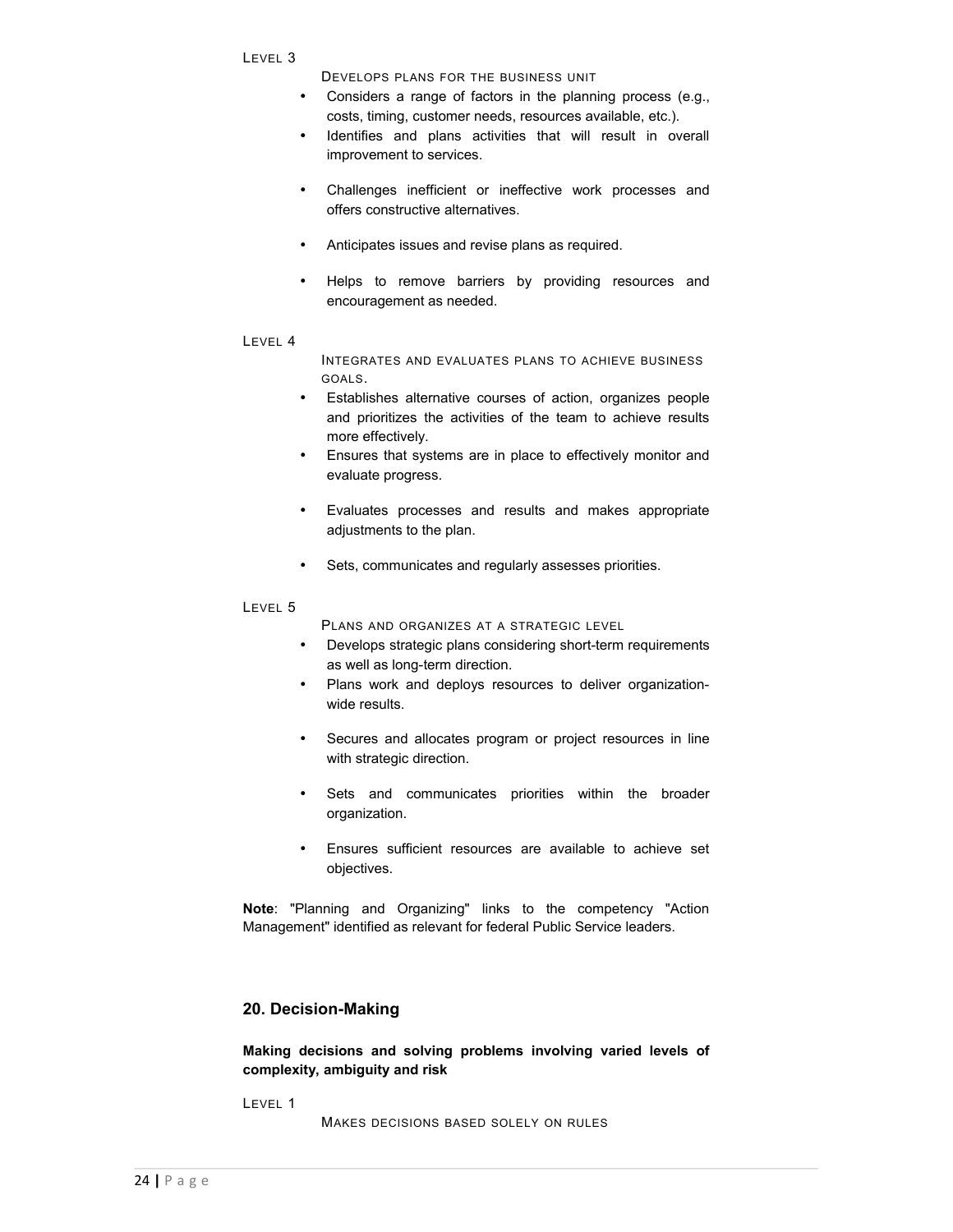- Makes straightforward decisions based on pre-defined options using clear criteria/procedures.
- Consults with others or refers an issue/situation for resolution when criteria are not clear.
- Deals with exceptions within established parameters using clearly specified rules and procedures.
- Makes decisions involving little or no consequence of error.
- Verifies that the decision/resolution is correct.

MAKES DECISIONS BY INTERPRETING RULES

- Applies guidelines and procedures that require some interpretation when dealing with exceptions.
- Makes straight forward decisions based on information that is generally clear and adequate.
- Considers the risks and consequences of action and/or decisions.
- Makes decisions involving minor consequence of error.
- Seeks guidance as needed when the situation is unclear.

#### LEVEL 3

MAKES DECISIONS IN SITUATIONS WHERE THERE IS SCOPE FOR INTERPRETATION OF RULES

- Applies guidelines and procedures that leave considerable room for discretion and interpretation.
- Makes decisions by weighing several factors, some of which are partially defined and entail missing pieces of critical information.
- As needed, involves the right people in the decision-making process.
- Balances the risks and implications of decisions across multiple issues.
- Develops solutions that address the root cause of the problem and prevent recurrence.
- Recognizes, analyzes and solves problems across projects and in complex situations.

#### LEVEL 4

MAKES COMPLEX DECISIONS IN THE ABSENCE OF RULES

- Simplifies complex information from multiple sources to resolve issues.
- Makes complex decisions for which there are no set procedures.
- Considers a multiplicity of interrelated factors for which there is incomplete and contradictory information.
- Balances competing priorities in reaching decisions.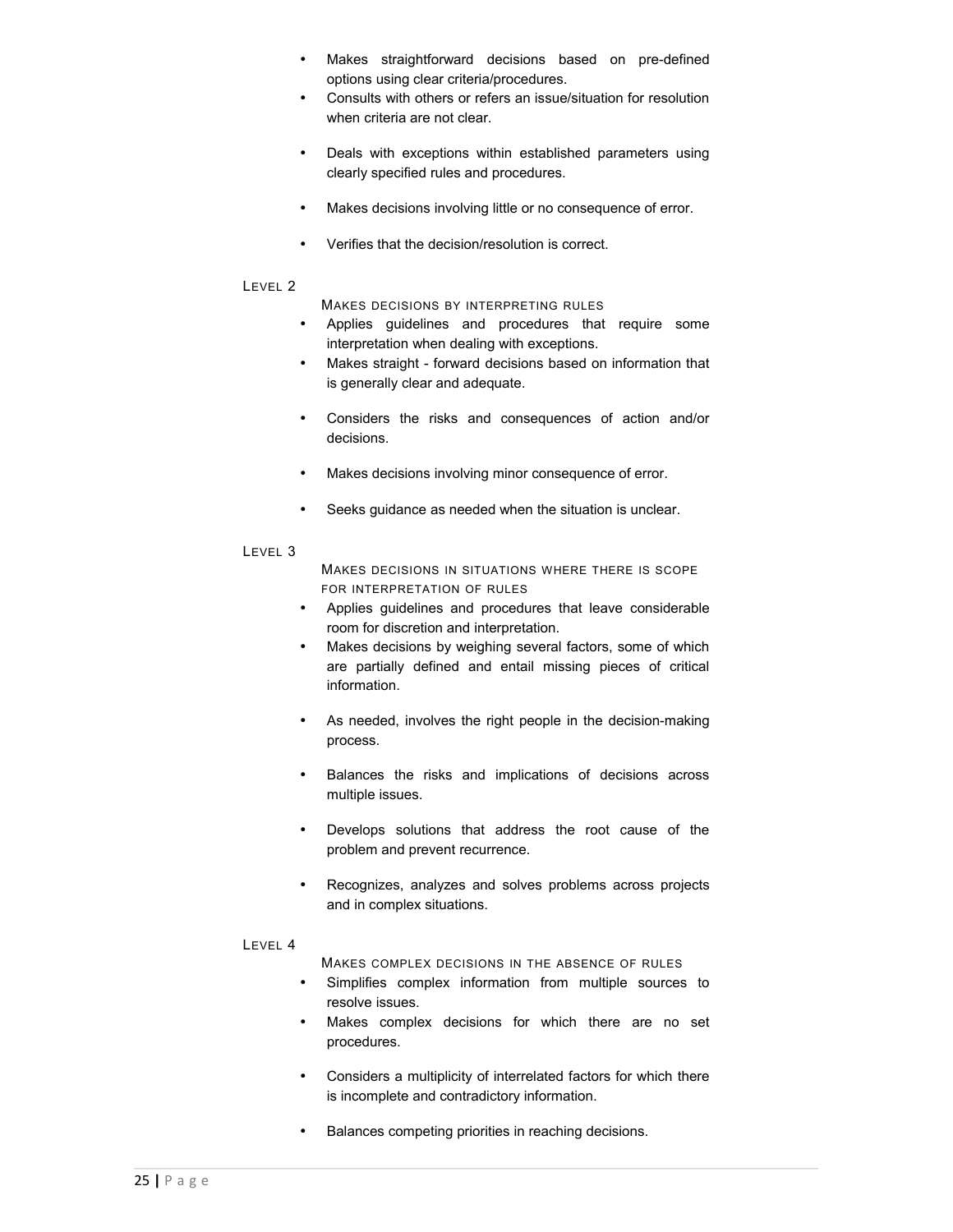- Develops solutions to problems, balancing the risks and implications across multiple projects.
- Recommends solutions in an environment of risk and ambiguity.

MAKES HIGH-RISK DECISIONS IN COMPLEX AND AMBIGUOUS SITUATIONS

- Makes high-risk strategic decisions that have significant consequences.
- Balances a commitment to excellence with the best interests of clients and the organization when making decisions.
- Uses principles, values and sound business sense to make decisions.
- Makes decisions in a volatile environment in which weight given to any factor can change rapidly.
- Reaches decisions assuredly in an environment of public scrutiny.
- Assesses external and internal environments in order to make a well-informed decision.
- Identifies the problem based on many factors, often complex and sweeping, difficult to define and contradictory (e.g., fiscal responsibility, the public good).

# **21. Analytical Thinking**

**Interpreting, linking, and analyzing information in order to understand issues**

#### LEVEL 1

ANALYZES AND SYNTHESIZES INFORMATION

- Breaks down concrete issues into parts and synthesizes succinctly.
- Collects and analyses information from a variety of appropriate sources.
- Identifies the links between situations and information.

#### LEVEL 2

IDENTIFIES CRITICAL RELATIONSHIPS

- Sees connections, patterns or trends in the information available.
- Identifies the implications and possible consequences of trends or events.
- Draws logical conclusions, providing options and recommendations.

#### LEVEL 3

ANALYSES COMPLEX RELATIONSHIPS

• Analyses complex situations, breaking each into its constituent parts.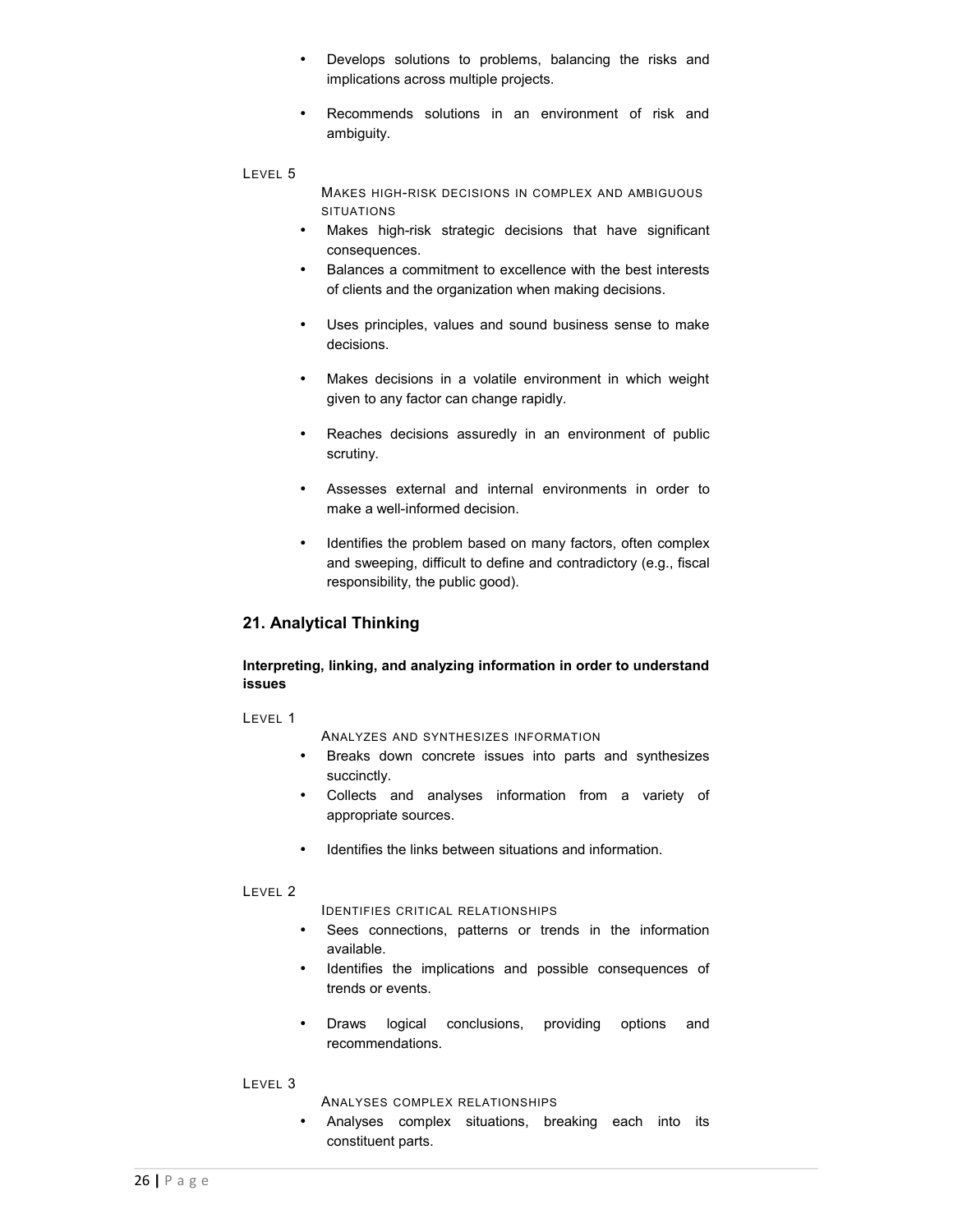- Recognizes and assesses several likely causal factors or ways of interpreting the information available.
- Identifies connections between situations that are not obviously related.

APPLIES BROAD ANALYSIS

- Integrates information from diverse sources, often involving large amounts of information.
- Thinks several steps ahead in deciding on best course of action, anticipating likely outcomes.
- Develops and recommends policy framework based on analysis of emerging trends.
- Gathers information from many sources, including experts, in order to completely understand a problem/situation.

#### LEVEL 5

APPLIES A SYSTEMS PERSPECTIVE TO THE ANALYSIS OF ENTERPRISE-WIDE ISSUES

- Identifies multiple relationships and disconnects in processes in order to identify options and reach conclusions.
- Adopts a systems perspective, assessing and balancing vast amounts of diverse information on the varied systems and sub-systems that comprise and affect the working environment.
- Thinks beyond the organization and into the future, balancing multiple perspectives when setting direction or reaching conclusions (e.g., social, economic, partner, stakeholder interests, short- and long-term benefits, national and global implications).

**Note**: "Analytical thinking" links to the competency "Strategic Thinking" identified as relevant for federal Public Service leaders.

# **22. Results Orientation**

# **Focusing personal efforts on achieving results consistent with the organization's objectives**

#### LEVEL 1

STRIVES TO MEET WORK EXPECTATIONS

- Sets goals and works to meet established expectations; maintains performance levels.
- Pursues organizational objectives with energy and persistence. Sets high personal standards for performance.
- Adapts working methods in order to achieve objectives.
- Accepts ownership of and responsibility for own work.

#### LEVEL 2

CONSISTENTLY MEETS ESTABLISHED EXPECTATIONS

• Consistently achieves established expectations through personal commitment.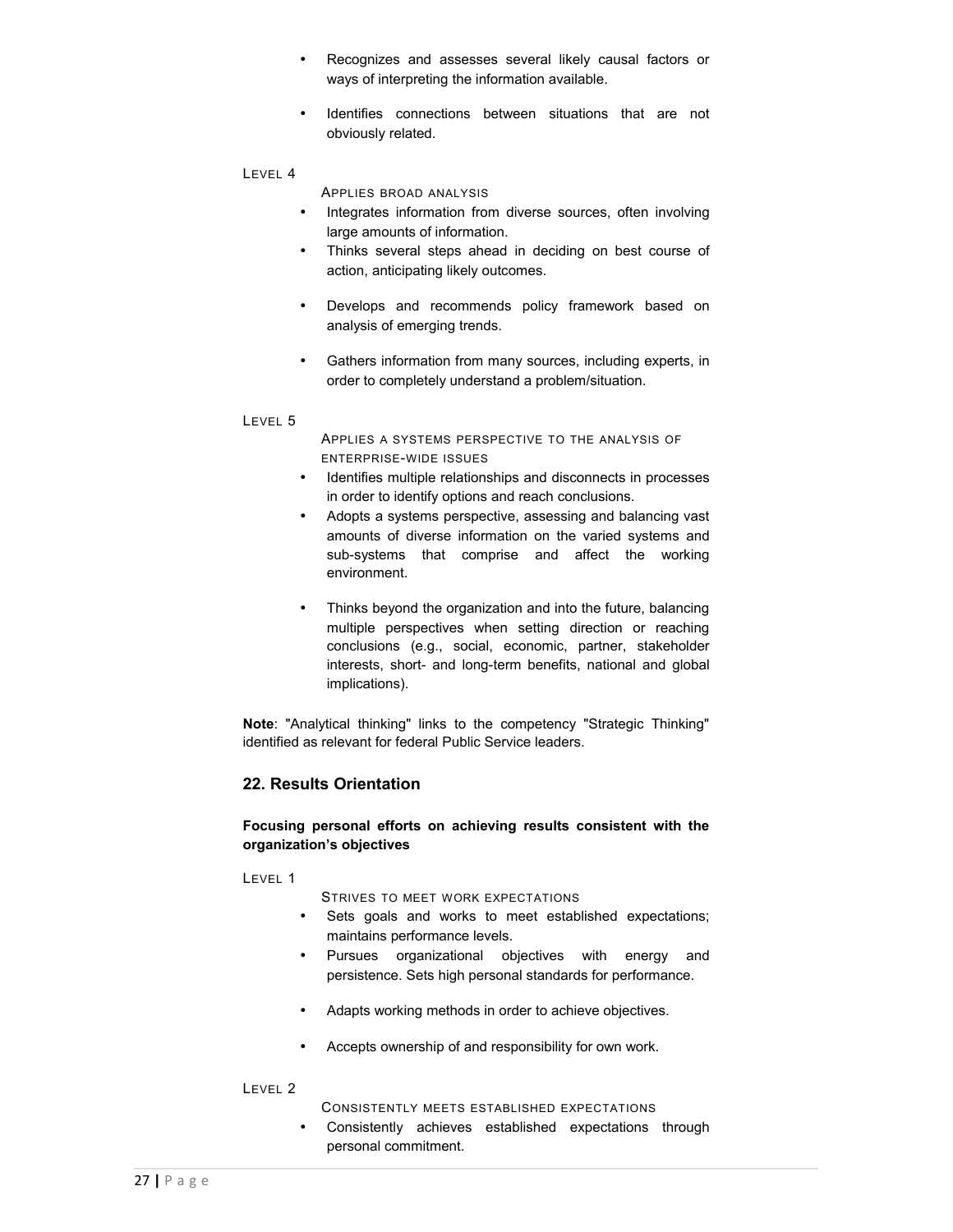• Makes adjustments to activities/processes based on feedback.

#### LEVEL 3

SURPASSES ESTABLISHED EXPECTATIONS

- Exceeds current expectations and pushes for improved results in own performance.
- Takes on new roles and responsibilities when faced with unexpected changes.

#### LEVEL 4

SEEKS OUT SIGNIFICANT CHALLENGES

- Seeks significant challenges outside of current job scope.
- Works on new projects or assignments that add value without compromising current accountabilities.
- Guides staff to achieve tasks, goals, processes and performance standards.

#### LEVEL 5

PURSUES EXCELLENCE ON AN ORGANIZATIONAL LEVEL

- Models excellence and motivates fellow organizational members to follow his/her example.
- Encourages constructive questioning of policies and practices; sponsors experimentation and innovation.
- Holds staff accountable for achieving standards of excellence and results for the organization.

# **23. Teamwork**

# **Working collaboratively with others to achieve common goals and positive results**

#### LEVEL 1

PARTICIPATES AS A TEAM MEMBER

- Assumes personal responsibility and follows up to meet commitments to others.
- Understands the goals of the team and each team member's role within it.
- Deals honestly and fairly with others, showing consideration and respect.
- Willingly gives support to co-workers and works collaboratively rather than competitively.
- Shares experiences, knowledge and best practices with team members.

#### LEVEL 2

FOSTERS TEAMWORK

- Assumes responsibility for work activities and coordinating efforts.
- Promotes team goals.
- Seeks others' input and involvement and listens to their viewpoints.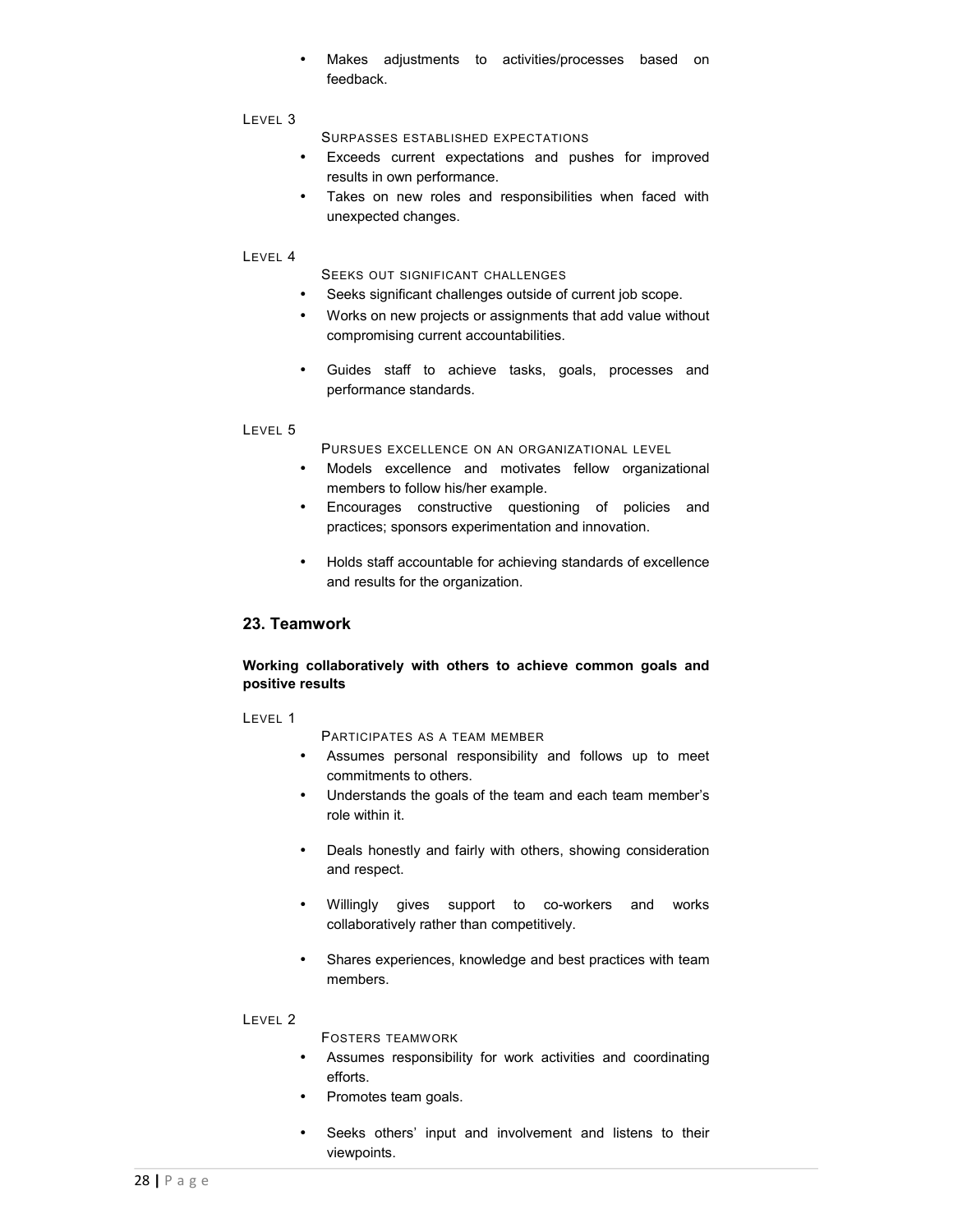- Shifts priorities, changes style and responds with new approaches as needed to meet team goals.
- Suggests or develops methods and means for maximizing the input and involvement of team members.
- Acknowledges the work of others.

DEMONSTRATES LEADERSHIP IN TEAMS

- Builds relationships with team members and with other work units.
- Fosters team spirit and collaboration within teams.
- Discusses problems/ issues with team members that could affect results.
- Communicates expectations for teamwork and collaboration.
- Facilitates the expression of diverse points of view to enhance teamwork.
- Capitalizes on the strengths of all members.
- Gives credit for success and acknowledges contributions and efforts of individuals to team effectiveness.
- LEVEL 4

CAPITALIZES ON TEAMWORK OPPORTUNITIES

- Initiates collaboration with other groups/ organizations on projects or methods of operating.
- Capitalizes on opportunities and addresses challenges presented by the diversity of team talents.
- Supports and encourages other team members to achieve objectives.
- Encourages others to share experience, knowledge and best practices with the team.
- Encourages the team to openly discuss what can be done to create a solution or alternative.

#### LEVEL 5

BUILDS BRIDGES BETWEEN TEAMS

- Facilitates collaboration across the organization and with other organizations to achieve a common goal.
- Builds strong teams that capitalize on differences in expertise, competencies and background.
- Breaks down barriers (structural, functional, cultural) between teams, facilitating the sharing of expertise and resources.

# **24. Values and Ethics**

**Fostering and supporting the principles and values of the organization and the Public Service as a whole**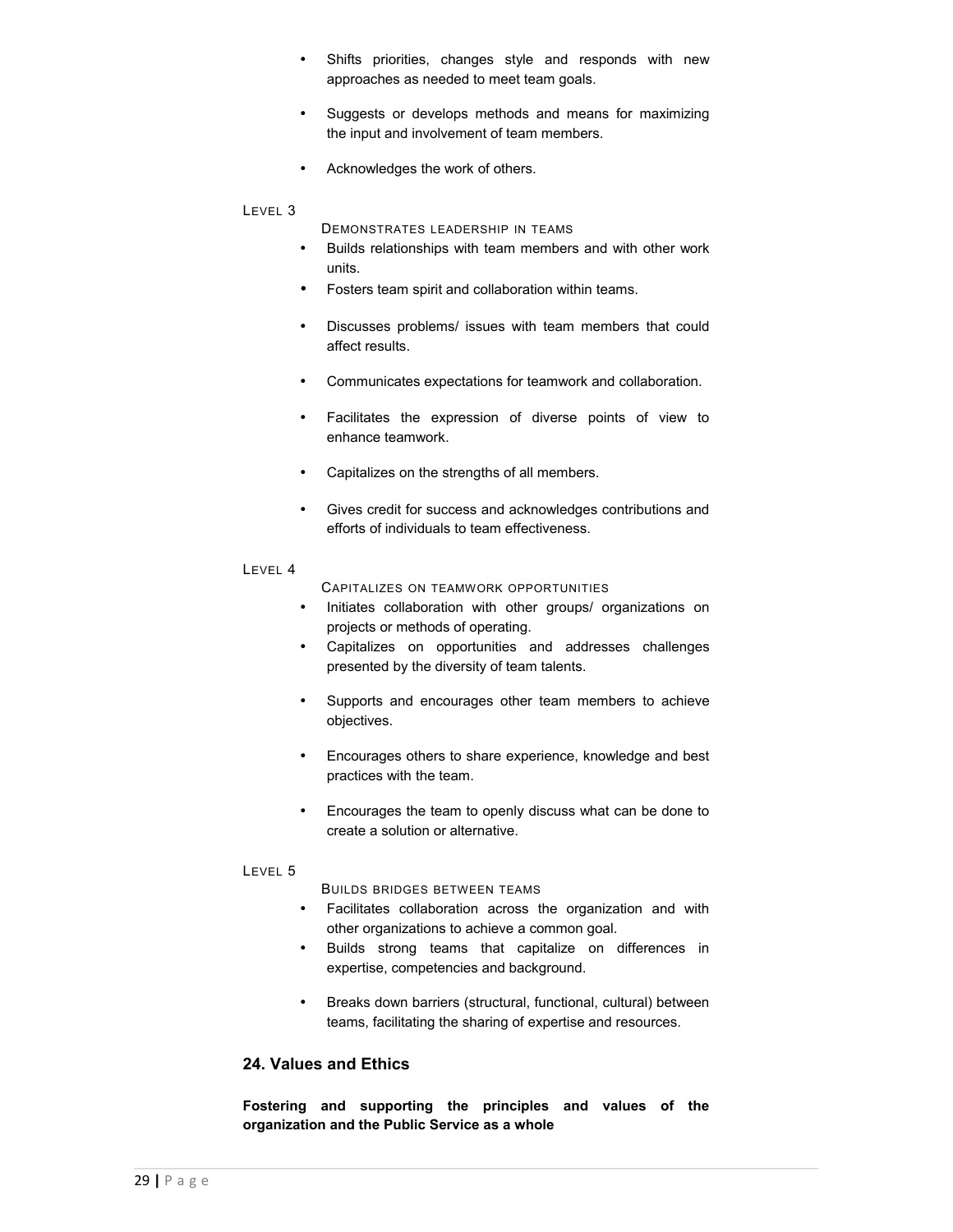DEMONSTRATES BEHAVIORS CONSISTENT WITH THE ORGANIZATION'S VALUES

- Treats others fairly and with respect.
- Takes responsibility for own work, including problems and issues.
- Uses applicable professional standards and established procedures, policies and/or legislation when taking action and making decisions.
- Identifies ethical dilemmas and conflict of interest situations and takes action to avoid and prevent them.
- Anticipates and prevents breaches in confidentiality and/or security.

#### LEVEL 2

#### IDENTIFIES ETHICAL IMPLICATIONS

- Identifies and considers different ethical aspects of a situation when making decisions.
- Identifies and balances competing values when selecting approaches or recommendations for dealing with a situation.

#### LEVEL 3

- ALIGNS TEAM WITH ORGANIZATION'S VALUES AND ETHICS
- Fosters a climate of trust within the work team.
- Implements processes and structures to deal with difficulties in confidentiality and/or security.
- Ensures that decisions take into account ethics and values of the organization and Public Service as a whole.
- Interacts with others fairly and objectively.

# LEVEL 4

PROMOTES THE ORGANIZATION'S VALUES AND ETHICS

- Advises others in maintaining fair and consistent dealings with others and in dealing with ethical dilemmas.
- Deals directly and constructively with lapses of integrity (e.g., intervenes in a timely fashion to remind others of the need to respect the dignity of others).

# LEVEL 5

#### EXEMPLIFIES AND DEMONSTRATES THE ORGANIZATION'S VALUES AND ETHICS

- Defines, communicates and consistently exemplifies the organization's values and ethics.
- Ensures that standards and safeguards are in place to protect the organization's integrity (e.g., professional standards for financial reporting, integrity/ security of information systems).
- Identifies underlying issues that impact negatively on people and takes appropriate action to rectify the issues (e.g., systemic discrimination).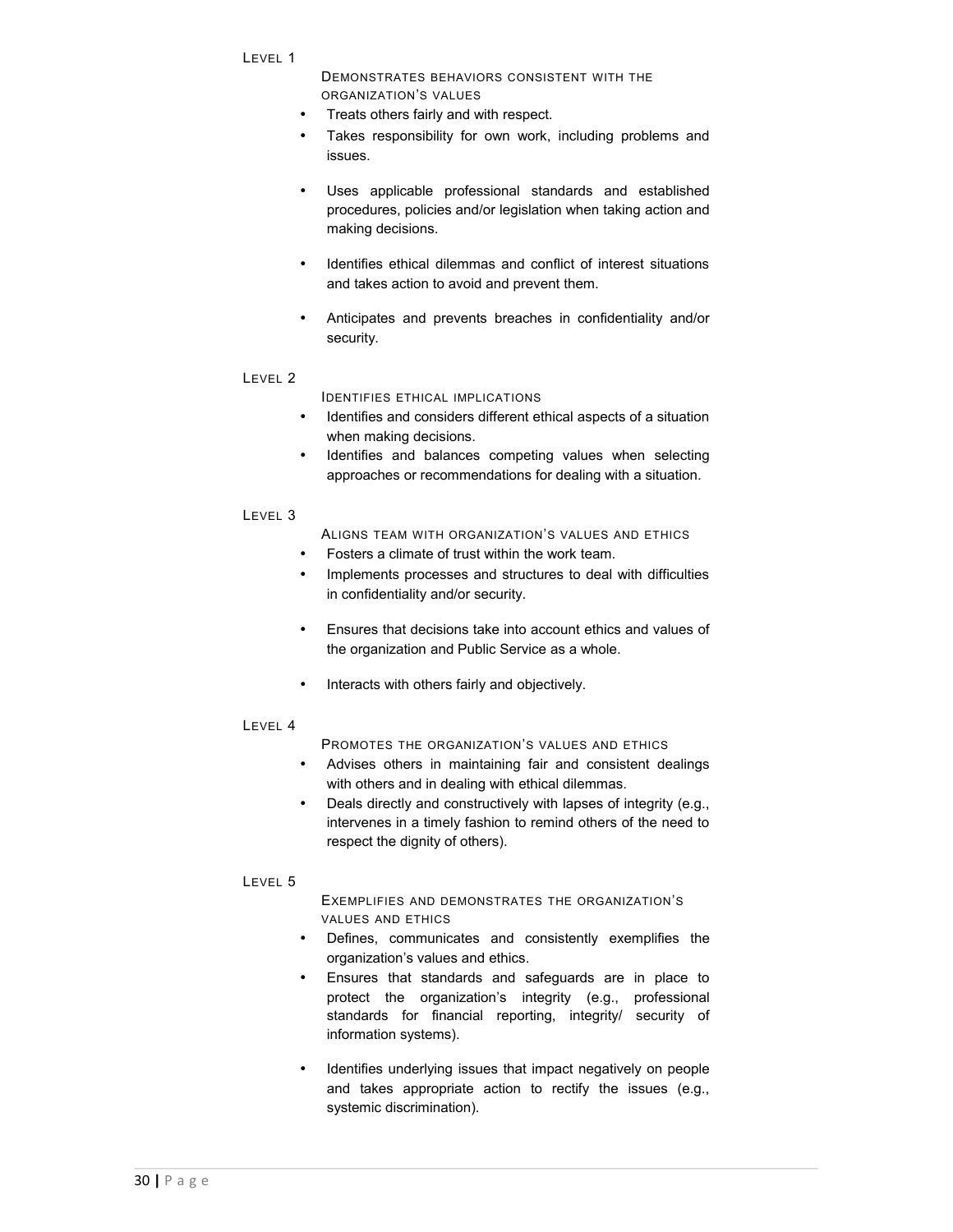**Note**: "Ethics and Values" was identified as a competency relevant for federal Public Service leaders.

# **25. Visioning and Strategic Direction**

**Developing and inspiring commitment to a vision of success; supporting, promoting and ensuring alignment with the organization's vision and values**

LEVEL 1

- DEMONSTRATES PERSONAL WORK ALIGNMENT
- Sets personal work goals in line with operational goals of work area.
- Continually evaluates personal progress and actions to ensure alignment with organizational vision and operational goals.
- Liaises with others to ensure alignment with the business goals and vision of the organization.

#### LEVEL 2

PROMOTES TEAM ALIGNMENT

- Effectively communicates and interprets the strategic vision to employees within area of responsibility.
- Clearly articulates and promotes the significance and impact of employee contributions to promoting and achieving organizational goals.
- Monitors work of team to ensure alignment with strategic direction, vision and values for the organization.
- Identifies potential future directions for work area in line with vision.
- Proactively helps others to understand the importance of the strategy and vision.

#### LEVEL 3

ALIGNS PROGRAM/OPERATIONAL GOALS AND PLANS

- Works with teams to set program/operational goals and plans in keeping with the strategic direction.
- Regularly promotes the organization, its vision and values to clients, stakeholders and partners.
- Works with staff to set strategic goals for own sector of the organization.
- Assesses the gap between the current state and desired future direction and establishes effective ways for closing the gap in own sector.

#### LEVEL 4

INFLUENCES STRATEGIC DIRECTION

- Foresees obstacles and opportunities for the organization and acts accordingly.
- Defines issues, generates options and selects solutions, which are consistent with the strategy and vision.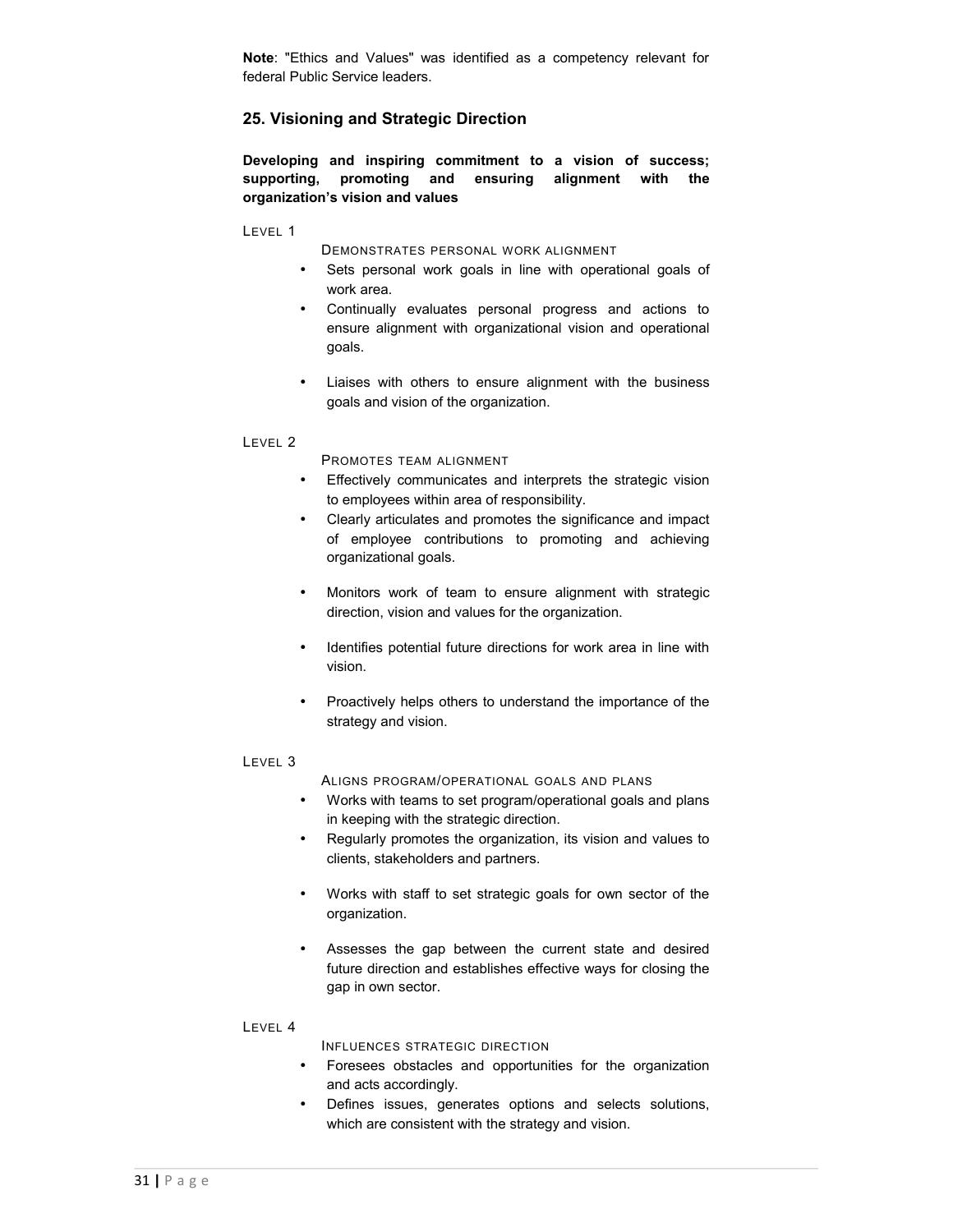- Scans, seeks out and assesses information on potential future directions.
- Provides direction and communicates the vision to encourage alignment within the organization.
- Energetically and persistently promotes strategic objectives with colleagues in other business lines.

DEVELOPS VISION

- Leads the development of the vision for the organization.
- Defines and continuously articulates the vision and strategy in the context of wider government priorities.
- Describes the vision and values in compelling terms to develop understanding and promote acceptance/ commitment among staff and stakeholders.
- Identifies, conceptualizes and synthesizes new trends or connections between organizational issues and translates them into priorities for the organization.

**Note**: "Visioning" was identified as a competency relevant for federal Public Service leaders.

# **Technical Competency Dictionary for the IT Community**

Technical Competency Dictionary

# **Table of Contents**

#### [Introduction](http://www.solutions.gc.ca/oro-bgc/comptech/comptech01_e.asp)

- 1. [Application Development Support and Maintenance](http://www.solutions.gc.ca/oro-bgc/comptech/comptech02_e.asp)
- 2. [Architecture](http://www.solutions.gc.ca/oro-bgc/comptech/comptech03_e.asp)
- 3. [Business Analysis](http://www.solutions.gc.ca/oro-bgc/comptech/comptech04_e.asp)
- 4. [Database Design and Management](http://www.solutions.gc.ca/oro-bgc/comptech/comptech05_e.asp)
- 5. [Infrastructure/Platforms](http://www.solutions.gc.ca/oro-bgc/comptech/comptech06_e.asp)
- 6. [IT Procurement and Asset Management](http://www.solutions.gc.ca/oro-bgc/comptech/comptech07_e.asp)
- 7. [IT Project Management](http://www.solutions.gc.ca/oro-bgc/comptech/comptech08_e.asp)
- 8. [Data Communications](http://www.solutions.gc.ca/oro-bgc/comptech/comptech09_e.asp)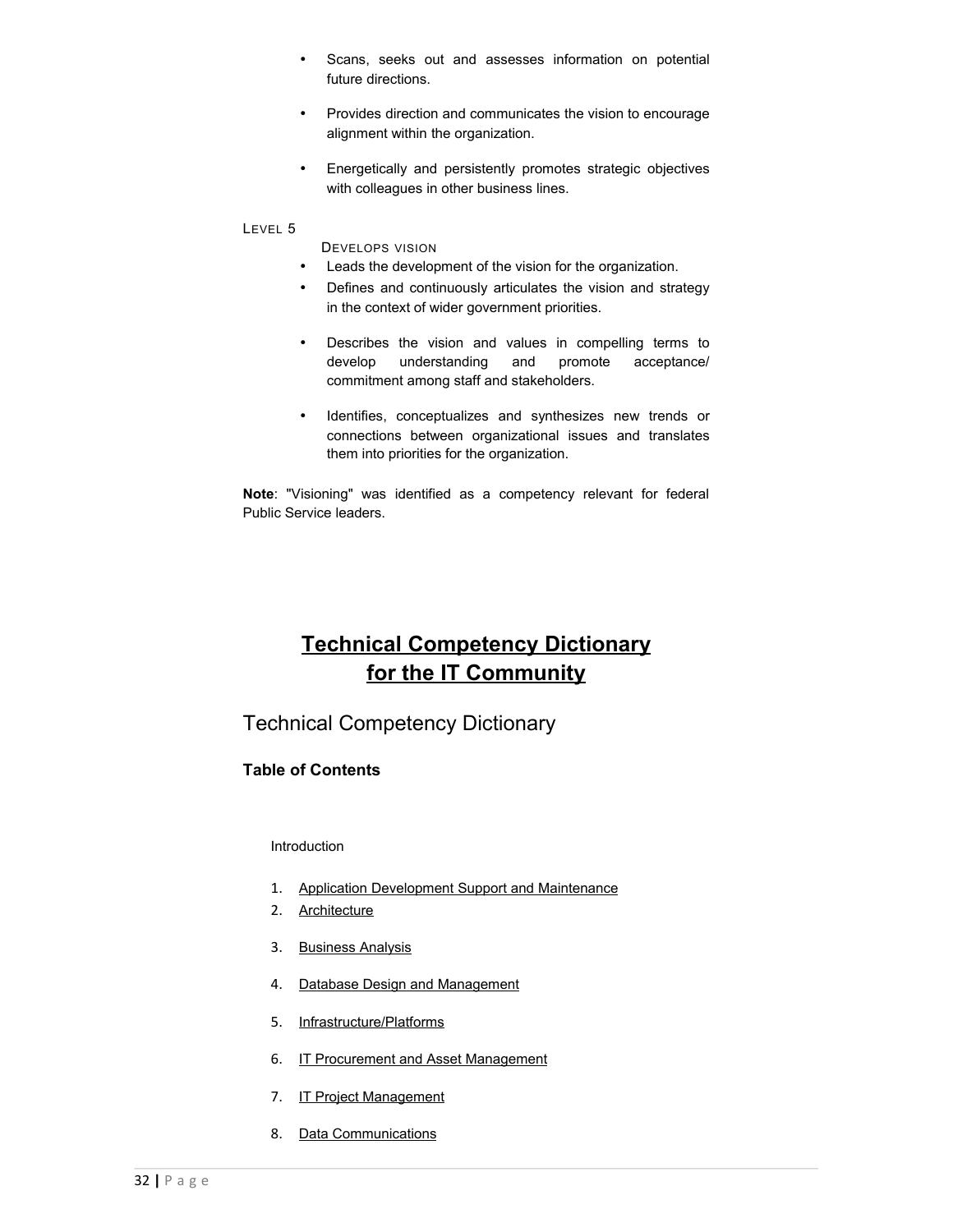- 9. [Security/Information and Application Protection](http://www.solutions.gc.ca/oro-bgc/comptech/comptech10_e.asp)
- 10. [Testing](http://www.solutions.gc.ca/oro-bgc/comptech/comptech11_e.asp)
- 11. [Service Management Processes](http://www.solutions.gc.ca/oro-bgc/comptech/comptech12_e.asp)

#### **Introduction**

Competencies are *observable* abilities, skills, knowledge, motivations or traits *defined in terms of the behaviors* needed for *successful* job performance. Often competencies reflect very general attributes common to all jobs (e.g., analytical thinking, problem solving, and client orientation). However, the goal of the present exercise was to identify **technical** competencies - competencies required from incumbents occupying various jobs/roles in the IT Community that reflect the unique knowledge and skill set expected from these IT employees – that would complement the *Behavioral Competency Dictionary*. The resulting *Technical Competency Dictionary for the IT Community* was developed in partnership with subject matter experts in the IT Community and is the outcome of numerous interviews and discussions with CS representatives in different roles and levels from several large departments.

#### How Are the Competencies Structured?

For all competencies in the dictionary, a brief definition is provided as well as a list of points of knowledge required. Each competency also includes a proficiency scale that indicates the full range of expression of the competency. Each proficiency scale has five levels indicating the depth and breadth to which knowledge and skill are required in the job. Each proficiency level is described in terms of behavioral indicators. **The behaviors at each level of the scale are illustrative rather than definitive; that is, other examples of behavior are possible and can be used at each level.** Each competency scale is cumulative which means that, although behaviors from lower levels are not repeated at higher level, they nonetheless apply.

- 1. **Introductory**: Demonstrates introductory understanding and ability and, with guidance, applies the competency in a few simple situations.
- 2. **Basic**: Demonstrates basic knowledge and ability and, with guidance, can apply the competency in common situations that present limited difficulties.
- 3. **Intermediate**: Demonstrates solid knowledge and ability, and can apply the competency with minimal or no guidance in the full range of typical situations. Would require guidance to handle novel or more complex situations.
- 4. **Advanced**: Demonstrates advanced knowledge and ability, and can apply the competency in new or complex situations. Guides other professionals.
- 5. **Expert**: Demonstrates expert knowledge and ability, and can apply the competency in the most complex situations. Develops new approaches, methods or policies in the area. Is recognized as an expert, internally and/or externally. Leads the guidance of other professionals.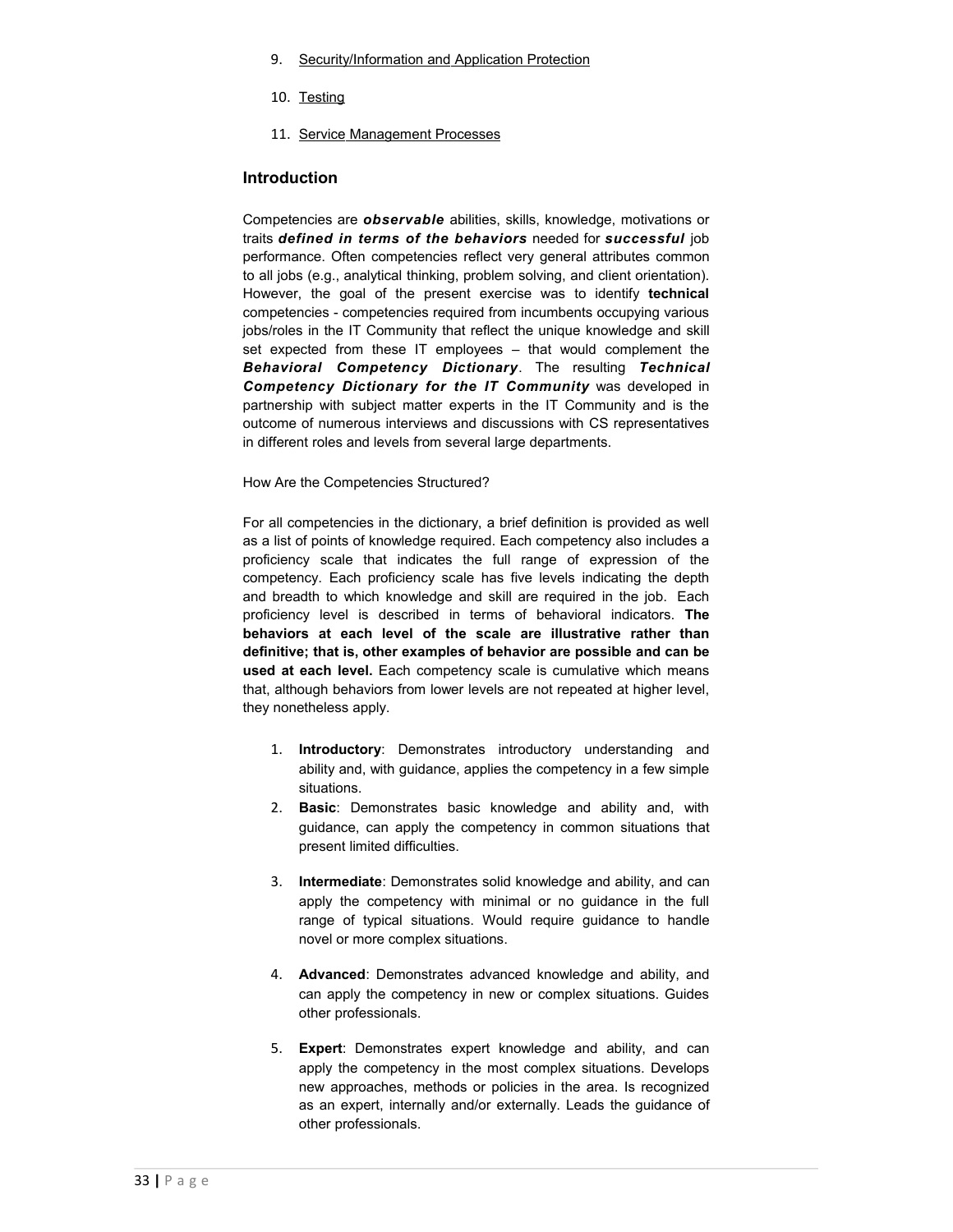# **1. Application Development/Support and Maintenance [\[1\]](http://www.solutions.gc.ca/oro-bgc/comptech/comptech02_e.asp#_ftn1%23_ftn1)**

-*Knowledge and ability to design, define, construct, enhance, support and maintain application software on one or more platforms.*

## **Knowledge requirements:**

- Systems Analysis and Design
	- o Requirements Analysis
	- o General/external design (includes design principles)
	- o Use of established techniques to assist in the analysis of business data/information flows and database construction (e.g., data and functional modeling)
- Application Development and Commercial Off-The-Shelf (COTS) Management
	- o Programming languages (e.g., software language structures, machine, assembly, procedural, nonprocedural, object-oriented languages)
	- o Standards and methods used in developing and maintaining a repository of information and processes (e.g., development standards including programming, user interface, design, naming, specifications)
	- o System development processes, tools and methodologies (e.g., Systems Development Life Cycle including principles, best practices and standards used in designing and maintaining a formal procedure and a related repository of information)
	- o Unit testing processes and practices
	- o Application development tools (e.g., COTS development tools, technical productivity tools, workstation operating systems)
	- o Policies and practices related to office productivity tools
	- o Policies and practices related to website design and use of Inter/Intranet technologies within the Public Service

#### *1. Introductory*

- Demonstrates a basic level of understanding of software specifications or design techniques.
- Demonstrates a basic understanding of programming concepts.
- Demonstrates a general familiarity with one or more programming languages and/or methodologies.
- Understands the importance of testing, documentation and production assurance.
- Knows where to look for standards.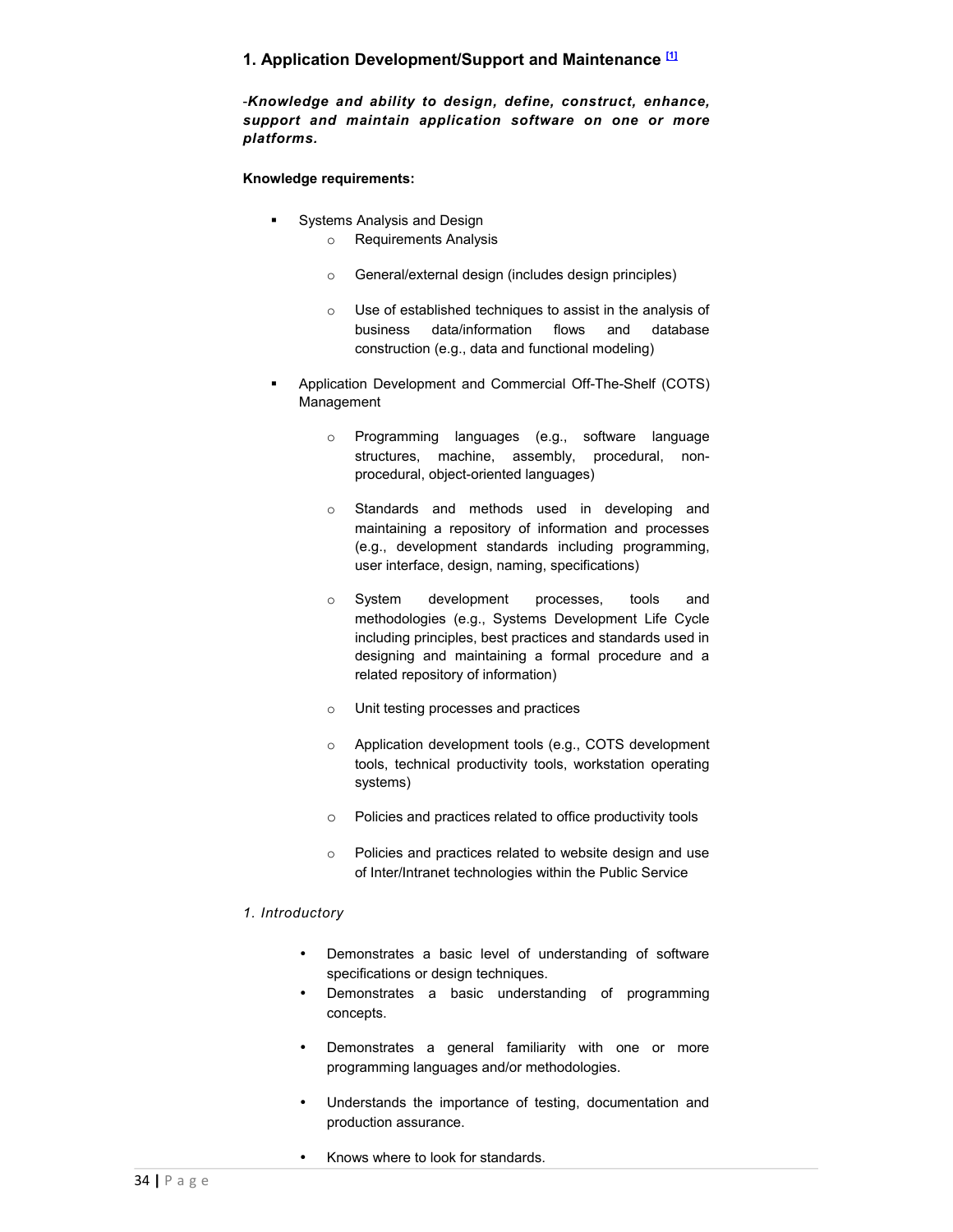#### *2. Basic*

- Demonstrates a working knowledge of one or more programming languages.
- Writes or adapts software modules for testing and integration.
- Understands and employs basic development methods and standards.
- Tests/debugs program modules.
- Uses a testing tool and prepares basic test cases.
- Understands the migration cycle and prepares program for migration.
- Prepares operational documentation.

#### *3. Intermediate*

- Demonstrates a detailed knowledge of several programming environments and a good working knowledge of hardware and software interfaces.
- Writes original multi-module/complex programs or applies reusable modules.
- Designs, tests and integrates software modules and resolves programming errors using various debugging tools and techniques.
- Provides support, guidance and production assurance for common problems.
- Conducts impact analysis for proposed changes to or problems with the system.
- Prepares technical documentation (e.g., user guides, technical specifications).
- Undertakes routine analysis and works with designers and analysts to clarify and improve specifications or to identify alternative programming solutions.
- Enforces standards (e.g., at walkthroughs).

#### *4. Advanced*

- Demonstrates in-depth knowledge and capability in software construction, testing, infrastructure, configuration, a wide range of system development methodologies and operating standards.
- Demonstrates knowledge in multiple applications, data management systems and technologies or in a single area of expertise.
- Demonstrates application and corporate knowledge, and understands how a change would affect multiple applications.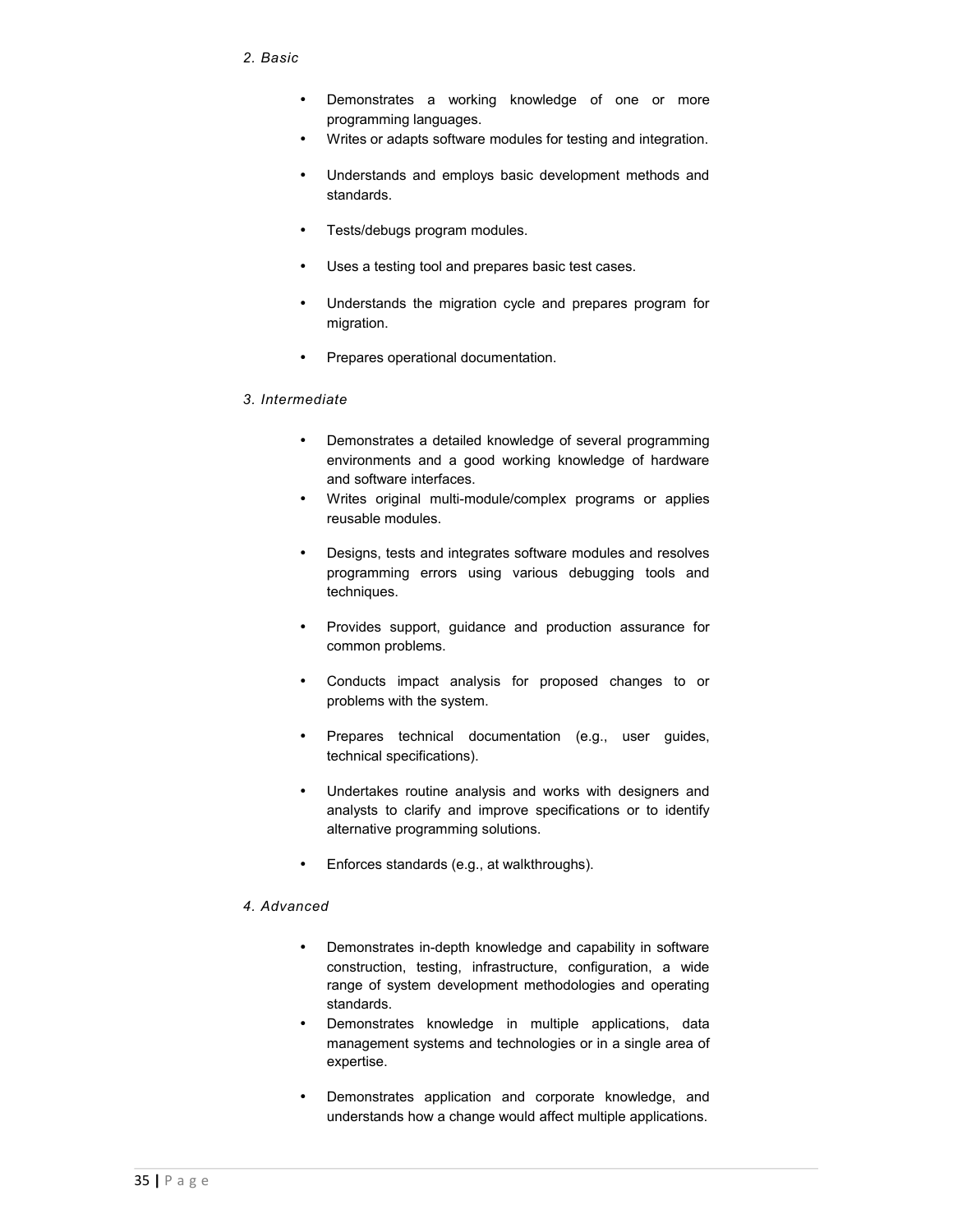- Makes recommendations/ decisions in application and program design, standards and program enhancements.
- Debugs very complex or urgent problems.
- Analyzes and models business functions, processes and information flow within or between systems.
- Provides guidance/mentors on programming practices and techniques to individuals and cross-functional teams.

#### *5. Expert*

- Demonstrates expert knowledge of software design, construction, programming trends, programming and scripting languages across government in multiple applications and data management systems or in a single area of expertise.
- Provides effective strategic direction to enterprise-wide application design.
- Guides and oversees multiple-concurrent software construction projects.
- Works with users at all levels to define system requirements and specify appropriate system environments to meet operational needs and system performance objectives.
- Presents software construction disciplines to peers in public forums.
- Develops policy and standards for software construction.

# **2. Architecture**

-*Knowledge and ability to apply architecture theories, principles, concepts, practices, methodologies and frameworks.*

## **Knowledge requirements:**

- Enterprise Architecture/Information Technology (IT) Strategy
	- o Implementation/enforcement of policies and support
	- o Architecture functions and the interrelationships with the organization's vision
	- o Architecture direction, policies and practices with a focus on Government of Canada priorities
- Information Architecture
	- o Organization of information to effectively support the work of the organization

[<sup>\[1\]</sup>](http://www.solutions.gc.ca/oro-bgc/comptech/comptech02_e.asp#_ftnref1%23_ftnref1) This competency does not include data management or database management (See Competency 4).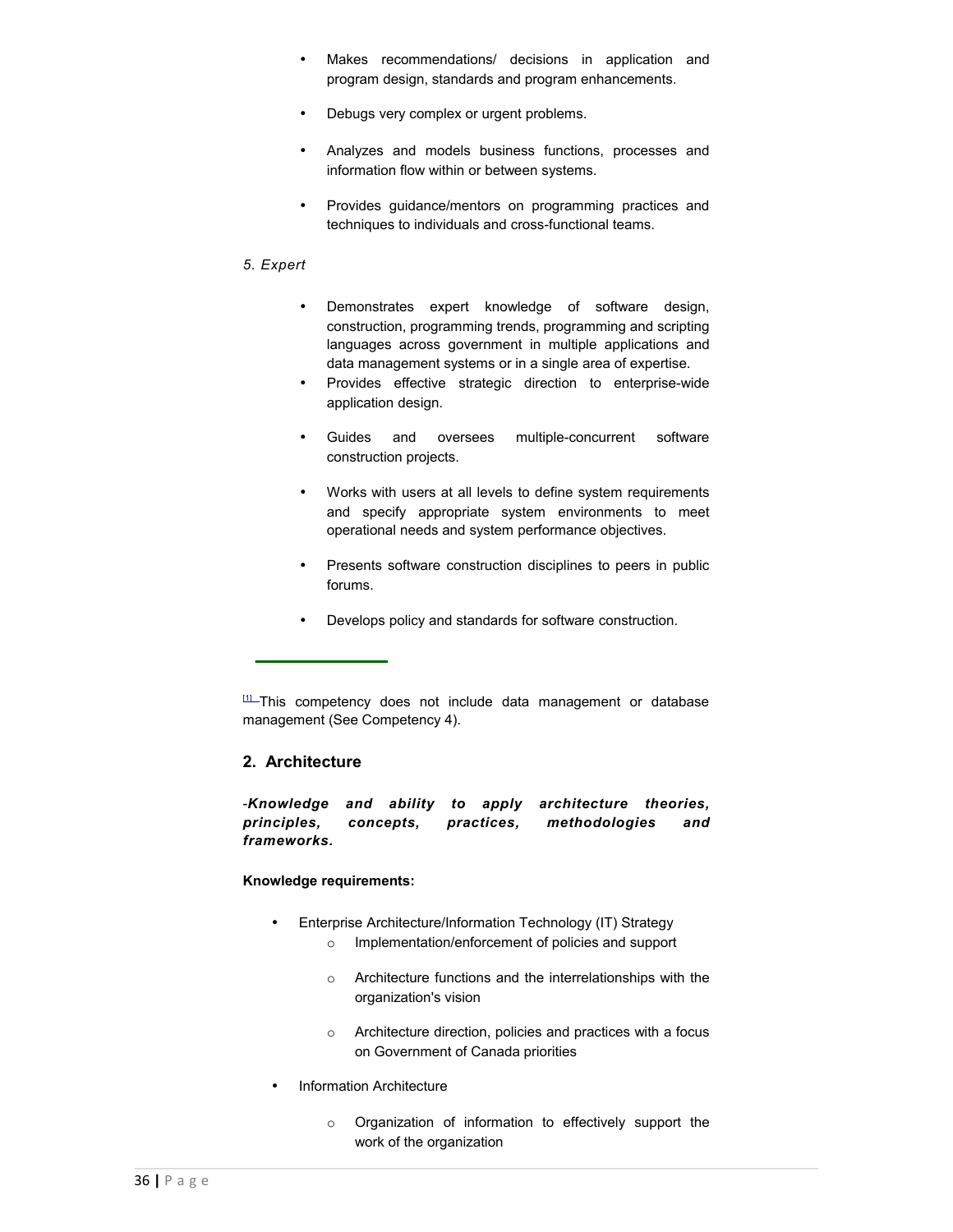- o Creation of an entity relationship model and an integrated function or process dependency model
- o Transaction services architecture, configuration and interfaces
- o Relationship between the information architecture and other architectures
- Systems Architecture
	- o Design of the systems architecture and how its components are connected and operate with each other and other applications
	- o Relationship between the systems architecture and other architectures (e.g., integrating technology and business)
- **Technology Architecture** 
	- o Design of the fundamental hardware, software and telecommunications systems that provide the infrastructure on which business applications are developed and run (e.g., network topologies)
	- o Interrelationships of the various technologies and their respective roles
	- o Technical standards
	- o Relationship between the technology architecture and other architectures
- Government and Department Policies and Standards
	- o Business policy and standards development
	- o Privacy Act
	- o TBS Business Transformation Enablement Program (BTEP)
	- o Management of Government Information (MGI)

# *1. Introductory*

- Possesses basic understanding of architecture principles.
- Reads and understands architecture specifications and models.
- Distinguishes between different architecture domains.

#### *2. Basic*

- Creates basic models based upon specifications.
- Defines key terms and concepts.
- *3. Intermediate*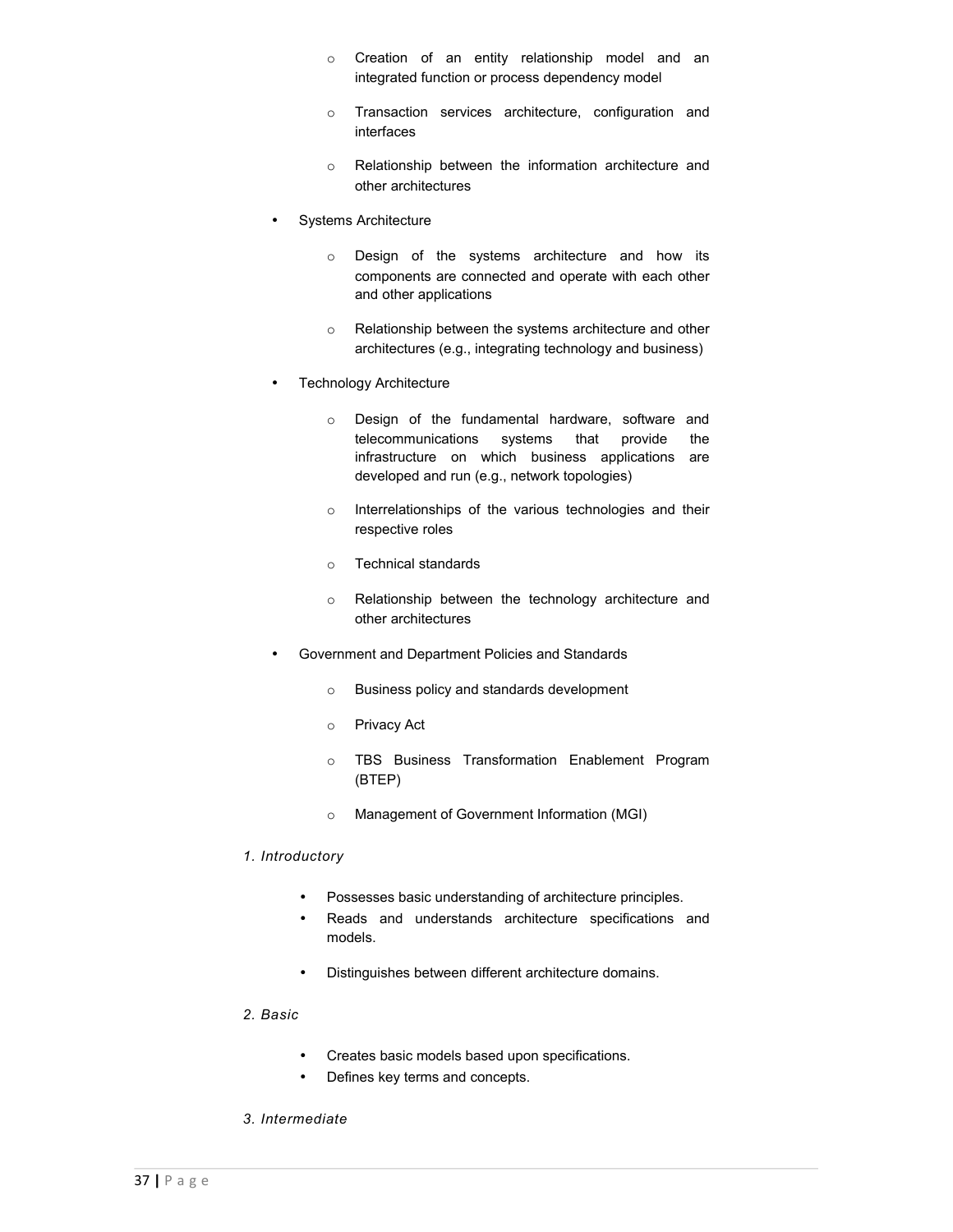- Focuses on a single area of expertise.
- Produces analytic and candidate design models to be used for further analysis (e.g., telecommunications, networks).
- Demonstrates awareness of other architectures.
- Validates models created by projects and/or junior staff.
- Signs off functional models.

#### *4. Advanced*

- Demonstrates good understanding of architecture across the business lines and how they interact but focuses on a single architecture.
- Produces frameworks for a single architecture.
- Assesses new requirements and makes design recommendations.
- Signs off architecture models.
- Manages transformations.
- Defines metadata models and information models.
- Monitors standards.

# *5. Expert*

- Understands how architecture relates to the organization's vision, how new business fits in the current business lines, the integration of business and technology, and relates government priorities to target architectures.
- Builds corporate data models.
- Delivers and signs off frameworks for architectures and integration models.
- Recommends priorities for business based upon the architecture.
- Understands and applies TB standards (e.g., ISO, WC3 Quality standards).
- Addresses governance issues.
- Defines metadata models at the enterprise level, information models and the interoperability model.
- Extends the body of knowledge and contributes to government standards.

# **3. Business Analysis**

- *Knowledge and ability to apply the principles of business analysis in the planning, reengineering, requirement gathering*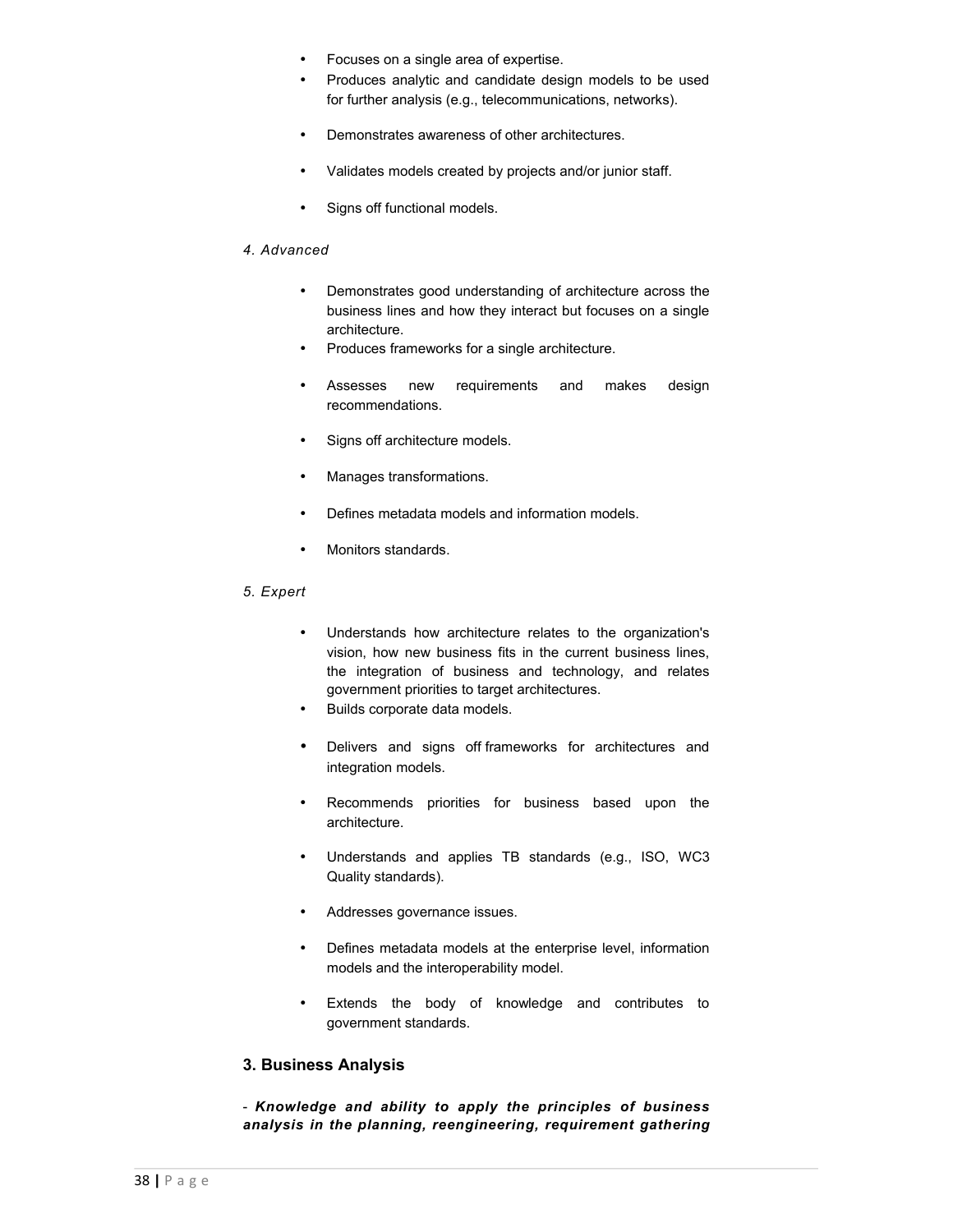#### **Knowledge requirements:**

- Government/business knowledge in various application areas (e.g., financial/accounting, human resources, purchasing, supply, policing, corrections)
- Common government/business management and decisionmaking concepts, principles, activities and practices (e.g., Government and corporate planning cycles and processes, accountability and budgetary cycles and processes)
- Business architecture (at a project level) and how it augments organizational design, planning systems and financial controls
- Impact analysis and environmental scan methods, techniques and tools used to evaluate an organization's strengths and challenges
- Business case/cost benefit methodology and standards including return on investment (ROI) and total cost of ownership (TCO)
- Typical organization structures, job functions, work activities and workflow
- Business process analysis and business process reengineering methods and design benefits, methodologies and tools; roles in support of business change
- Costing and cost recovery
- Industry, business line and the technical aspects of the business line
- Relationship between the business architecture and other architectures
- Transaction processing theory and principles, flow and design
- Government and Department policies and standards such as:
	- o Business policy and standards development
	- o Privacy Act
	- o TBS Business Transformation Enablement Program (BTEP)
	- o Management of Government Information (MGI)

# *1. Introductory*

**•** Demonstrates awareness of business rules and concepts.

#### *2. Basic*

- Understands business lines.
- **Understands basic government and departmental services.**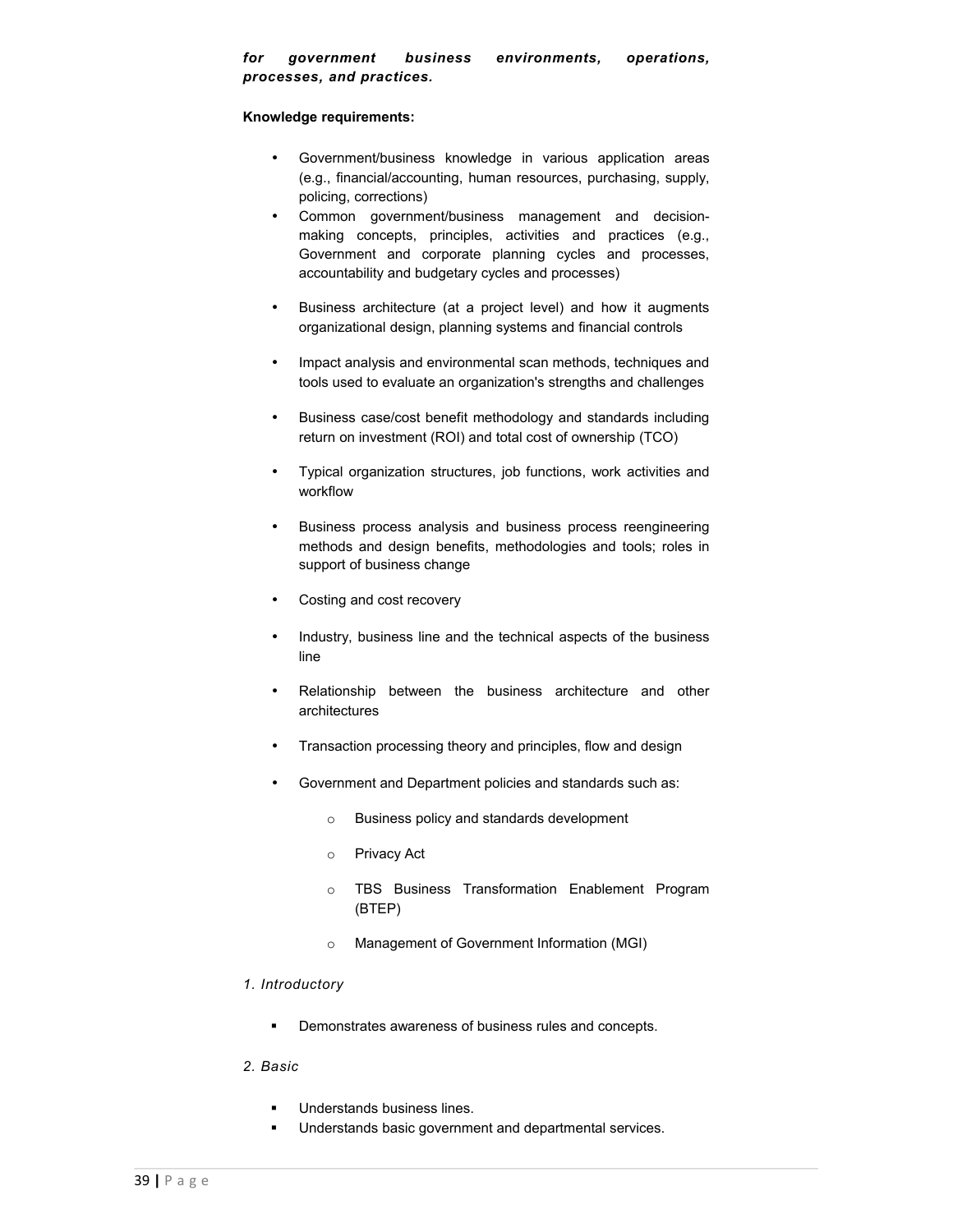**•** Drafts simple requirements.

# *3. Intermediate*

- **Understands client business requirements, business roles, and** business planning and business processes.
- **Understands and works within governance principles.**
- Understands audit and compliance principles, change management principles and the impact of changes.
- **Understands how technologies can enable business processes.**
- **Translates business requirements into technical requirements.**
- **Develops clear requirement statements.**
- Develops simple business cases.
- **Carries out simple business process reengineering, models and** redesign processes.

# *4. Advanced*

- **Validates business requirements, applies government and** corporate priorities.
- Gathers/refines complex business requirements, recommends or makes decisions on business requirements/interdependencies.
- **Develops complex business cases.**
- Carries out impact analyses and environmental scans to make recommendations.
- **Leads business process reengineering.**
- **Presents and defends complex positions and strategies for** business decisions, processes and plans.
- Guides other business analysts.
- **Advises on compliance, governance structures and audit** principles.

# *5. Expert*

- Works at the "integration level" by understanding the business architecture and its relationship to other architectures.
- Makes recommendations to senior management on strategies and plans.
- Carries out environmental scans of architecture.
- Assesses corporate impacts of changes and recommends strategies to senior management.
- Develops complex business cases across multiple business lines and platforms.
- **Sets standards for compliance and governance structures.**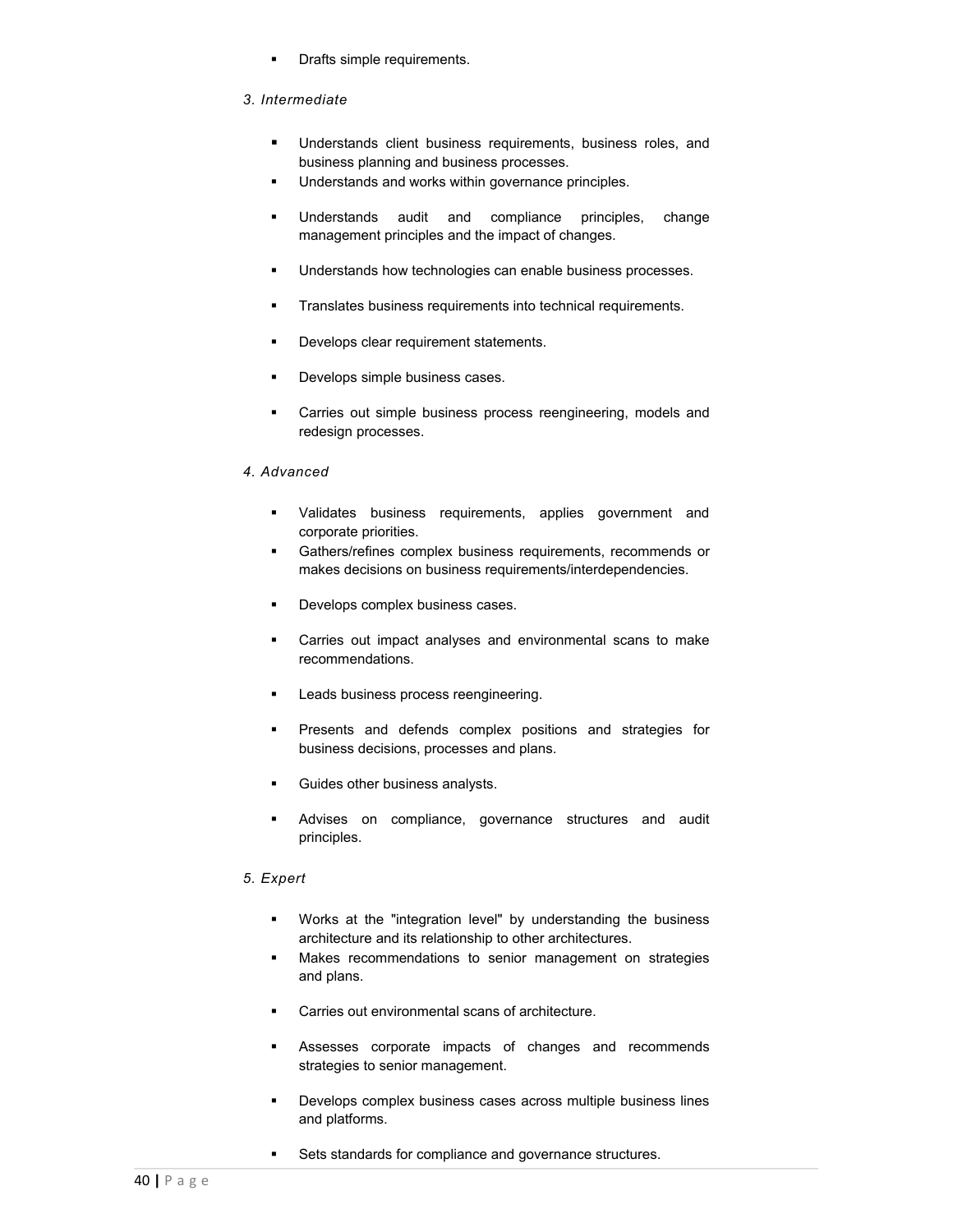# **4. Database Design and Management**

- *Knowledge and ability to apply the methods, practices and policies that are used in the design and the management of databases.*

**Knowledge requirements:**

- **Concepts, policies, principles, theories, practices and** techniques associated with information management and information technology as it relates to database design and management
- Relationship between database design/management and application performance
- **Database design and architecture logical structure and** physical structure (e.g., functional, metadata and process models)
- Database types (e.g., data warehouse, decision support, operational, query, ERP and relationship to technologies)
- Data security and recovery
- **Database integrity, capacity planning, performance and** tuning
- **•** DBMS and data warehouse principles, best practices and standards
- **Interoperability**
- **Database software installation processes and techniques**
- Database tools to design and manage databases (e.g., data management tools, data modeling tools, database integration tools)
- **Languages for data modeling, manipulation, control and** database query
- Database trends and directions

# *1. Introductory*

- **Demonstrates** basic understanding of database management, logical design concepts and levels of database security.
- Understands the difference between different database structures (e.g., relational vs. network).
- Comprehends database design (e.g., diagrams, schemas, models).
- **•** Demonstrates basic understanding of data manipulation language (DML).
- **•** Demonstrates an awareness of performance issues (e.g., distribution of data, size definitions).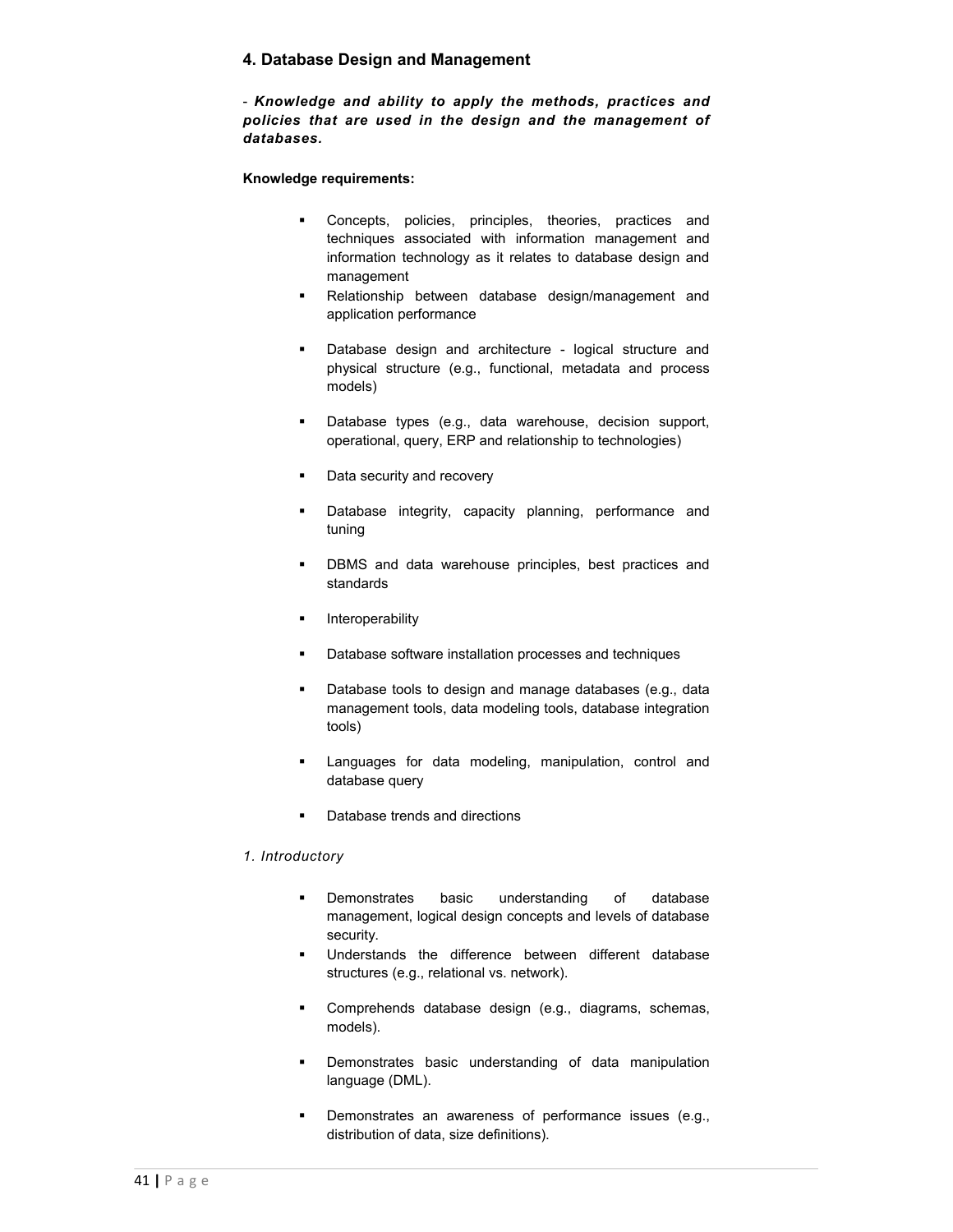- Understands a single database management system (DBMS), its components and how they relate to each other.
- **Demonstrates a good knowledge of data manipulation** language (DML) and data definition language (DDL).
- **Codes/tests basic database access modules (e.g., stored** procedures).
- **Troubleshoots, at a basic level, to understand database** problem and identify where to direct it (e.g., basic database accessibility).
- **Recognizes the importance of database basic recovery and,** with guidance, performs backup and recovery.
- Understands database release management, applications business rules, data integrity issues, database security implementation, workload manager and interaction with DBMS (e.g., CICS, NT).
- **Performs data population, debugging and testing.**
- Conducts basic impact analysis for database change management.

#### *3. Intermediate*

- **•** Demonstrates working level understanding of single DBMS relevant operating systems, applications business rules and its dependencies with other applications, databases and/or business partners.
- **Applies wide range of concepts to the corporate/vendor** environment (e.g., database security and/or individual profiles).
- **Makes recommendations on logical/physical models (e.g.,** converts from logical model, implements and maintains physical model to meet storage, availability, and performance requirements).
- Develops, codes, tests and reviews complex database access modules.
- **Solves problems that impact on the business or service,** resolves data integrity issues and implements data integrity safeguards, and uses diagnostic and monitoring tools to prevent problems/enhance performance and availability.
- Demonstrates a solid knowledge of system testing and integration environments.
- **Develops, selects, recommends and implements strategies** for backup and recovery, data population and migration.
- **Conducts general impact analysis on database change** management.
- *4. Advanced*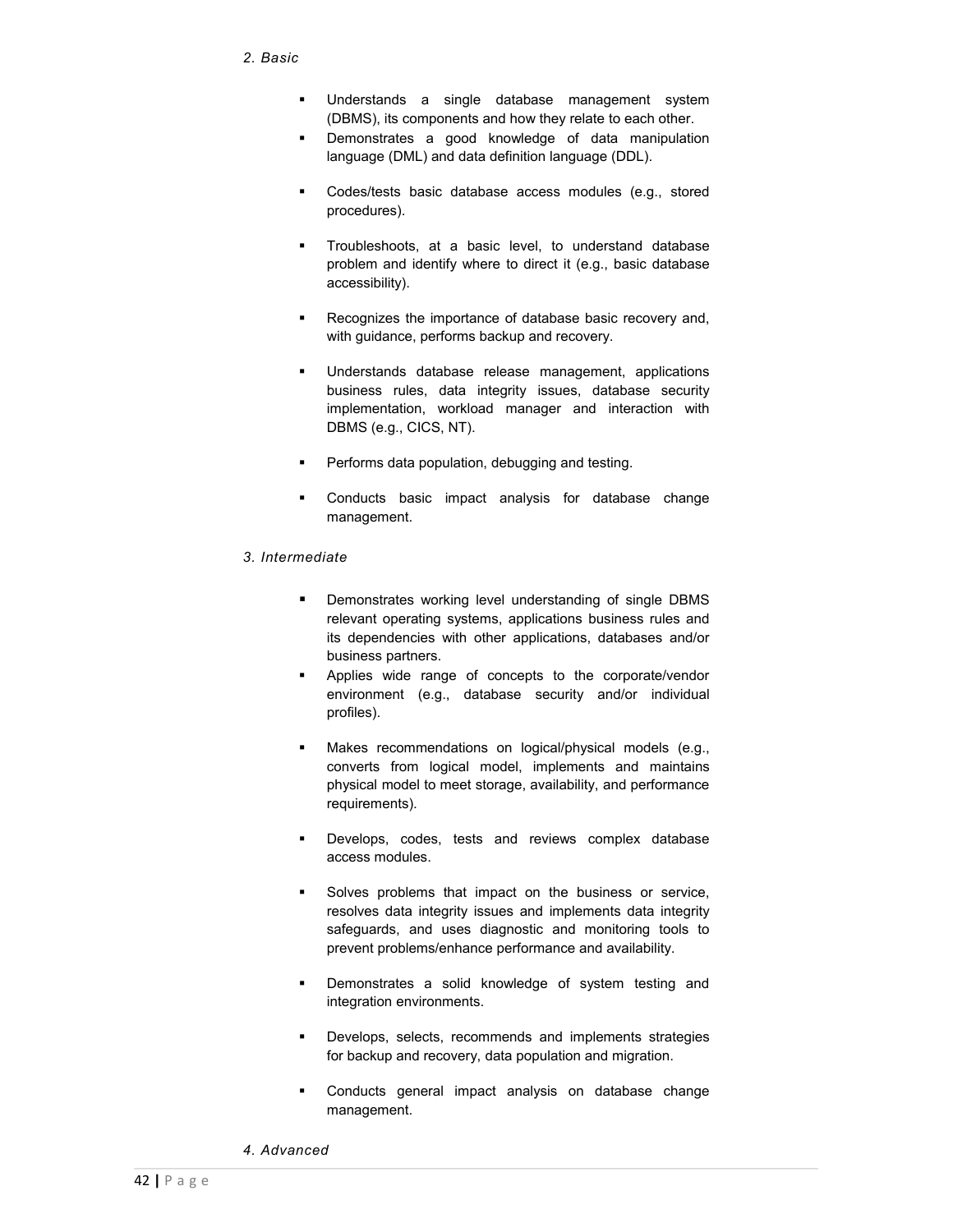- **•** Demonstrates broad understanding of multiple DBMS or an in-depth knowledge of one or more DBMS.
- **•** Develops logical models incorporating business requirements such as high availability, redundancy and disaster recovery into the logical/physical database design.
- Researches, pilots, evaluate new technologies and standards; identify how they will integrate with the corporate network and recommends strategies.
- Solves unusual problems or problems with a significant impact on the business.
- **•** Deals with major and/or multiple application groups.
- **•** Creates or reviews certification testing.
- **•** Develops standards and procedures for implementing new database technology.
- Mentors people and provides input/guidance to crossfunctional teams.

#### *5. Expert*

- **Demonstrates expert knowledge of data management, data** stewardship, government-wide data management initiatives and trends in data management and how they can be applied.
- Holds an enterprise-wide view and/or is regarded as the subject matter expert in one or more areas of expertise, and provides effective strategic direction to enterprise-wide data management.
- Develops enterprise-wide multi-disciplinary architectural documents translating business data requirements into topographical format.
- **Demonstrates broad-based knowledge of information** technology (e.g., programming, data management, platforms).
- **Develops business cases for enterprise-wide data** management initiatives as a direct response to business drivers.
- Guides and oversees multiple-concurrent data management projects.
- **•** Conducts procurement for data management solutions and related services.
- **•** Develops strategies, policy and standards for corporate data management and contributes to standards working groups governmental and/or industry.

# **5. Infrastructure/Platforms [\[2\]](http://www.solutions.gc.ca/oro-bgc/comptech/comptech06_e.asp#_ftn2%23_ftn2)**

- *Knowledge and ability to support the enterprise computing infrastructure (e.g., enterprise servers, client server, storage*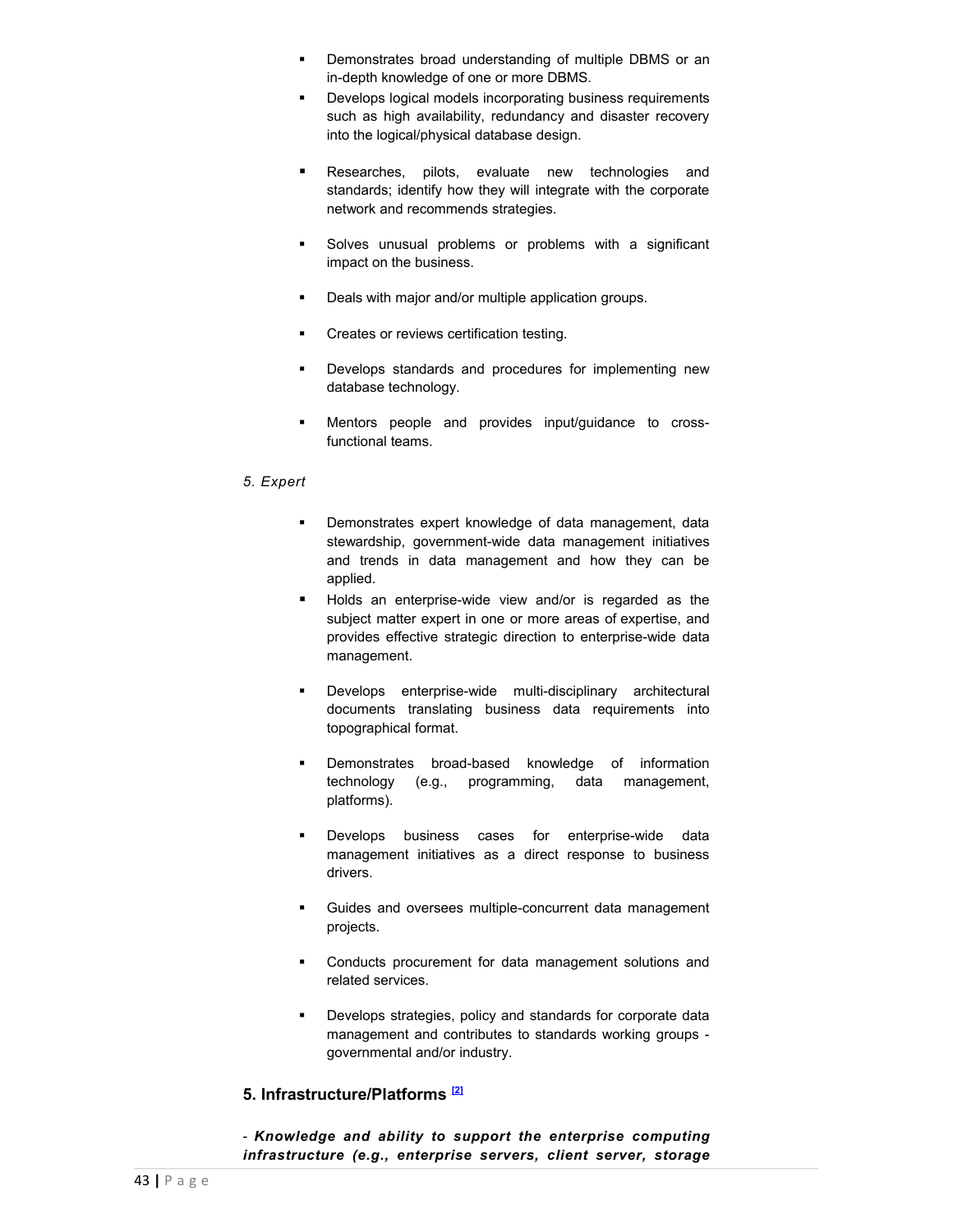*devices and systems, hardware and software) in the provision, management, storage, operation, scheduling, support and maintenance of the infrastructure.*

#### **Knowledge requirements:**

- **Principles, practices, standards, methods and techniques** related to interoperability of hardware/software configuration controls
- **Platform** environment (e.g., client-server environment, enterprise server/mainframe environment)
- **Storage and retrieval (e.g., area network, mainframe storage,** media storage, virtual storage)
- Systems hardware and its characteristics (e.g., mainframe computers, mini and micro-computers, CPU, memory, disk, registers, bus, channel)
- Hardware/software and connection, implementation and maintenance
- Operating systems, communications and software utilities used on enterprise server/mainframe and distributed computer systems
- **•** Cooperative processing (two or more computers simultaneously processing portions of the same program or operating on the same data such as multiple-CPU systems, distributed systems)
- Monitoring of systems software (i.e., the operating system and all utility programs that manage computer resources at a low level) including compilers, loaders, linkers, and debuggers
- Operations performance monitoring and capacity planning of the delivery platform
- **Treasury Board and corporate IT standards and policies** regarding the development and support of infrastructure systems and networks

#### *1. Introductory*

- Demonstrates awareness of the platform principles and procedures.
- Understands need for capacity planning and performance management.
- **•** Operates the platform at a simple level under supervision.
- **•** Demonstrates awareness of the standards for the platform.

# *2. Basic*

- **Understands the platform technology and concepts.**
- **Understands how basic concepts relate to each other and** applies them.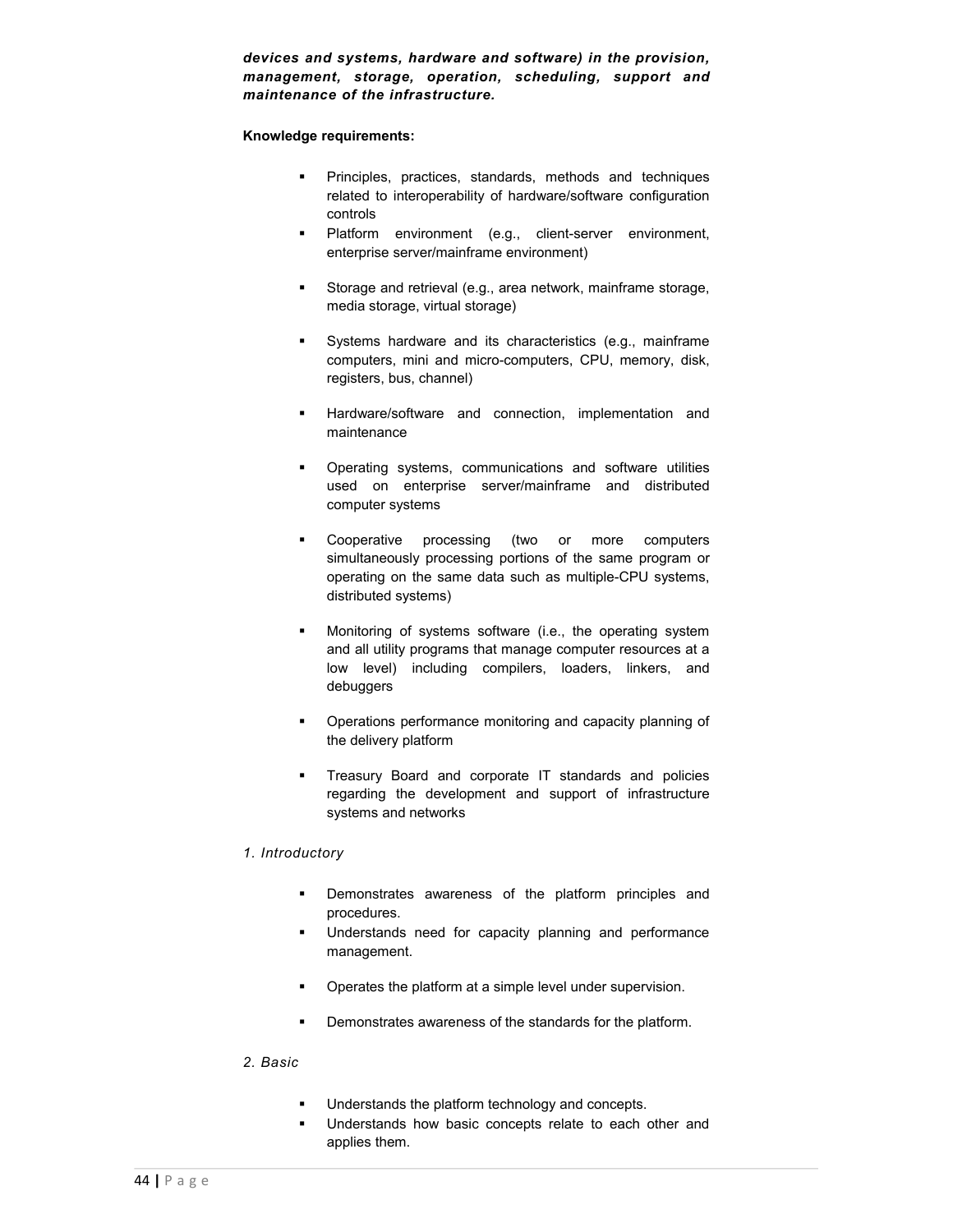- **Understands** how the platform integrates with other environments, at a basic level, from an end-user perspective.
- **•** Operates the platform at a simple level.
- **Troubleshoots basic physical or software problems.**
- **Understands and applies the standards.**

#### *3. Intermediate*

- **Understands** how the platform integrates with other environments (e.g., network).
- **Participates in day-to-day operations (e.g., monitoring** operations of the platform).
- Uses performance data collection tools and techniques.
- Installs software and hardware on the platform.
- **Solves routine problems.**
- **Solves typical hardware and software problems.**
- Uses diagnostic tools to solve complex problems.
- **Executes standards**
- *4. Advanced*
	- **Demonstrates in-depth knowledge of an area of expertise.**
	- Contributes to high-level architecture.
	- **Evaluates/pilots new technologies, assesses the results,** identifies how they integrate with the platform and implements them.
	- **Carries** out performance measurement and capacity planning.
	- **Incorporates business requirements such as high availability,** redundancy and disaster recovery into platform design.
	- **Resolves complex problems.**
	- **Develops and monitors/enforces standards and procedures** for new technology configuration and implementation.
	- Mentors/guides individuals and cross-functional teams.

# *5. Expert*

- Demonstrates expert knowledge of platform principles, technology, government-wide technology initiatives and technological trends.
- **Demonstrates an intimate knowledge of the environment,** interdependencies and impact of change.
- **Provides effective strategic direction to enterprise-wide** platform design and initiatives.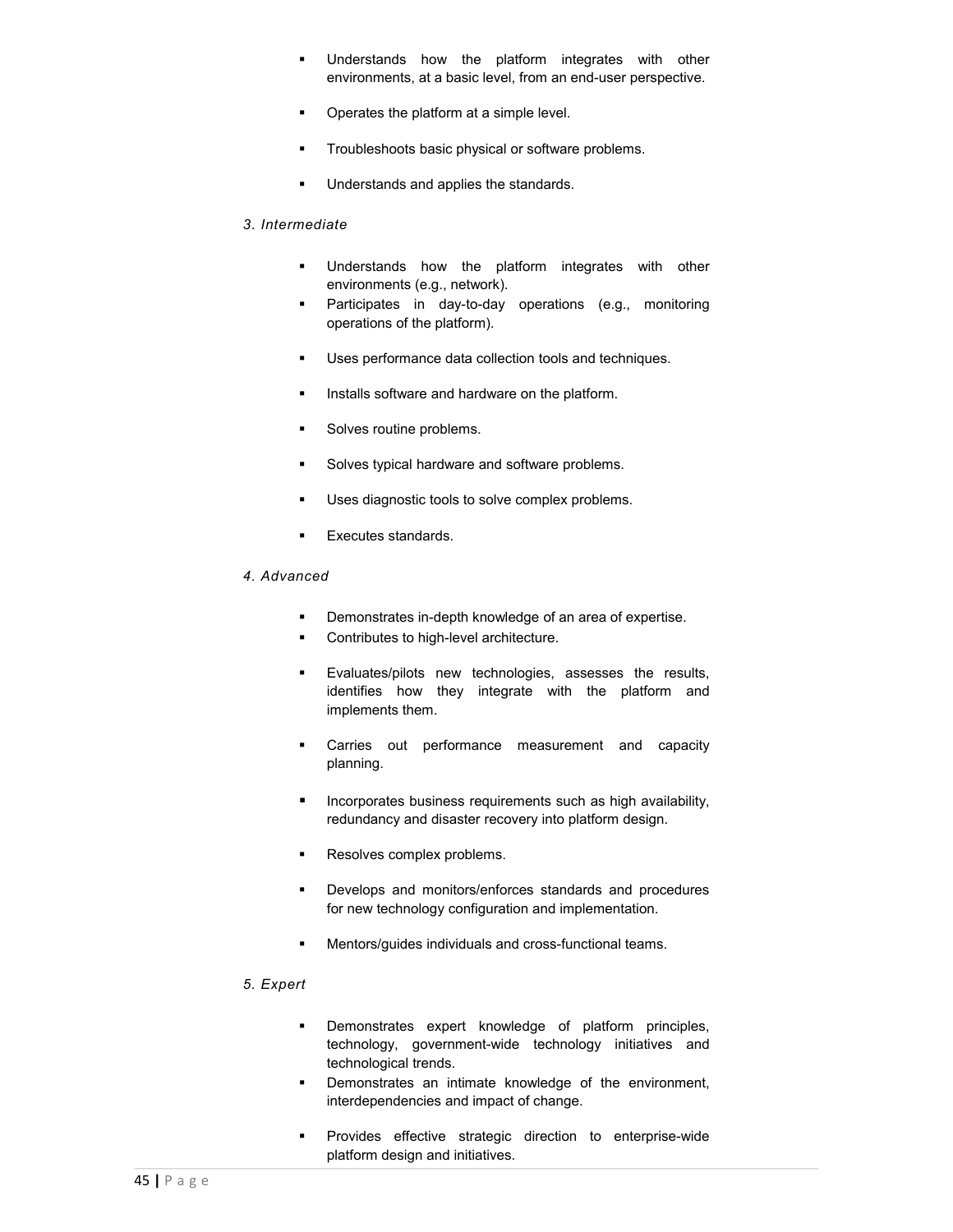- **•** Develops enterprise-wide multi-disciplinary architectural and design documents.
- Resolves very complex problems and recommends capacity and performance improvements.
- **Conducts procurement for platform hardware and services.**
- **Sets standards and technology direction for the platform.**
- **EXEC** Leads the development of people in the infrastructure domain.

 $2$  This competency does not include network/telecommunication systems (See competency 8).

### **6. IT Procurement and Asset Management**

- *Knowledge and ability to evaluate, negotiate, procure, track, and manage IT assets including software licenses and computer leases:*

#### **Knowledge requirements:**

- Vendor liaison/management, service agreements, warrantees and lease agreements
- Procedures related to procurement and contract administration
- **Processes and procedures necessary to critically evaluate** products, services and claims
- **Processes involved in vendor negotiations for substantial** and/or long-term contracts for hardware, software and license agreements, support and services
- Systems and applications for procurement (e.g., NMSO, DISO, Software Acquisition Reference Centre, Request for Software Discounts and Supply Arrangements)
- Roles and responsibilities of TBS and PWGSC related to asset procurement and management
- **Corporate and Government of Canada legislation, standards** and policies (e.g., regulating software license agreements and renewals, disposal, procurement ethical practices and security policies)
- **License management**
- **•** Policies, guidelines and procedures for IT asset management
- **IT** asset management life cycle (e.g., planning, maintenance, retirement and disposal)
- Negotiation and contracting processes and practices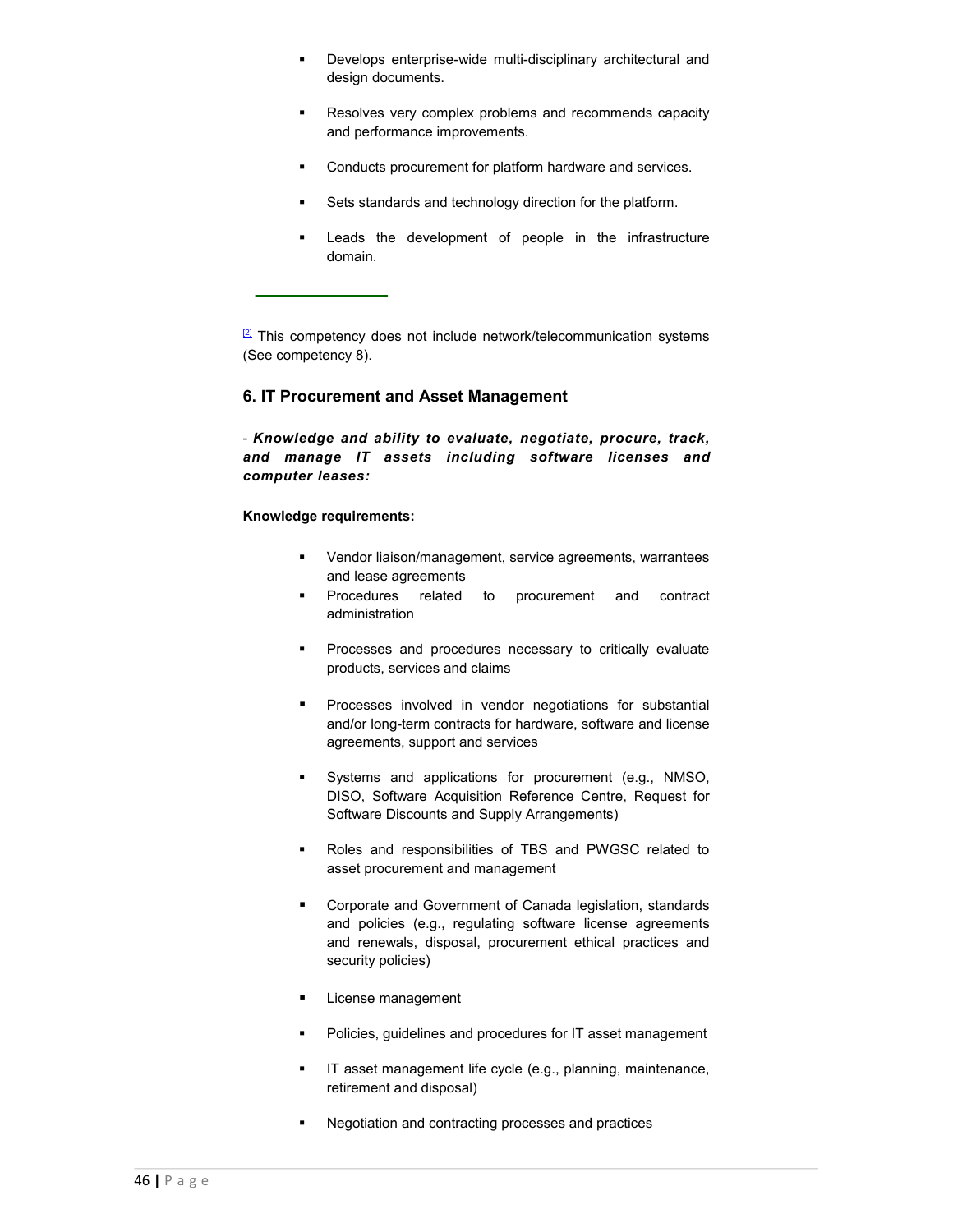- **Federal legislative and policy framework related to IM/IT** procurement for goods and services
- **Departmental processes for acquisition of goods and** services, including drafting of Statements of Work (SOW), Requests for Proposals (RFPs), evaluation of responses, contract negotiations and management of contracts
- Remedial measures for IT equipment non-performance

## *1. Introductory*

- **Demonstrates broad knowledge of Government of Canada** and the role of PWGSC in procurement.
- **Understands the values and ethics involved in procurement.**
- **•** Demonstrates basic understanding of procurement process for IT services and goods.

## *2. Basic*

- Understands Treasury Board and corporate processes, standards and governance structures.
- **Assists in gathering requirements from the business.**
- Understands internal procurement processes for IT services and goods.

## *3. Intermediate*

- **Knows the procurement cycle and processes, gathering** of information through RFIs and RFPs, roles of interdepartmental partners and the proposal/ evaluation processes.
- Demonstrates a general knowledge of procurement and conducts low-level procurement.
- Evaluates products and services and identifies the vehicle(s) to use.
- **Provides advice on reporting and inventory, policies and** procedures.
- **Establishes partnerships with Finance.**
- **Understands IT asset business and language.**
- **Formulates and applies performance management guidelines** to asset management.

# *4. Advanced*

- **Possesses a specific area of expertise and business** knowledge of the life cycle for his/her asset area (e.g., sunset procedures).
- Negotiates multi-level, multi-layer million dollar contracts.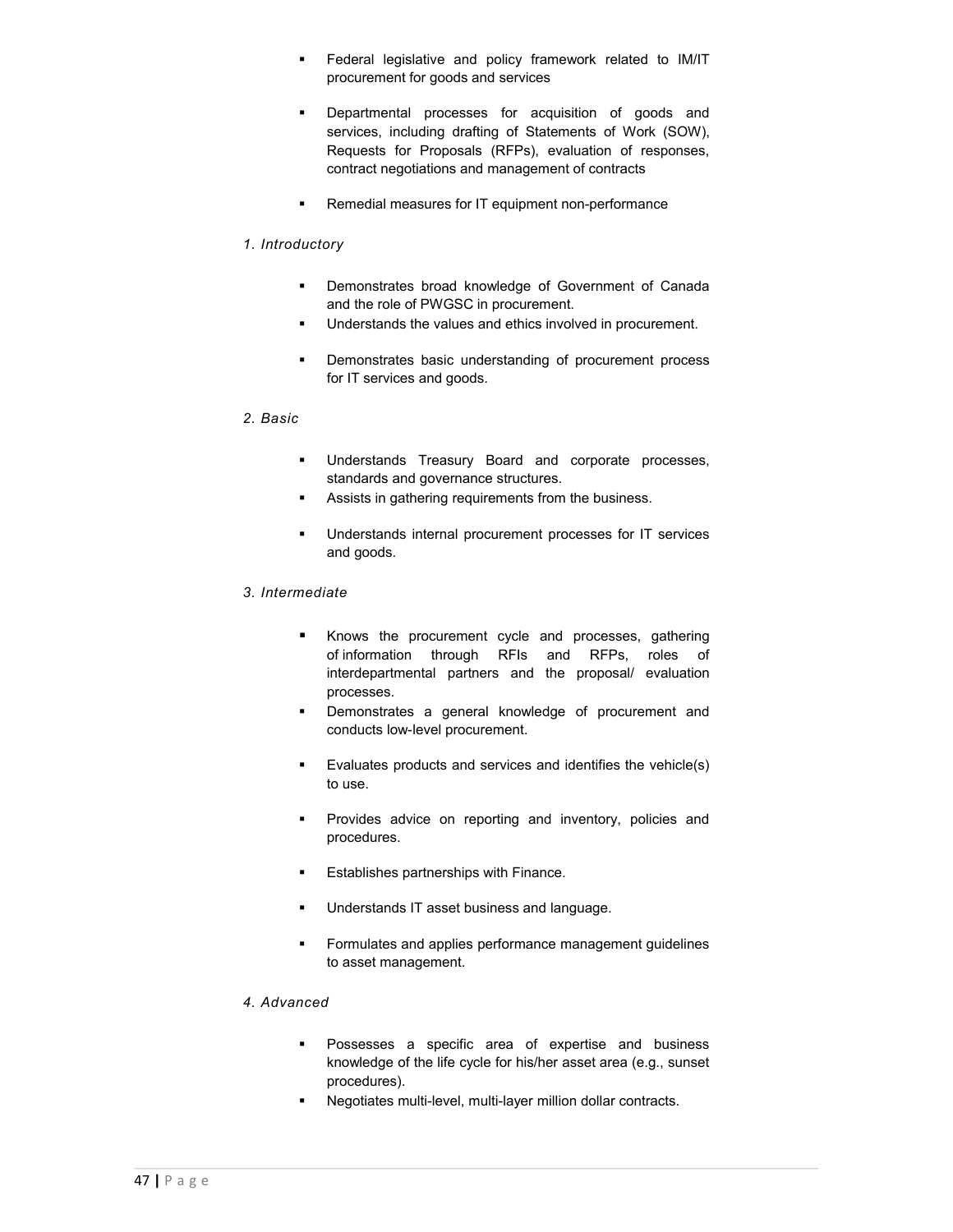- Knows rules for Canadian and International governing bodies (e.g., NAFTA, Trade Tribunal, and CITT) and negotiates CITT challenges.
- Reviews, signs off and approves RFP/RFI documents.
- **EXECUTE:** Liaises with PWGSC to communicate requirements, terms and conditions.
- Monitors and enforces values and ethics.
- Consults with regions and senior management (e.g., leveraging assets, inventory and plans for sunset/refresh, professional services and training).
- **Nentors junior staff.**

# *5. Expert*

- **Demonstrates a very deep understanding of one area of** expertise or a broad understanding of multiple areas and provides guidance to senior management.
- **•** Demonstrates a broad understanding of software licensing models, the market and how to leverage the knowledge.
- **•** Demonstrates an in-depth understanding of procurement, the industry, and the vendor community and industry trends.
- **Possesses corporate knowledge and understands service** levels.
- **Negotiates with vendors at a high/complex level.**
- **Provides advice in large supply agreements.**
- **Performs "total cost of ownership" analysis.**

# **7. IT Project Management**

- *Knowledge and ability to apply formal project management principles and practices during the planning, implementation, monitoring and completion of projects, ensuring effective management of scope, resources, time, cost, quality, risk and communications.*

# **Knowledge requirements:**

- **Enhanced Management Framework for the management of** information technology/projects
- **Project management concepts, techniques, methods and** tools and industry best practices in the management of projects in an IT environment (e.g., Project Management Body of Knowledge (Pombo))
- Project estimating and planning techniques
- Project progress monitoring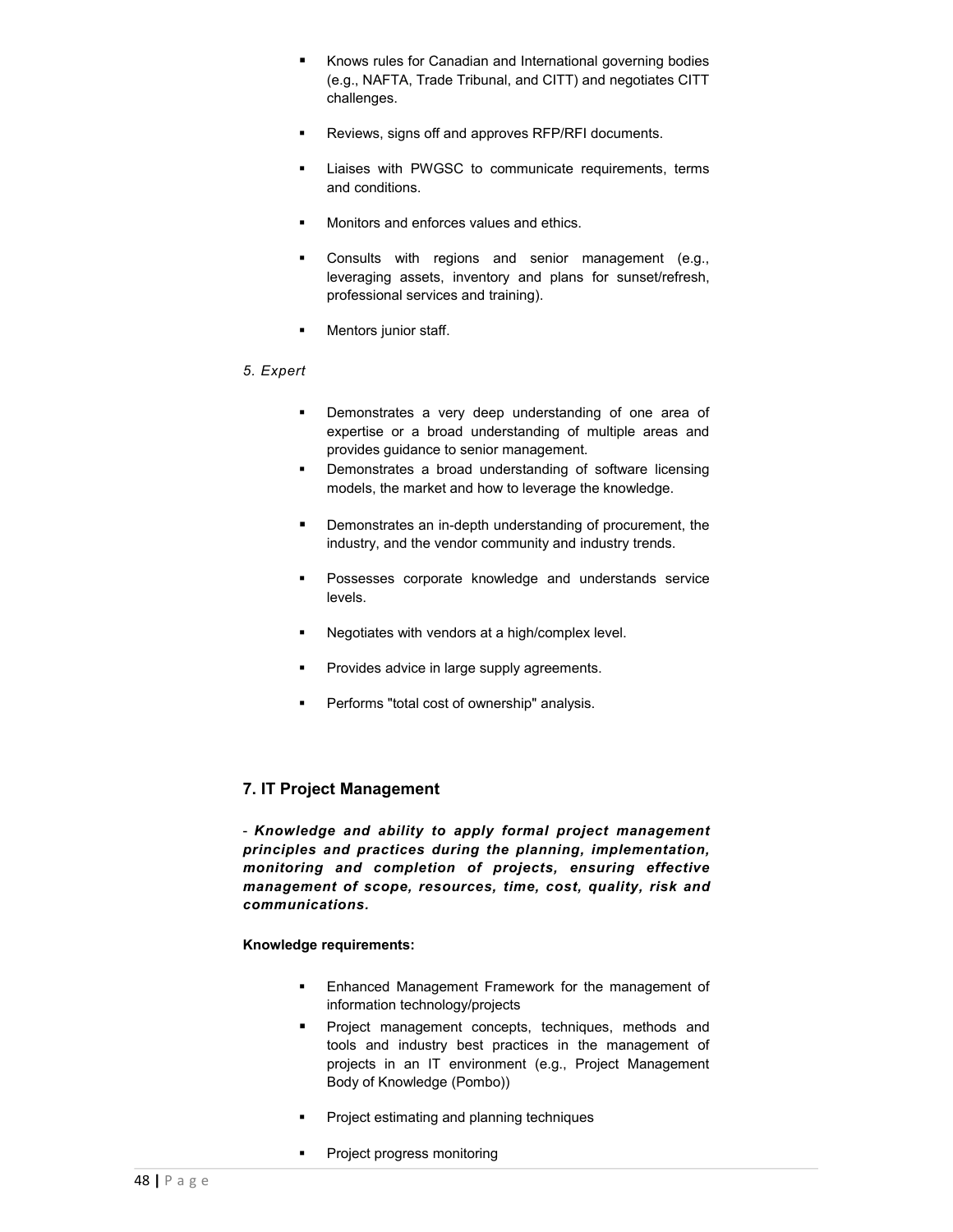- **Management of change, risk and problem**
- **Human resources management**
- Government of Canada policies and standards

# *1. Introductory*

- Understands basic concepts (e.g., project goals, risk, scope, participants' roles, planning and the importance of project management principles such as time, cost and quality management).
- **Provides input to project plan.**

#### *2. Basic*

- Understands project reporting.
- Develops simple project plans including work breakdown structure and estimates.
- **IDENTIFIELD IDENTIFIELD** issues and potential delays.
- Manages small, straightforward projects or specific components of larger projects.

#### *3. Intermediate*

- **Manages a complete multi-stage project in own area.**
- **IDENTIFIELD** Identifies, allocates and manages resources needed to meet project objectives.
- **•** Develops and manages the project plan, including timelines, deliverables, milestones and costs.
- **IDENT IDENT IS A LOCAL TO A LOCAL TEAM** is a local develops contingency plans to deal with them.
- Oversees implementation of the project plan, monitors progress, resource usage and quality, and makes needed adjustments.

#### *4. Advanced*

- Manages complex, multifaceted/ interrelated projects that span own area or department boundaries.
- **Conducts comprehensive risk assessment and develops** plans for eliminating or mitigating the risks identified.
- **Mentors other project managers.**
- Understands the impact of the project on the department as a whole.
- **Develops complex plans (e.g., with interdependencies or** cross-department).
- **Implements standards.**
- *5. Expert*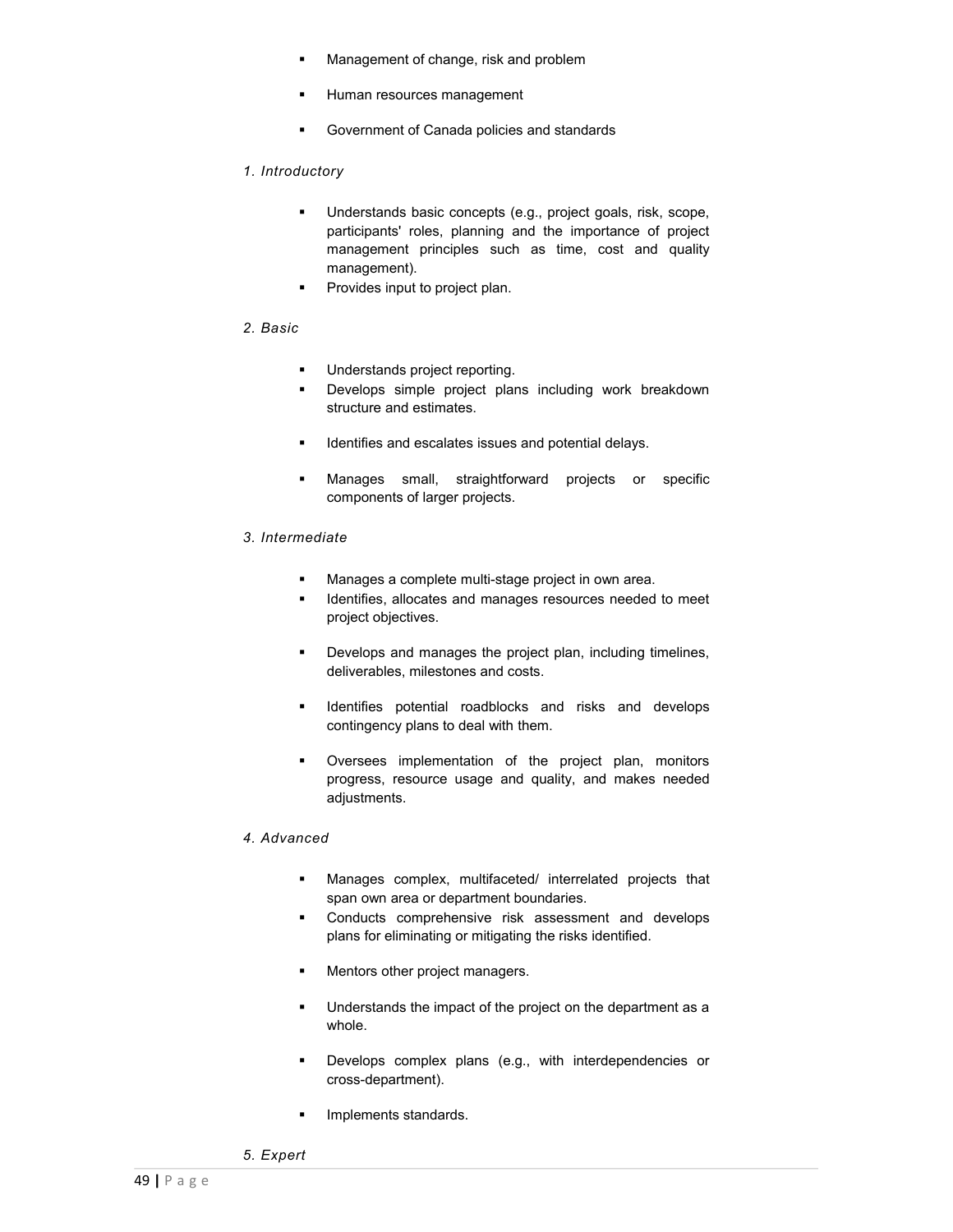- Oversees/manages large, highly complex, diverse or strategic projects that impact the organization as a whole.
- Develops departmental policies and standards.
- **Markets project management principles and benefits across** the department.
- **Sets/evolves the vision of how project management should** be done.
- Changes project management practices.
- Knows multiple project management disciplines.

# **8. Telecommunications (Data and Voice) Network**

- *Knowledge and ability to implement the methods, practices and policies governing the design, analysis, development, management and use of the hardware and software used to transfer information such as data, voice, images and video.*

#### **Knowledge requirements:**

- **Theories and concepts, methods, policies and practices to design,** develop, plan telecommunications network infrastructure systems (e.g., calculation of peak and mean bandwidth requirements, response time, propagation delays, priorities, traffic types, traffic flows (point-to-point, multicast, broadcast), error detection and protection, security, interoperability, growth, quality of service, availability)
- Installation, configuration, operation and maintenance of telecommunications infrastructure hardware and software
	- Telecommunication systems' operating systems, system software and utilities
	- o Low level interfaces (e.g., modems, CSU/DSU)
	- o Voice communication devices (e.g., Blackberry units, cell phones, gateways, routers, switches, PBX)
- Standards describing the structure of data exchange between systems (e.g., OSI seven layer reference model)
- Standards describing the format content and exchange mechanisms between systems, such as communication protocols (including protocols that relate to the convergence of technologies, such as Voice over IP), connection oriented versus connectionless protocols
- Classes of networking systems (e.g., Local Area Network (LAN), Metropolitan Area Network (MAN), Department Wide Area Network (DWAN), Wide Area Network (WAN), Virtual Private Network (VPN), Voice Network System, Remote Access Networks, associated hardware and software, operating systems and protocols)
- Network topologies (physical and logical) and their characteristics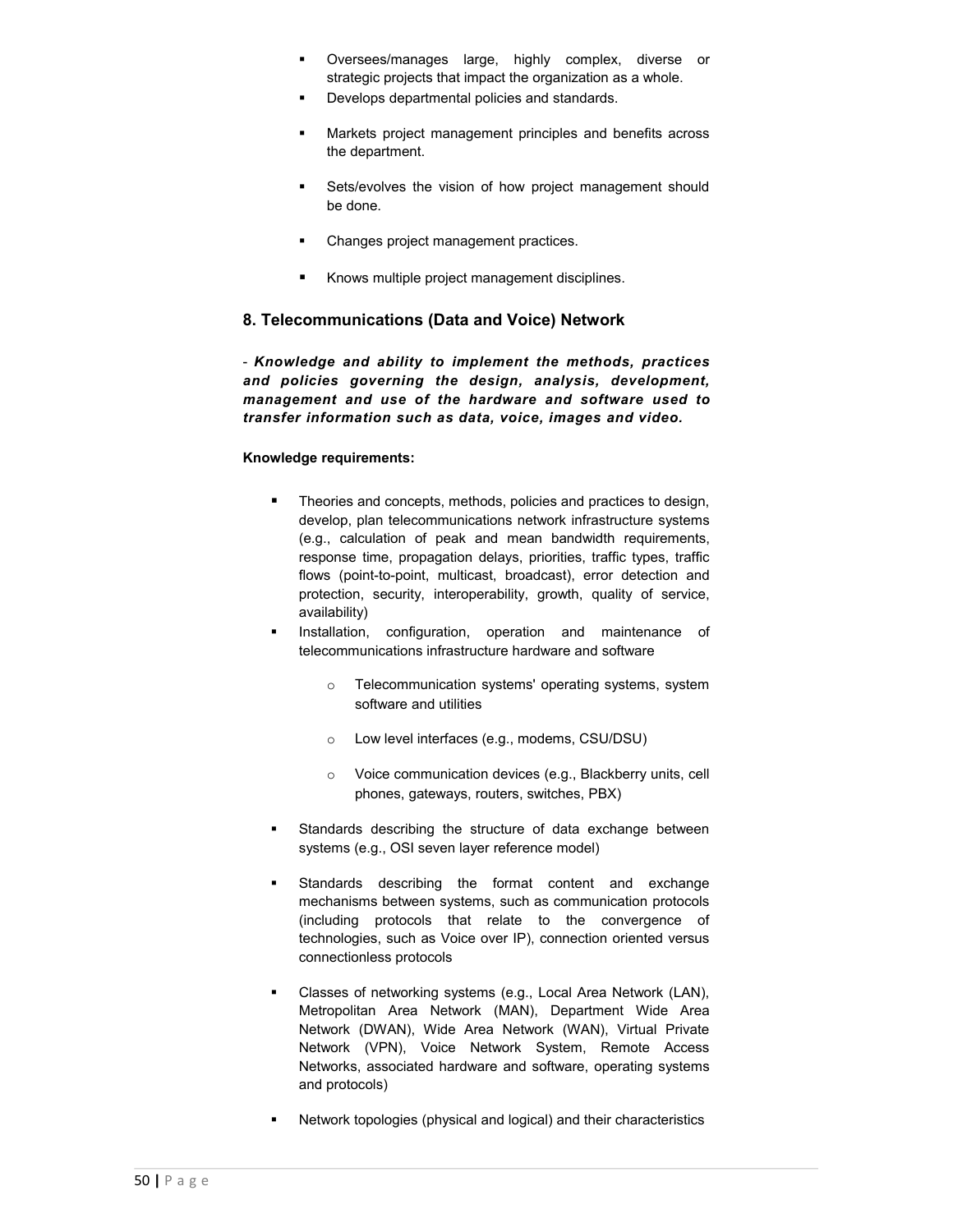- **Classes of telecommunication media, such as wire based (e.g.,** copper, fiber) and wireless (characteristics of various frequency bands from HF to microwave)
- The purpose and use of different networks (e.g., Internet, Intranets, Extranets)
- Value added networks (i.e., services added within a communications network beyond data transfer such as message routing, resource management and conversion facilities)
- Performance analysis, diagnosis, capacity planning and data communications monitoring/management practices, protocols and tools
- Data, voice and video requirements and services
- **Traffic and transmission management**
- Common carrier services data transmission and telephony service offerings provided by private sector companies
- Security, including specific methods, policies and best practices to secure information within the telecommunications network infrastructure
- Industry regulations and tariffs (e.g., CRTC)

#### *1. Introductory*

- **•** Demonstrates basic understanding of data communications and components, definitions, key concepts, communication protocols and platforms (e.g., Firewalls, Security, Frame Relay, SNA, ATM, Hubs/Routers/ Gateways switches, VOIP, ISDN, routing protocols).
- **Understands need for capacity planning and performance** management.

#### *2. Basic*

- **Understands data communications routing and switching** technology.
- **Understands how basic concepts relate to each other and** applies them (e.g., vendor-specific standards).
- **Understands how data communications integrate with other** environments (e.g., mainframe) and are distributed, at a basic level, from an end-user perspective.
- Assists in the design of basic connections (e.g., connecting 100 people to a WAN or designing a small site (less than 50)).
- **Troubleshoots basic physical or software connectivity** problems, network congestion (e.g., cables/connections, defective equipment, logging in to network equipment, checking configuration of routers/switches).
- **Uses data communications diagnostic tools.**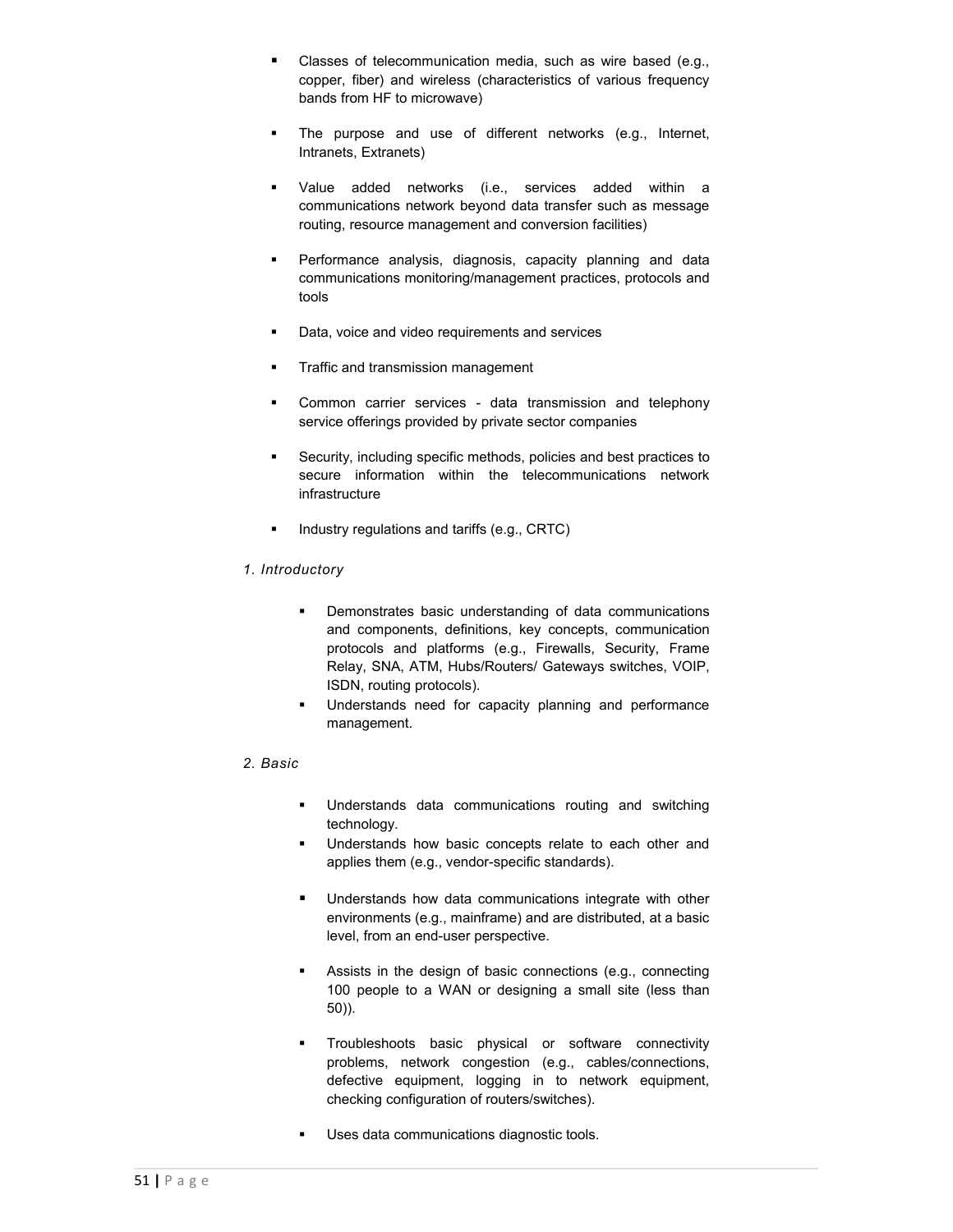- **Tests, configures, installs and supports hardware and** software at any typical site.
- **Talks clients through troubleshooting.**

## *3. Intermediate*

- **Understands how data communications integrate with other** environments such as mainframe, distributed, E-commerce, firewalls and external networks, at a component level.
- **•** Demonstrates and applies wide range of concepts to the corporate/vendor environment.
- Understands vendor-specific network switching and routing products.
- **Translates multiple client network connectivity requirements** and limitations into technical specifications for building/site designs.
- **•** Designs complex building environments using existing standards (e.g., complex site layouts (many buildings and requirements)).
- Resolves typical hardware and software problems (e.g., connectivity, network congestion, protocols, and uses diagnostic tools).
- **•** Conducts certification testing.
- **Executes standards.**

#### *4. Advanced*

- **Incorporate business requirements (e.g., high availability,** redundancy, disaster recovery) into data communications design using analytical techniques.
- Evaluates/pilots new technologies, identifies how they integrate with the corporate network and implements.
- **Resolves unusual or atypical network problems without clear** precedents and/or that have significant impact or consequence on the business or service.
- **•** Creates or reviews certification testing.
- **Develops standards and procedures for new technology** configuration and implementation.
- **Mentors/guides individuals and cross-functional teams.**
- **Deals with major client groups (e.g., regional or national** client).

#### *5. Expert*

 Demonstrates expert knowledge of data communications principles, network technology, government-wide technology initiatives and technological trends.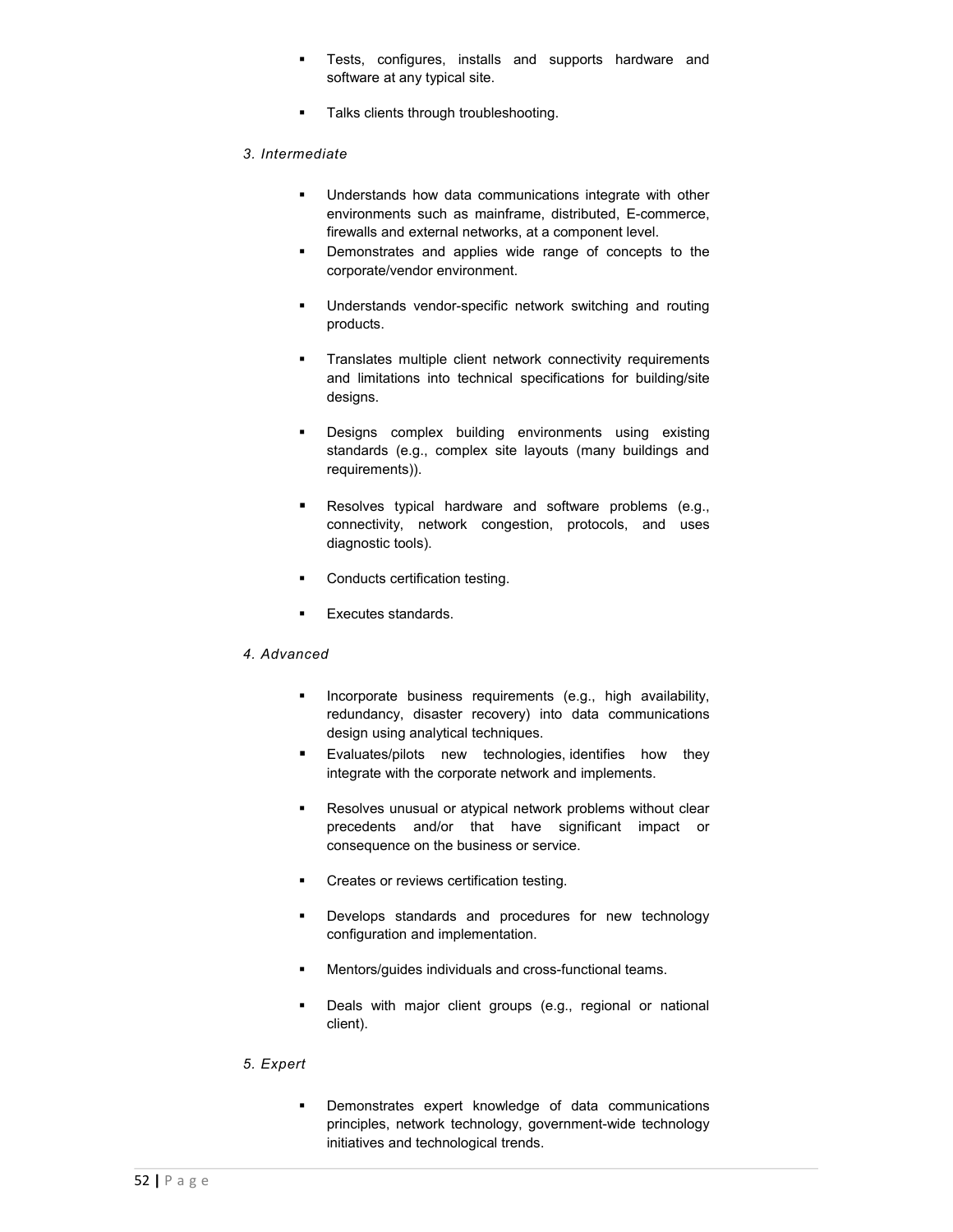- Demonstrates broad-based knowledge of information technology.
- Develops enterprise-wide multi-disciplinary architectural documents.
- **Develops business cases for enterprise-wide network** technology initiatives as a direct response to business drivers.
- **Provides effective strategic direction to enterprise-wide** network design.
- Guides and oversees multiple-concurrent network projects.
- Conducts procurement for network solutions network hardware and services procurements.
- **Develops policy and standards for networking technology and** contributes to governmental and/or industry standards working groups (e.g., GOL, ITU, RC).

# **9. Security/Information and Application Protection**

- *Knowledge and ability to ensure there are adequate technical and organizational safeguards to protect the continuity of IT infrastructure services by the implementation of IT security principles, methods, practices, policies and tools that are used in securing IT resources including information and operations security, physical security, business continuity/disaster recovery planning, methods to deal with security breaches and security assessment in a technical environment.*

## **Knowledge requirements:**

- **IF Security principles methods, policies, practices and tools** 
	- o Information Protection/IT security principles, threat and risk assessment methodology, practices, procedures and tools (e.g., Government privacy and security related legislation and policies, biometric and cryptographic principles, firewalls, intrusion logs, encryption and digital (numeric) signature)
	- o Theories, processes and methodologies involved in developing, implementing, monitoring and reporting IT security planning frameworks, policies, measures, counter-measures and monitoring programs, procedures and guidelines
	- o Management tools such as data classification and risk assessment/analysis to identify threats, classify assets and to rate system vulnerabilities
	- o IT software and hardware security requirements
	- o Preparation and conduction of Privacy Impact Assessments (PIA), Statement of Sensitivity (SOS), Threat Risk Assessments (TRA), Vulnerability Assessments (VA)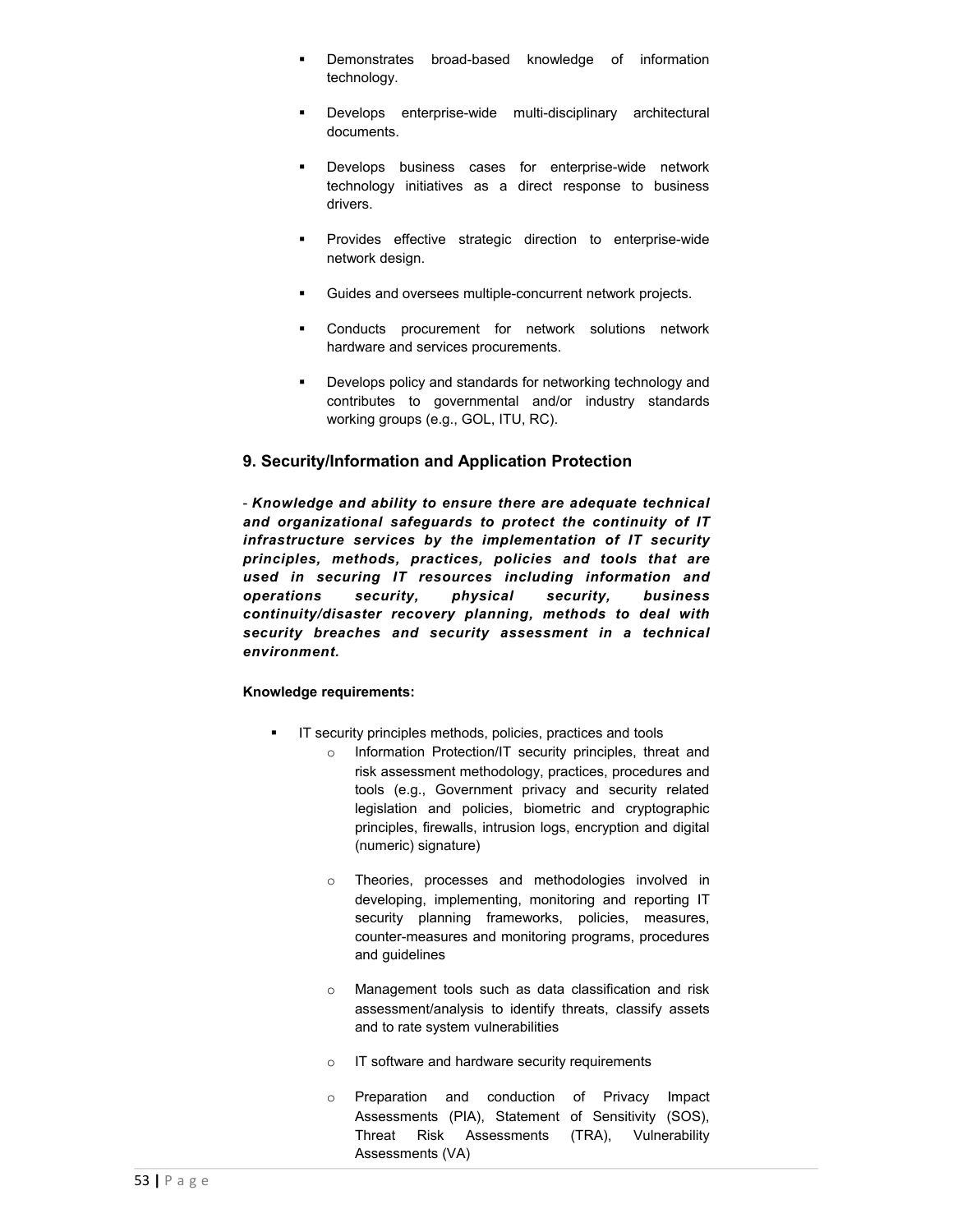- o Accreditation procedures, policies and practices
- o Security certification procedures
- o Security hardware and software
- o Treasury Board and corporate IT standards and policies regarding the development and support of infrastructure systems and networks, including security policies and operational standards
- **IT Operations Security** 
	- o Protection techniques for the entire facility, from the outside perimeter to the inside office space, including all of the information system resources and methods to deal with security breaches
	- o Requirements of hardware, media and of the operators and administrators with access privileges to these resources
	- o Application product level security, access management and remote access
	- o Auditing and monitoring the mechanisms, tools and facilities to permit the identification of security events and to assess operations security capacity
	- o Viruses
	- o Computer crimes laws and regulations and the measures and technologies used to investigate computer crime incidents
	- o Cryptographic, graphic and hardware applications
- Business Continuity/Disaster Recovery Planning
	- o Disaster recovery strategies, plans, tests and management
	- o Preservation and business recovery planning, practices, policies and procedures
	- o Rollback and contingency strategies, planning practices and tools
	- o Business continuity analysis procedures and exercise frameworks
	- o Activities within the response, recovery, restoration and resumption phases applicable to business continuity plans
	- o Roles and responsibilities of IT operational functions during business continuity exercises
	- o Federal government business continuity planning policies and programs, including Treasury Board **Standards**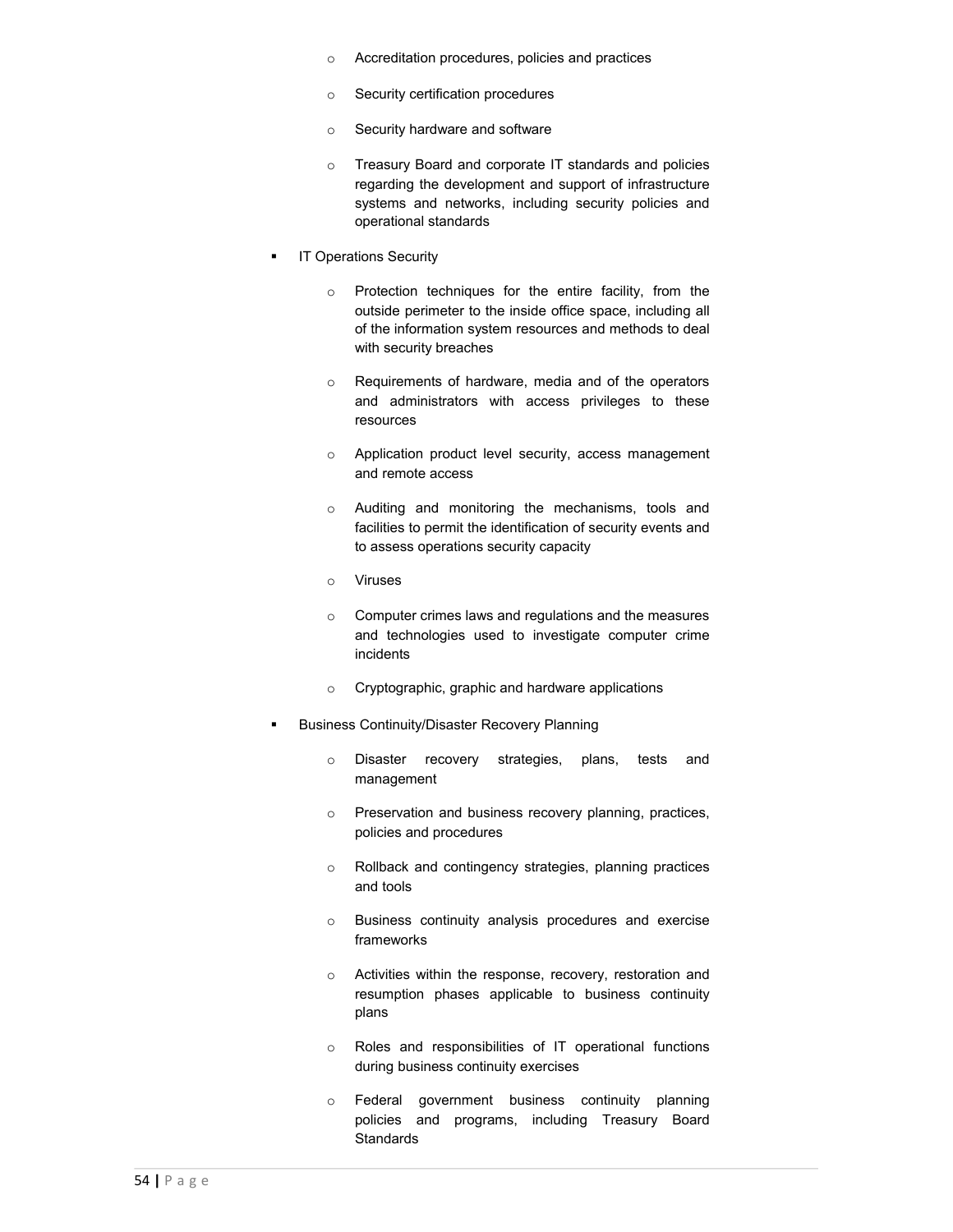#### *1. Introductory*

- **•** Demonstrates awareness of security requirements.
- **•** Demonstrates awareness of certification policies.
- **•** Demonstrates awareness of privacy requirements and standards.

# *2. Basic*

 Understands concepts of IT security and its application to computer systems architecture.

# *3. Intermediate*

- **Executes security test plans.**
- Deals with low impact threats.
- Acts to protect integrity of system data at operation level (e.g., single key incident).
- **•** Performs security certifications.
- **Provides advice on disaster recovery planning.**
- **Participates in disaster recovery tests.**
- **Recommends security safeguards.**
- **Executes standards.**

# *4. Advanced*

- **•** Demonstrates a broad understanding or very detailed area of expertise in security subject(s).
- **•** Demonstrates a broad knowledge of security policies and interprets policies.
- Understands a specific security application or tool and how it works.
- **Conducts risk assessments.**
- **Assesses security safeguards.**
- **•** Deals with threats and serious incidents.
- **Deals with intrusions at a high threat level.**

# *5. Expert*

- **•** Demonstrates an expert understanding or very detailed area of expertise in multiple security subject(s).
- **Demonstrates expert knowledge of law, regulation and** policies, and interprets policies and standards.
- Is an expert in multiple security applications and tools?
- **Leads risk and security safeguards assessments.**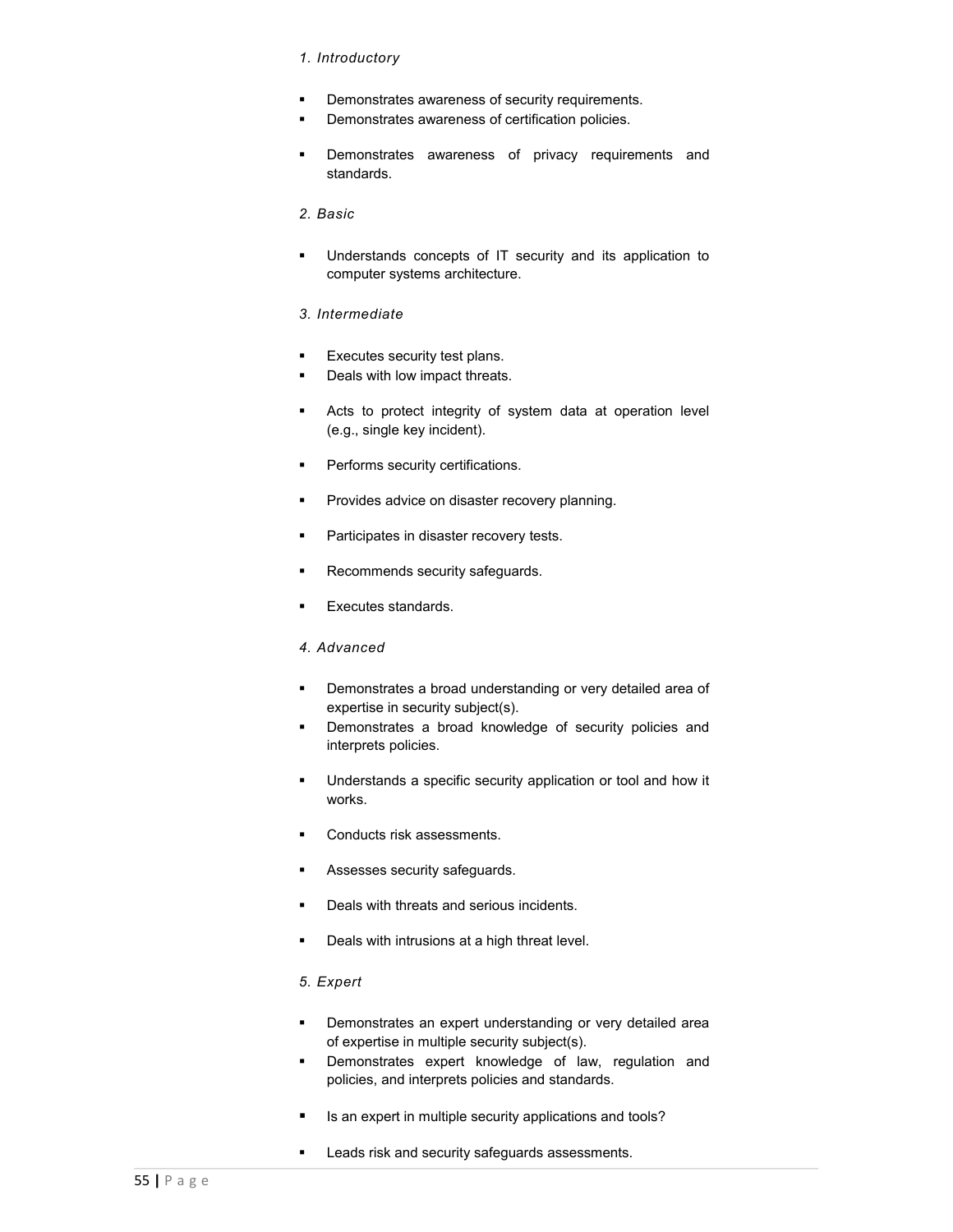- Mitigates threats and serious security incidents at the enterprise level.
- **Consults on security issues and recommends corporate** strategies.
- **Leads the development of enterprise policies and standards.**
- **•** Directs employees and consultants and mentors others.

# **10. Testing**

- *Knowledge and ability to perform testing of software and/or hardware using a systematic approach (i.e., the orderly progression of testing in which software elements, hardware elements or both are combined and tested until the entire system has been integrated).*

#### **Knowledge requirements:**

- **Quality assurance and control**
- **Testing approaches and strategies**
- System and application testing methodologies, practices and principles (e.g., end-to-end)
- **Testing/validation in relation to the systems development life**cycle
- Types of testing (e.g., volume, unit, compatibility, bandwidth, integration, system, end-to-end, web-stress)
- **Testing standards (e.g., Treasury Board and department,** International organization for standardization (ISO))
- **Testing and readiness functions and assessments including** release processes and packages, change control and system integration
- **Testing tools including automated tools, test scripts and** reporting/tracking tools
- **EXEC** Certification and accreditation of new applications

#### *1. Introductory*

- **•** Demonstrates awareness of testing principles and processes.
- Understands testing terminology.

#### *2. Basic*

- Tests and debugs software modules.
- Conducts unit testing.
- **Understands testing methodologies and principles.**
- Understands standards for testing.
- **Executes test scripts.**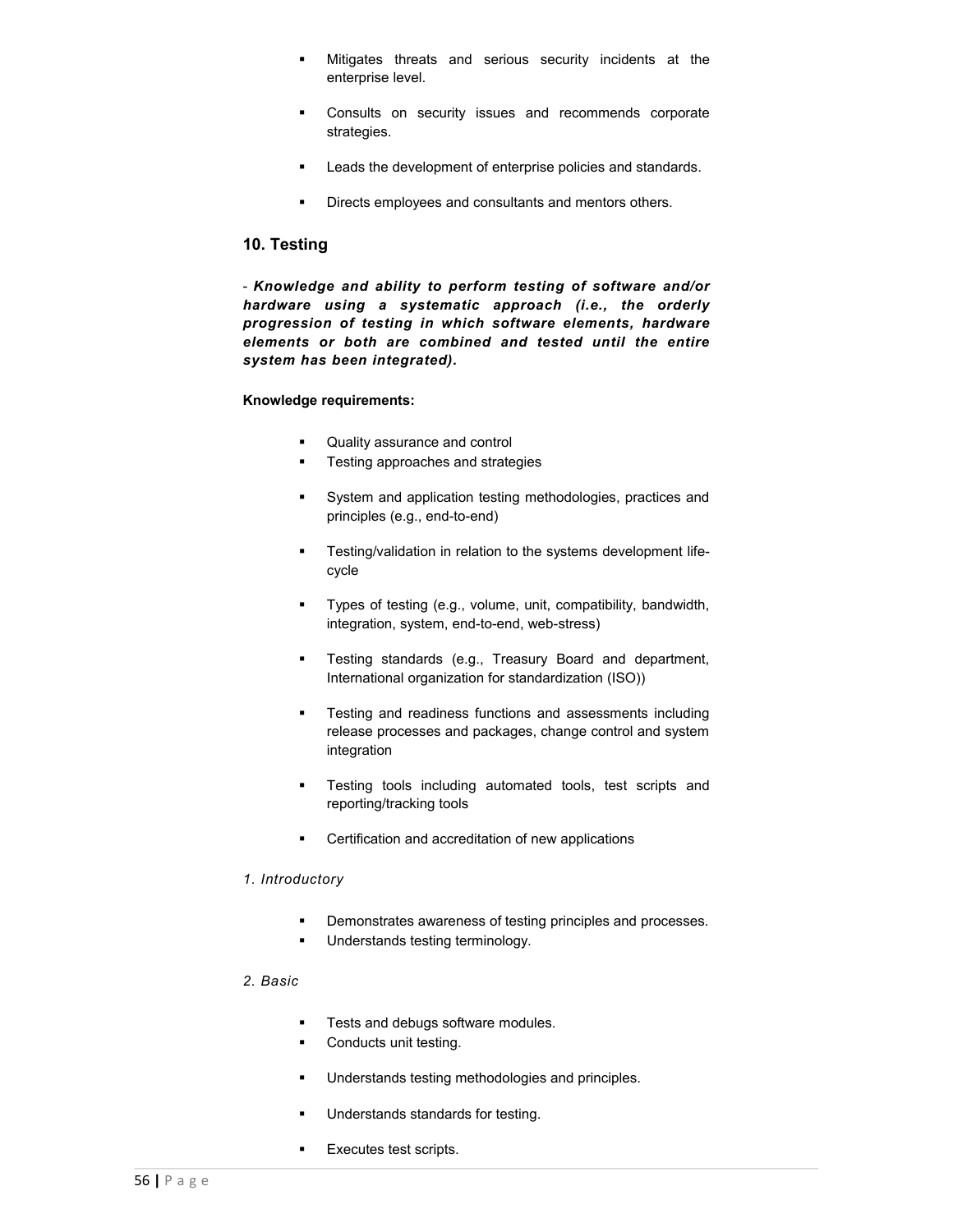- **Reports test results.**
- **Understands and applies IT system security for applications.**
- **Uses a testing tool.**

# *3. Intermediate*

- Understands systems integration principles (i.e., the methods, practices and policies that are used during a systems integration process, including hardware, software, network and applications).
- **Understands release and certification processes.**
- **Prepares test cases/scripts.**
- Carries out complex testing/ validation (e.g., volume testing, integration testing).
- **Ensures other applications are not affected.**
- **Matches results with expectations in the design document.**
- **Troubleshoots/resolves issues.**
- **Implements test tools.**
- **Applies standards for testing.**

# *4. Advanced*

- Conducts application testing.
- **Conducts complex series test scenarios.**
- **Prepares test plans and strategies.**
- Researches/tests testing tools and makes recommendations.
- **Develops test practices.**
- **IMPLEMENTS and monitors standards for testing.**
- **Tests standards.**
- **Understands the impact of testing on the environment and** other tests being carried out.
- **Ensures that the right/appropriate tests are being carried out.**
- **Mentors others.**
- Guides application stakeholders in testing methods and tools.

# *5. Expert*

- **Manages integration testing.**
- **Sets standards for cycle testing.**
- **•** Designs testing methodologies.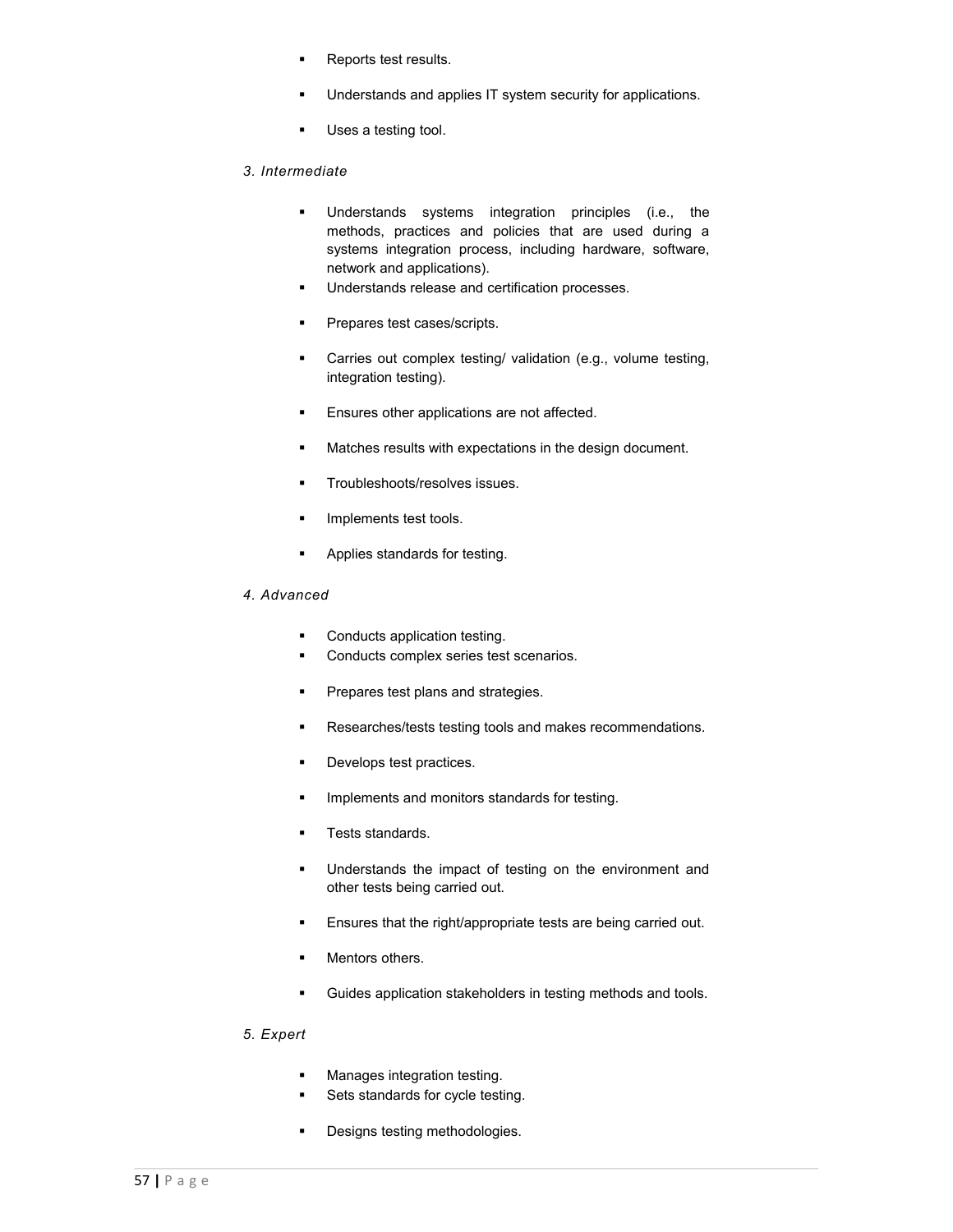Develops test standards, best practices and policies.

# **11. Service Management Processes**

- *Knowledge and ability to implement the methods, practices and policies governing the design, development and use of the IT support processes designed to keep the IT environment functioning efficiently, effectively and securely.*

# **Knowledge requirements:**

- **Service Management Principles** 
	- o Relationship between different IT support processes and between support processes and clients
	- o Implementation and management of services using the principles and methods associated with industry best practices (e.g., Information Technology Infrastructure Library (ITIL))
	- o Service level agreements
	- o Processes and practices to ensure the Agreement and Statements of Work or contracts are met while taking steps to minimize any adverse impact on service quality
	- o Government of Canada and department policies and standards (e.g., Service Management Life Cycle Framework)
- Change Management
	- o Processes and practices to ensure changes to the IT infrastructure are introduced successfully and on a scheduled basis
	- o Planning, scheduling, distribution, application and tracking of changes to the IT environment
- Configuration Management
	- o Management of the physical and logistical properties of resources and their relationships (e.g., physical connections and dependencies)
	- o Configuration management technologies that affect the IM/IT environment including the physical and logistical properties of resources
- Release Management
	- o Processes and practices to ensure the introduction and maintenance of all IS/IT infrastructure and that existing infrastructure falls within the standards and the technology suppliers supported release levels
	- o Problem Management
	- o Detection, reporting, analysis, recovery, resolution and tracking of problems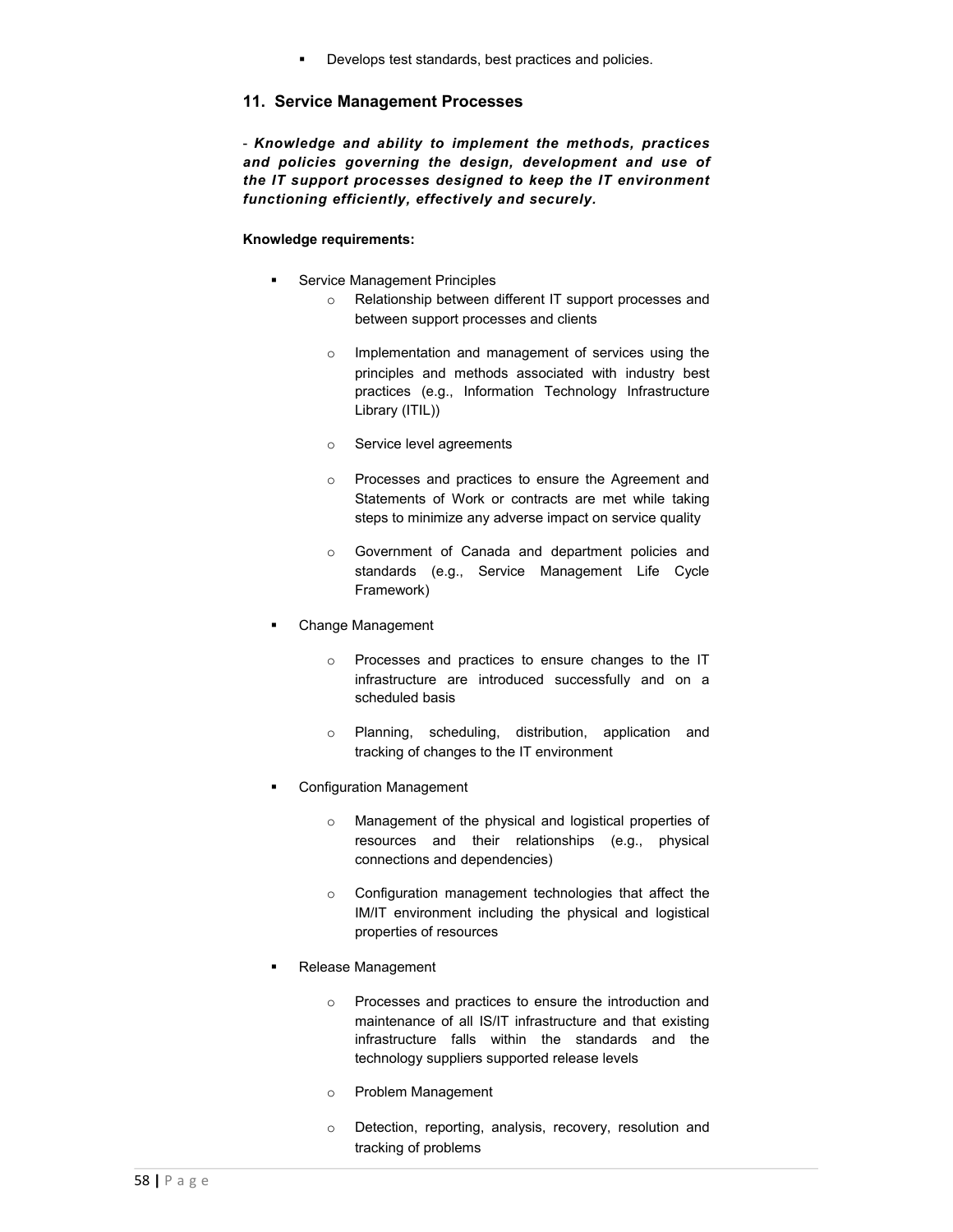- o Help Desk/Client Support
- o Concepts, techniques and practices of help desk operations and service delivery
- o Provision of a single point of contact for all users of the IT infrastructure services
- o Installation, configuration, troubleshooting and application software support
- o Technical problem analysis, evaluation and solution proposal
- o Techniques and practices for client queries, troubleshooting and problem resolution and prioritization

#### *1. Introductory*

- **Understands service management processes and concepts (e.g.,** incident management, change management, release management).
- Understands concepts, techniques and practices of help desk operations and service delivery.

#### *2. Basic*

- **Understands and follows a process in problem management,** change management or configuration management.
- **Provides IT help desk support services.**
- Gathers information from end-users to determine the nature of problems and resolve them.
- **Monitors SLAs and escalates problems.**
- **Performs initial evaluation of problem and routes as necessary.**
- **Understands the requirements of process (e.g., involvement of** service management early in the process).

#### *3. Intermediate*

- Understands interrelationships and interdependencies between service management processes.
- **Installs, configures, troubleshoots and supports application** software.
- Analyzes, evaluates and diagnoses technical problems and proposes solutions.
- **Manages process ensuring it is followed (e.g., change, problem,** testing, costing, backup and recovery, QA release).
- **Schedules release after ensuring absence of conflicts.**
- **Serves as a point of escalation.**
- **•** Conducts customer satisfaction surveys.